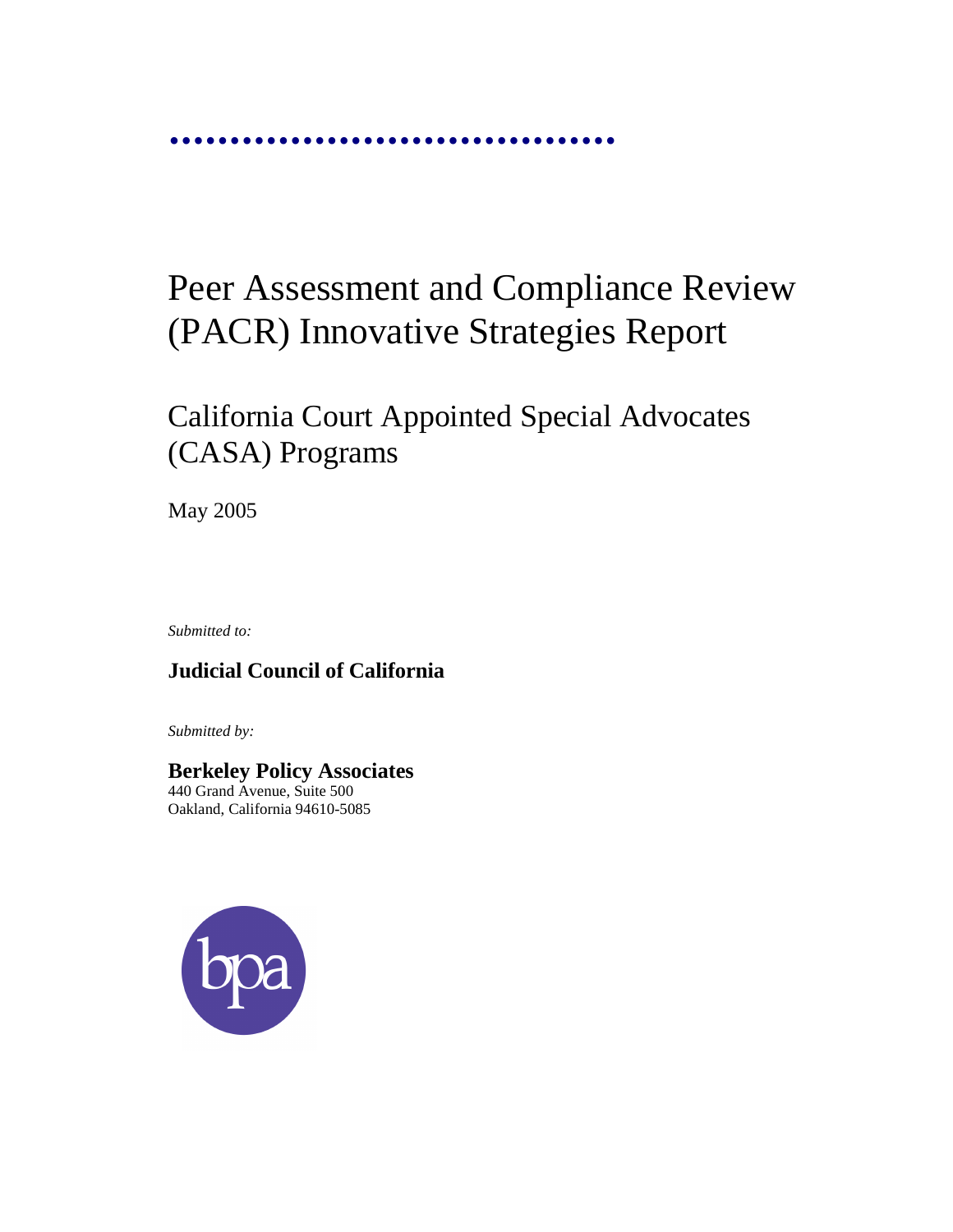## Peer Assessment and Compliance Review (PACR) Innovative Strategies Report

California Court Appointed Special Advocates (CASA) Programs

May 2005

#### **Authors:**

Bronwen Macro Lee Ann Huang

### **Contributors:**

Jennifer Kuiper Stephanie Leonard Stacy Robinson Sonia Worcel

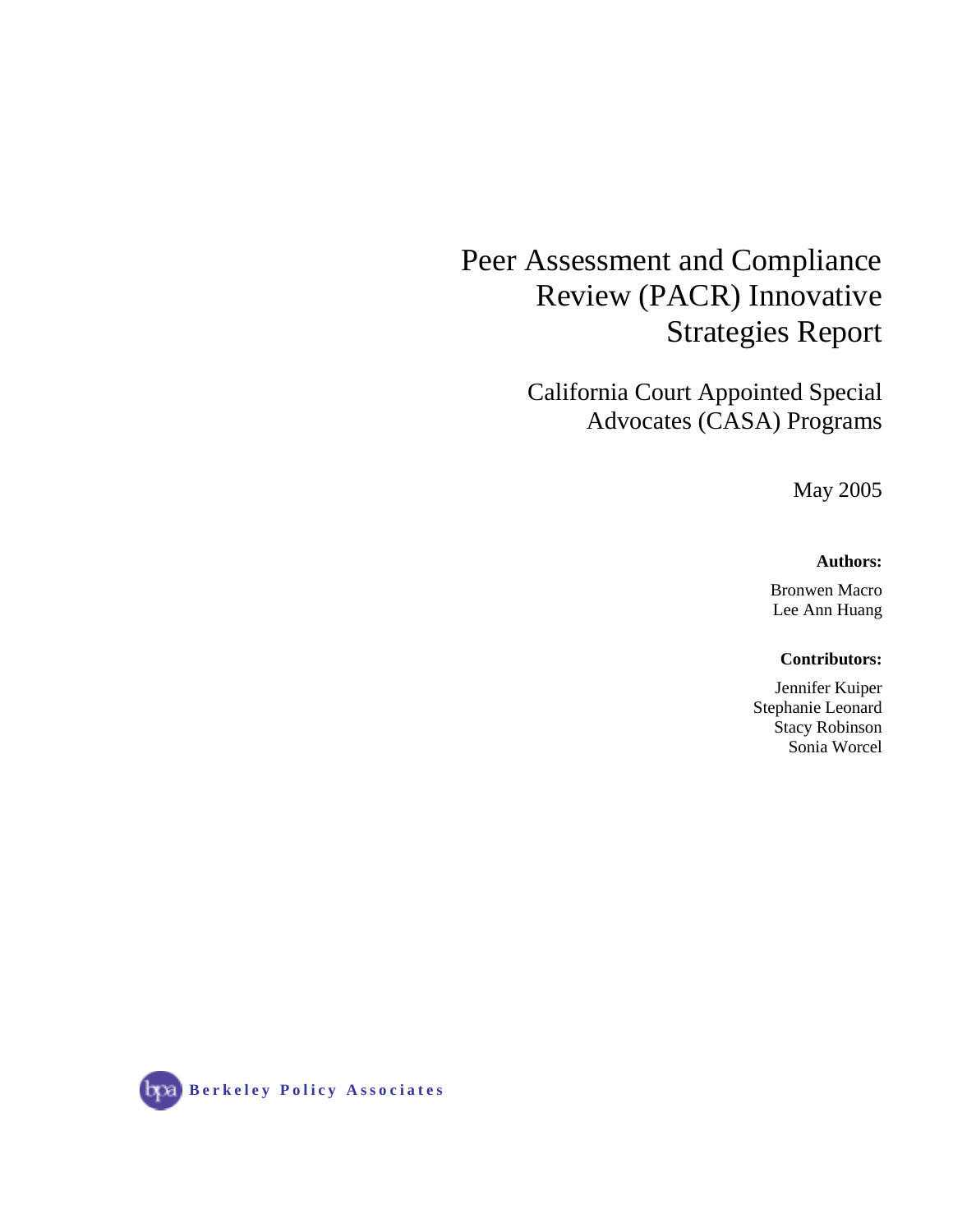## Acknowledgments

We are grateful to the many individuals that assisted us with the preparation of this report. In particular, we would like to express appreciation to Stephanie Leonard with the Center for Families, Children and the Court, Administrative Office of the Courts, who provided invaluable assistance throughout the entire PACR process. We would also like to thank all of the CASA program Executive Directors who participated in the PACR project by donating their time, energy, and expertise as members of PACR Teams.

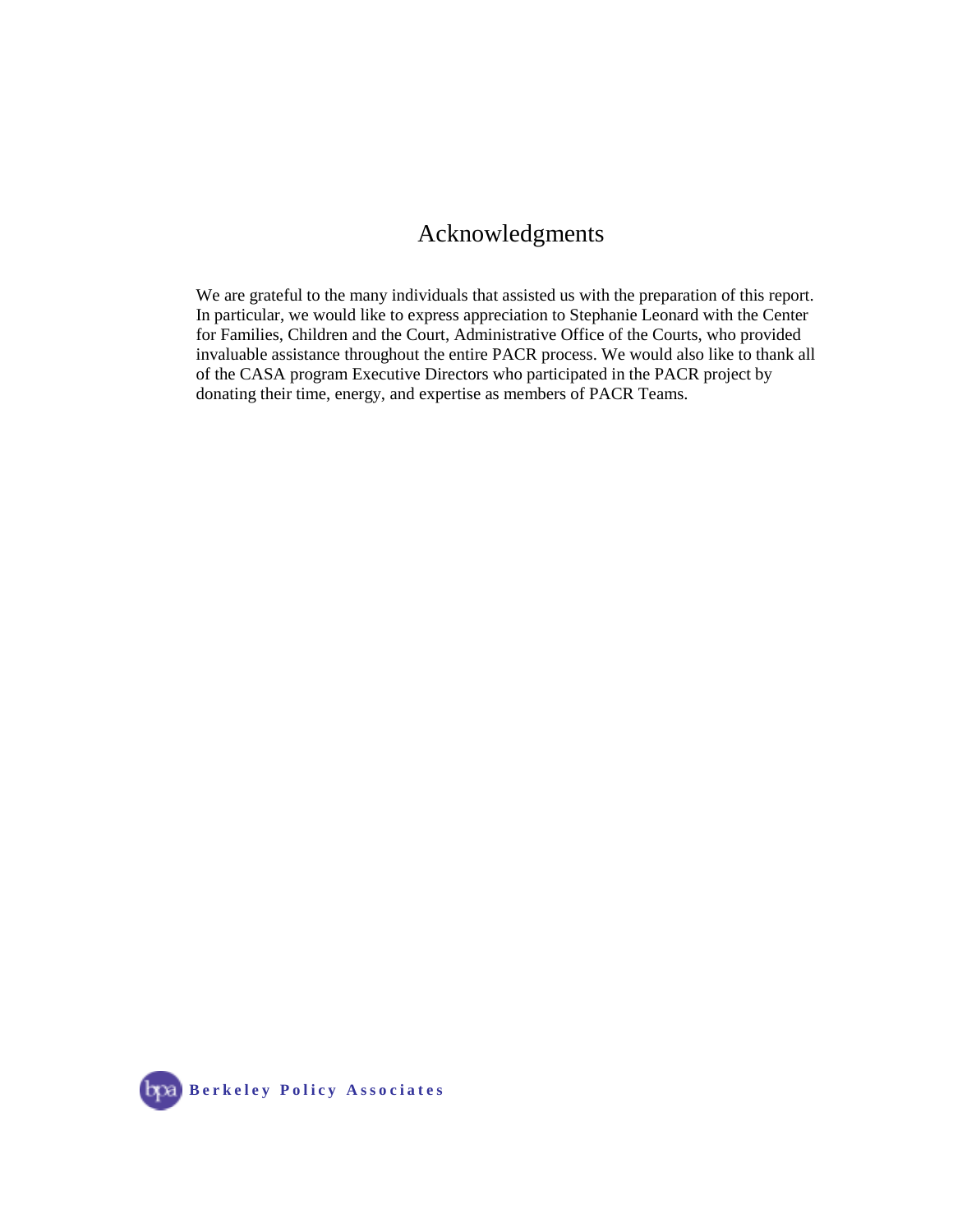## Contents

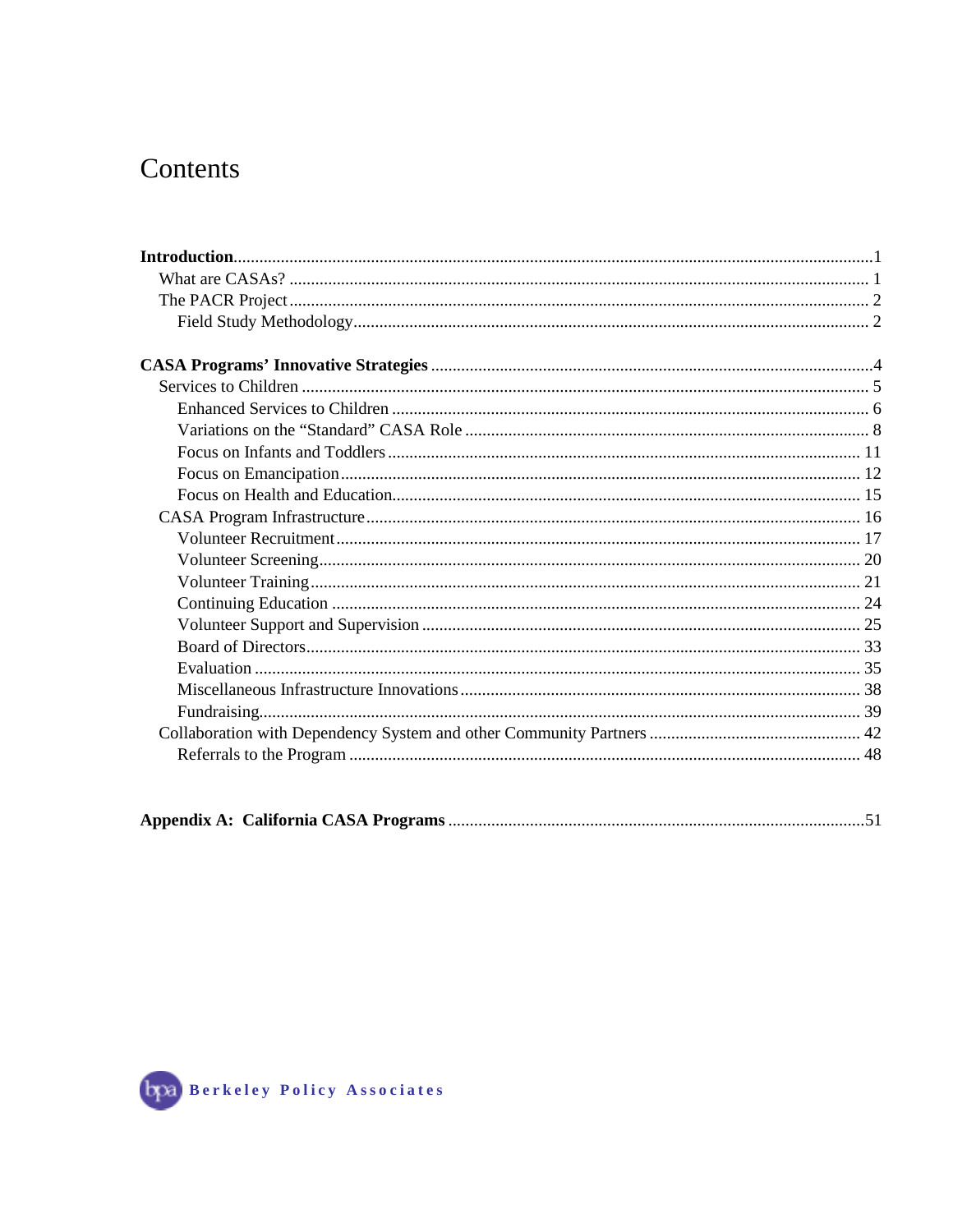## **Introduction**

## **What are CASAs?**

The Court Appointed Special Advocate (CASA) program was created in 1977 to assist children who are subject to court proceedings due to abuse, neglect, or abandonment. In 2003, more than 90,000 of California's children were removed from their homes and placed in the state's care to protect them from further harm.<sup>1</sup> Many other children still live at home but are at risk of removal if conditions in the home do not improve. In 2003, approximately 10 percent of children coming under the protection of the state's child welfare system had CASA volunteers appointed to advocate on their behalf.

First implemented in Washington State, CASA programs have been providing services to children in California for more than twenty years.<sup>2</sup> There are currently forty local CASA programs providing services in forty-two of California's fifty-eight counties.<sup>3</sup> In 2004, over 4,500 CASA volunteers in California donated over 569,004 hours to support nearly 8,016 children.<sup>4</sup>

CASA volunteers<sup>5</sup> are trained community members who are appointed by a judge, commissioner, referee, or other judicial officer to provide one-on-one advocacy for a child who is under the jurisdiction of the court. The CASA volunteer is responsible for helping the court understand the needs of the child, ensuring that court-ordered services are being provided, and making childfocused recommendations to the court based on the best interests of the child.

 $\overline{a}$ 

<sup>&</sup>lt;sup>1</sup> Needell, B., Webster, D., Cuccaro-Alamin, S., Armijo, M., Lee, S., Brookhart, A., Lery, B., Shaw, T., Dawson, W., Piccus, W., Magruder, J., & Kim, H. (2003). *Child Welfare Services Reports for California*. Retrieved 12-28-04 from University of California at Berkeley Center for Social Services Research website. URL: http://cssr.berkeley.edu/CWSCMSreports.

<sup>2</sup> Source: California Court Appointed Special Advocates (CalCASA) web site, *www.californiacasa.org*. Accessed 12- 31-04.

<sup>&</sup>lt;sup>3</sup> Please see Appendix A for a list of all California CASA programs.

<sup>4</sup> Administrative Office of the Courts, Center for Families, Children & the Courts, *California CASA*  Programs 2003 Report (Sept. 2004).

<sup>&</sup>lt;sup>5</sup> The terms "volunteers" and "advocates" are used interchangeably throughout the report.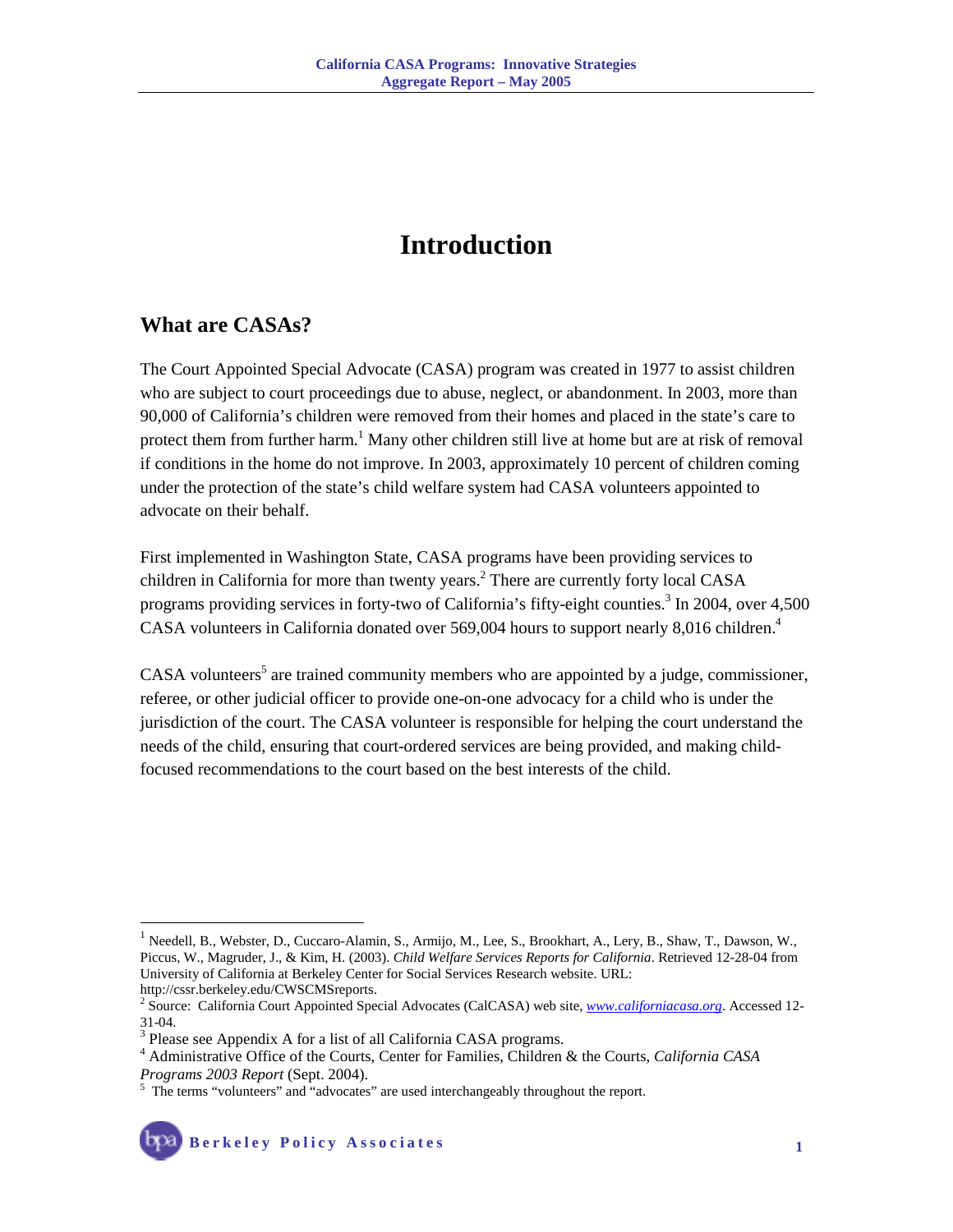## **The PACR Project**

In 1994, the Judicial Council adopted California Rules of Court, rule 1424, which serves as program guidelines for CASA programs. These guidelines implement the requirements of Welfare and Institutions Code section 100, which establishes a grant program administered by the Administrative Office of the Courts (AOC) to establish or expand CASA programs to assist children involved in juvenile dependency proceedings. The legislature requires the Judicial Council to report on the implementation of the CASA grants program and to make recommendations on continuation and expansion of funding. The Peer Assessment and Compliance Review (PACR) project was developed in response to these reporting requirements.

As part of its monitoring and evaluation responsibilities, the Judicial Council partnered with the California Court Appointed Special Advocate Association (CalCASA) to create a protocol for a statewide assessment of local CASA programs. In 1999, CalCASA, a not-for-profit charitable organization that supports and advocates for local CASA programs throughout California, created the PACR in partnership with the Judicial Council. PACR was designed to strengthen and support local CASA program efforts and was divided into two components: 1) a self-assessment of compliance with rule 1424, and 2) a field study of local CASA programs by an independent evaluation team. This report presents information collected as part of the second, field study component of the PACR.

## *Field Study Methodology*

To implement the field study component of the PACR project, Berkeley Policy Associates (BPA), a California-based social policy research firm, was contracted to lead evaluation teams on site visits to six local CASA programs during Phase I, fourteen during Phase II, ten during Phase III, and five programs during the final phase of the project. The teams included a BPA evaluation expert, the Judicial Council CASA grants analyst, a Judicial Council attorney, and a CASA program executive director from another county.

A PACR team visited each of the thirty-five programs between October 1999 and February 2004. During each visit, the team collected data from several categories of respondents, including the local CASA program staff; CASA volunteers; former foster youth; foster parents; CASA board members; dependency and delinquency judicial officers, including the presiding juvenile judge; attorneys, including county counsel and those representing children and parents; county child welfare department supervisors and social workers; county probation officers; representatives from local school districts' special education programs; and other local program stakeholders. The PACR team used a variety of methods to collect data on-site, including individual interviews,

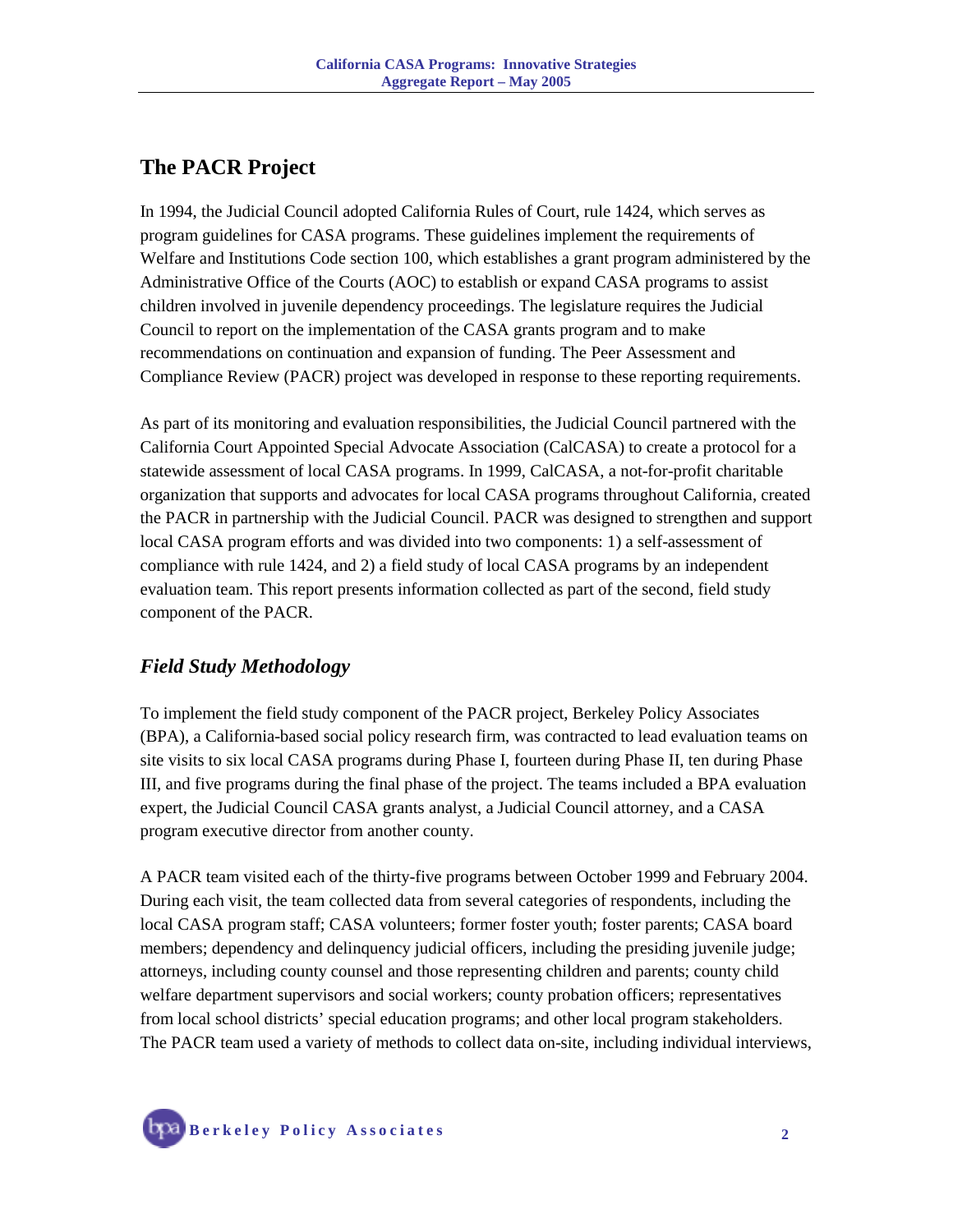focus groups, and document reviews. In some cases, telephone interviews were utilized if difficulties with on-site scheduling arose.

The PACR project was organized around six primary study objectives. These field study objectives were to identify:

- Local CASA program accomplishments;
- Innovative strategies useful to other CASA programs;
- Areas requiring technical assistance;
- Capacity to track program-related outcomes;
- Appropriate outcome measures for future research; and
- Compliance with rule 1424.

The PACR team evaluated program sites according to these objectives and produced one report, separately bound in two distinct sections, for each CASA program visited. Section I of the reports described program accomplishments and contributions; innovative strategies useful for crossprogram learning; the CASA program's data capacity, including the program's computer systems, the method in which staff enter and track data, and the site's capacity to produce reports; and suggested outcome measurements. Section II of the reports described technical assistance needs, including challenges within the CASA program and those relating to the dependency court system as a whole, and compliance with rule 1424. The reports were distributed to the CASA program's executive director, CalCASA, and the Judicial Council CASA grants analyst. Each CASA executive director had sole discretion as to the distribution of the program's PACR report beyond CalCASA and the grants analyst. Executive directors were encouraged to share their report with the president of their board of directors and the presiding juvenile court judge.

If a CASA program was found to be out of compliance with rule 1424, it was required to submit a corrective action plan to the Judicial Council grants analyst. Additionally, CalCASA offered its assistance to any local program attempting to develop and implement its corrective action plan. The local programs had one year to implement their corrective action plans and come into compliance with rule 1424. The Judicial Council requires an update on CASA program activity toward compliance in quarterly reports and in the yearly proposal for Judicial Council grant funding.

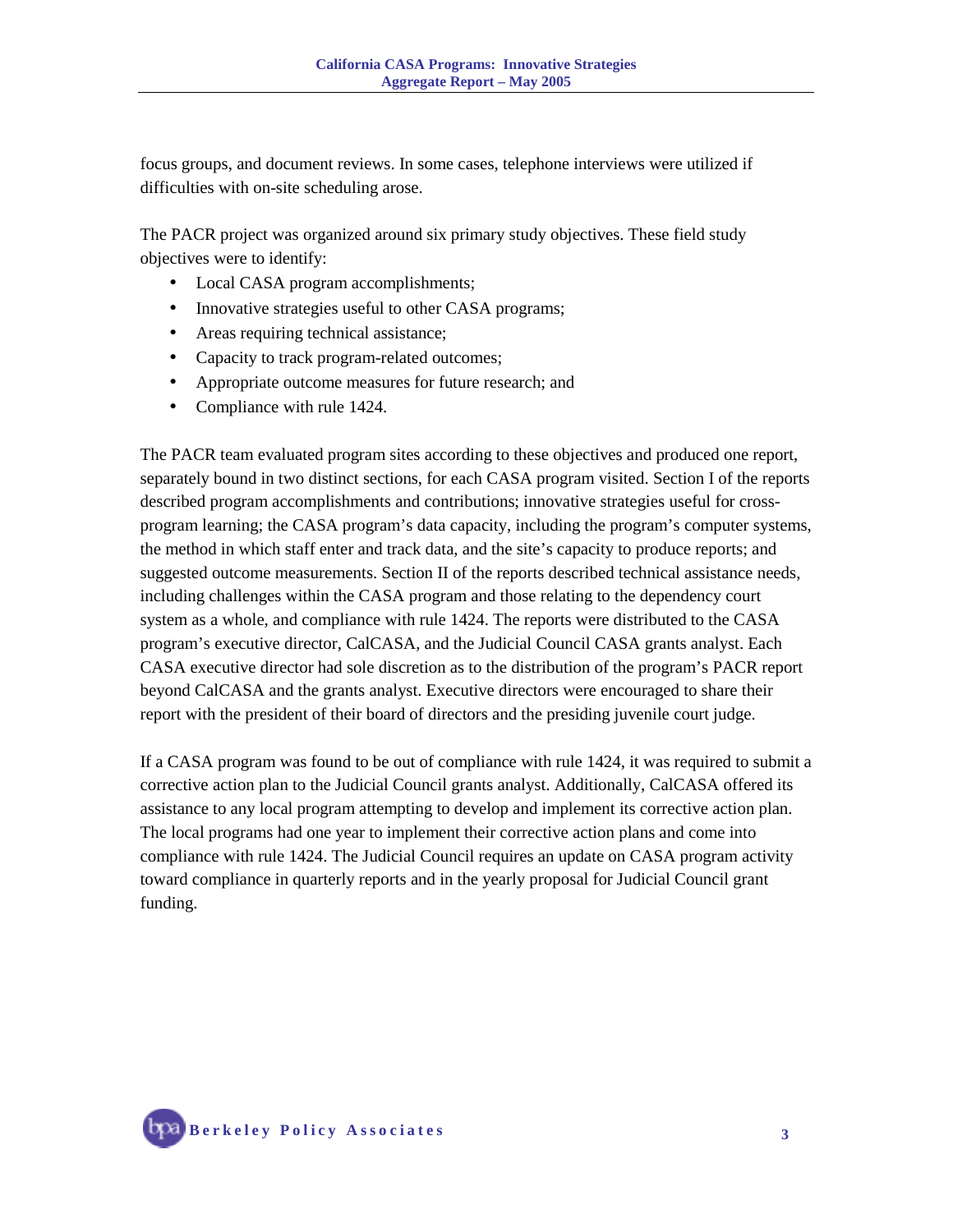## **CASA Programs' Innovative Strategies**

This report focuses on the innovative strategies study component of the PACR project. California CASA programs have developed many innovative strategies to serve children in their communities. At each of the programs visited during the PACR project, the team identified at least one, and usually many more, inventive approaches the CASA program was implementing to better meet its needs and those of their volunteers, children, the dependency system, and the community in general. Although CASA program activities are governed by CRC 1424, each local program is managed by an independent organization and has developed according to local conditions. As a result, CASA programs in California demonstrate considerable variation in their operational practices. Additionally, many CASA programs face similar challenges but have developed different strategies for addressing them. This report focuses on program-specific strategies that may be useful to other CASA programs as they face similar circumstances or opportunities.

Many of the innovative practices developed by local CASA programs are in the following areas: services to children, program infrastructure, and collaboration. This report is organized by these categories, listing the various practices in use by CASA programs. It is important to note that many of these innovations were developed in direct response to the circumstances in a particular county and therefore may not be suitable for replication elsewhere. In some cases, the strategy highlighted is being implemented in more than one CASA program; however, we have included it for only one county due to space limitations. Where possible, we list those programs that have developed similar strategies so that they too may be consulted if desired. Additionally, although we identify these practices as examples of innovation, they are not all without obstacles or challenges. Individual counties will have more information about the current state of the practice as well as implementation issues faced.

In preparing this report, the individual program reports for each CASA program visited for PACR were consulted. Because a comprehensive review of each CASA program and their activities was not feasible for this study, some of the information presented in this report may not fully reflect current program innovation. Attempts were made to ensure that the information provided here is as up to date as possible, and all local programs were invited to comment on the report prior to its finalization.

During PACR visits, respondents were assured that the program's PACR report would not identify the source of information or comments made during the site visit. However, this report identifies the CASA program implementing each innovative strategy highlighted so that other

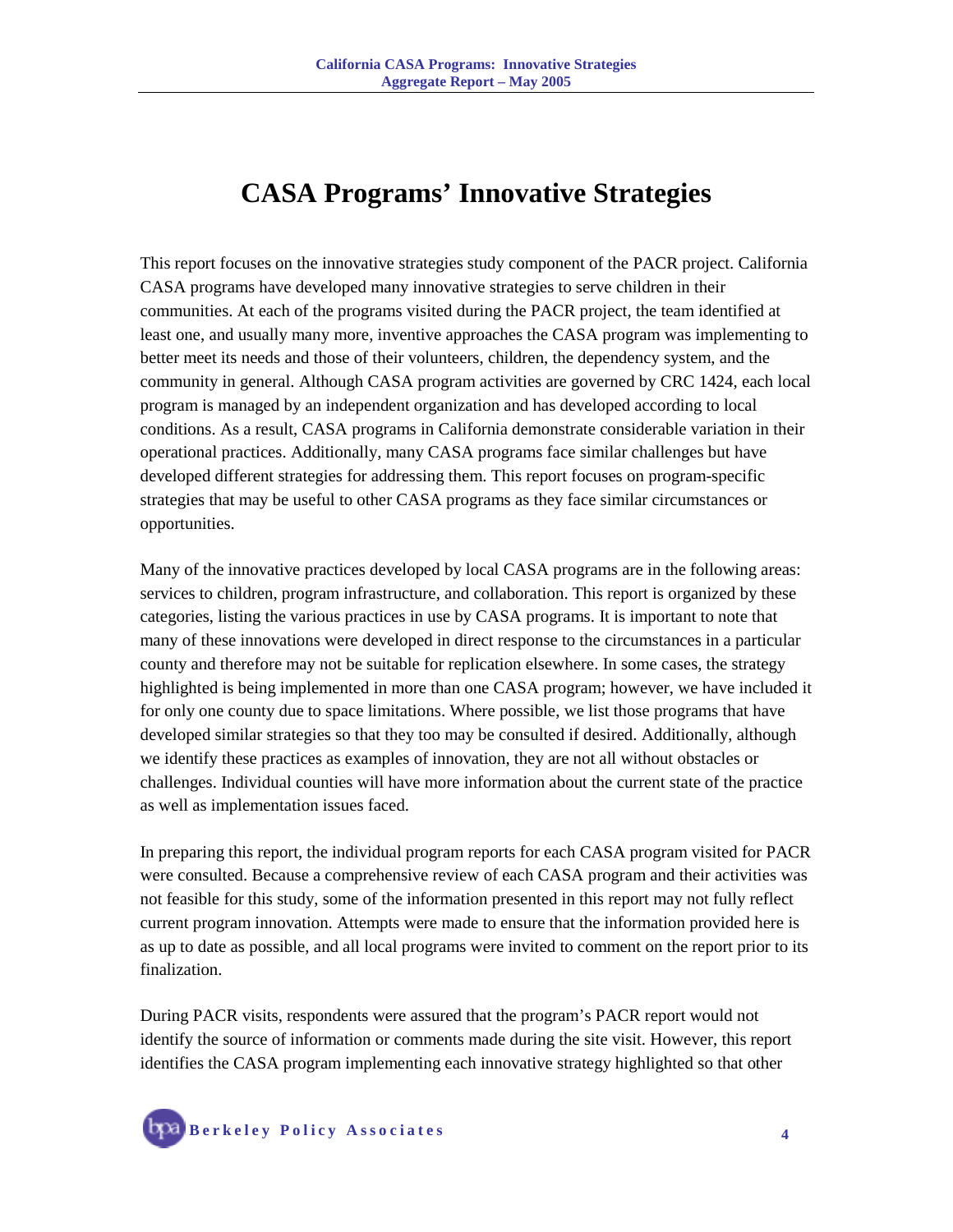CASA programs may seek and share information on unique and creative practices. To aid in this effort, a list of all California CASA programs and their contact information is included at the end of this report.

## **Services to Children**

Across the board, CASA programs in California provide important services to children in the dependency system. Those programs that excel in their delivery of CASA services provide a rich patchwork of services that contain several integral components including: providing information to court officials, ensuring that children's service and emotional needs are being met, introducing the child's voice into the court process, and providing consistency in children's lives. CASA volunteers develop a relationship with each child, explain court proceedings, listen to their feelings about their circumstances, and spend more time with the child than any other system partner. Because of the information obtained through time spent with an assigned child, the CASA volunteer successfully gives a voice to the child by providing detailed and child-focused information to the court. This information helps to ensure that the child's needs are being met. Because CASA volunteers conduct their own investigations of the child's circumstances and spend consistent time with the child, they are also well-positioned and equipped to watch over the child's safety and well being. In addition, the longstanding relationships forged between CASA volunteers and their children enable the volunteers to play an important role in assisting and encouraging children to pursue personal goals and enrichment activities, and thus strive for more "normalcy" in their lives.

Welfare and Institutions Code,  $\S 102(c)(1-3)$  includes a list of the duties and responsibilities of CASA programs in California and, in general, these are the standard services programs provide dependent children:

- 1. Provide independent, factual information to the court regarding the cases to which he or she is appointed.
- 2. Represent the best interests of the children involved, and consider the best interests of the family, in the cases to which he or she is appointed.
- 3. At the request of the judge, monitor cases to which he or she has been appointed to assure that the court's orders have been fulfilled.

In addition to delivering these "standard" CASA services, many California CASA programs have also developed enhanced or innovative services for the children they serve. Some programs develop specialized programs to focus their services on particular populations or issues, such as infant, toddler, and teen populations or health and educational needs. Special funds and activities

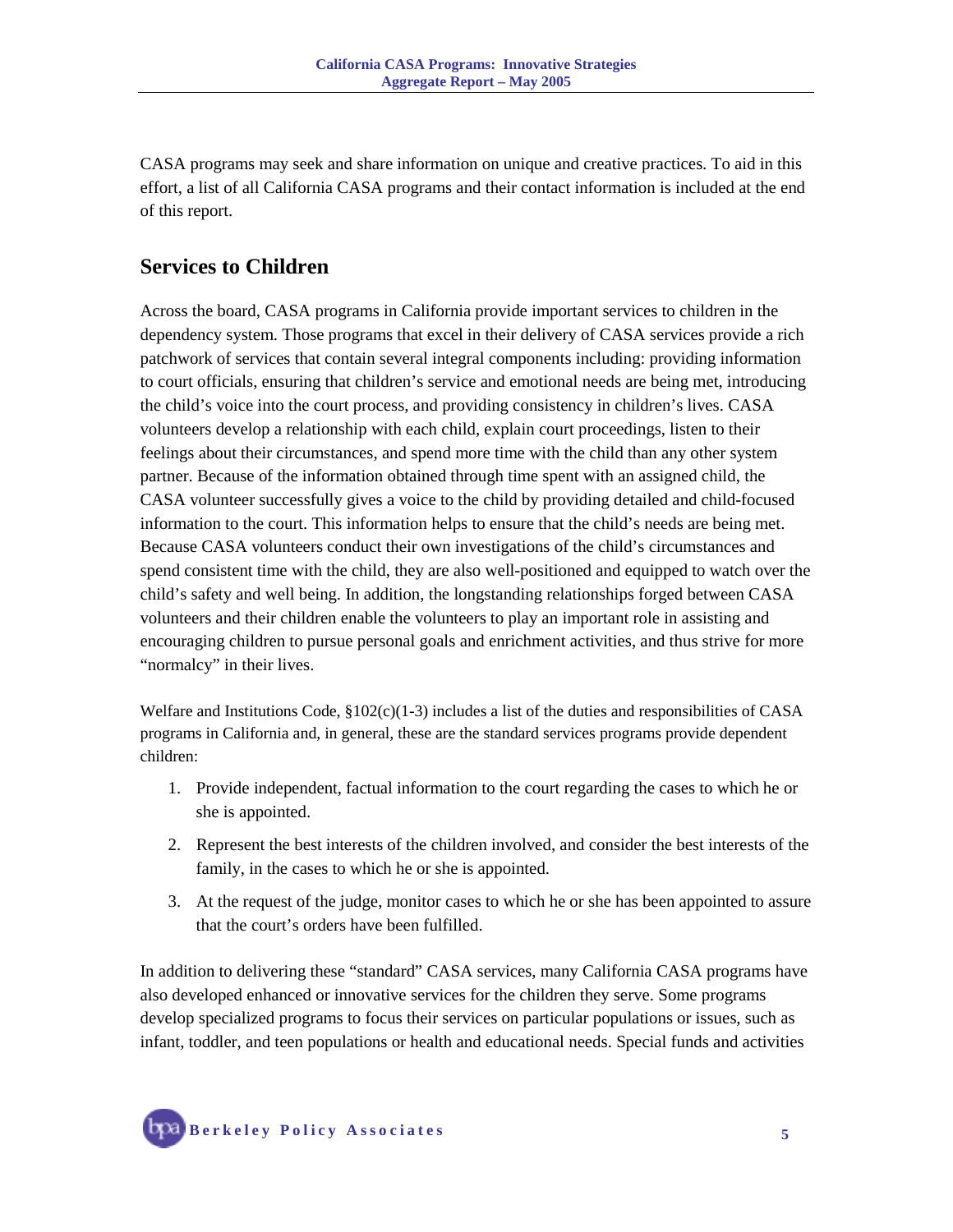to support enrichment activities are other common innovations of the services California programs offer. Some of these exemplary practices are described more fully below.

## *Enhanced Services to Children*

#### **CASA Children Receive Birthday Cards and Gifts: Mendocino County**

CASA of Mendocino County operates a special fund to provide annual birthday gifts to each CASA child. The gift packages often include a birthday card, an age appropriate book, and a personal gift. CASA of Mendocino County also sends books to children residing in out-of-county placements during particularly difficult times in their cases and/or personal lives. Respondents indicate that this simple gesture by the CASA organization can mean a great deal to dependent children and can serve to add a sense of normalcy to their often unstable circumstances.

#### **Arts in the Court Project: El Dorado County**

At the request of the presiding judge, CASA in El Dorado's South Lake Tahoe initiated a project to decorate the courthouse, including the courtrooms in which child-related cases are heard, with children's artwork. Respondents explain that courtrooms can be very unwelcoming to children and that judicial officers and the CASA program were interested in making courtroom visits and the court process a less intimidating experience. With grants from a local community-based organization, CASA was able to sponsor and display artwork by CASA and area school children. The program has also recently commissioned one CASA teenager to produce more pieces for the project. Individuals interviewed report that the project has evolved over the last two years and that the CASA program will continue to support artistic projects with CASA children and the courts.

#### **"Kids Kamp": Lassen County**

The CASA program in Lassen County, as part of its umbrella organization, participates in an annual camp for children who have been affected by violence in the home, including domestic violence or child abuse. The camp is a collaborative effort between Lassen Family Services (the CASA program umbrella organization), the sheriff's office, and the local city police department. Its goal is to give children who have witnessed or suffered traumatic events an opportunity to experience a normal "camping" encounter. Activities include nature and ecology workshops, arts and crafts, music, games, and team-building exercises. All camp staff and volunteers must submit to a background check prior to serving at the camp unless they had been previously screened by another agency.

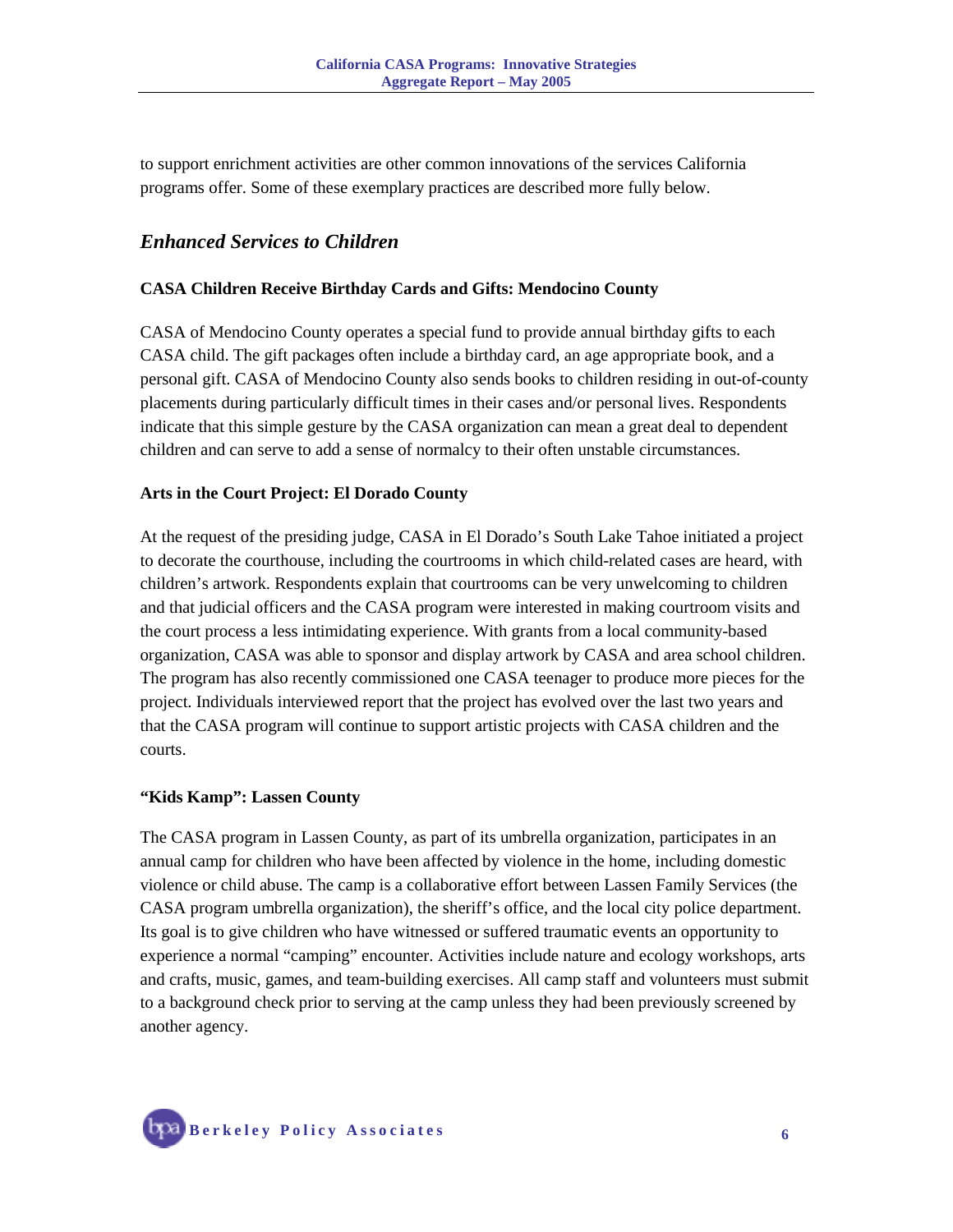#### **Enrichment Boxes: Butte County**

In Butte County CASA volunteers working with children up to age five are provided ageappropriate "enrichment boxes" to give to their assigned child that include a variety of education and comfort items including a teddy bear, blanket, ball, books, puzzles, memory games, and flashcards.

• Child Advocates of **Santa Clara and San Mateo** Counties offers a "Backpacks Program" for children at the start of the school year. The backpacks are filled with age/grade appropriate items (e.g., pens, pencils, calculators, binders, notebooks, crayons, markers, rulers) so each child starts the school year on a level playing field.

#### **Fund to Support Enrichment Opportunities: Santa Cruz County**

Several CASA volunteers established the "For the Love of Children" fund to address children's unmet needs. CASA volunteers can request that the fund pay for things such as raincoats and Little League registration fees for their CASA children. Respondents state that CASA children rarely have an opportunity to participate in activities such as music lessons or sports teams. This fund allows CASA children to explore their interests, build talents, and participate in healthy activities with other children and adults. The Santa Cruz CASA program has established an annual \$200 cap per child, but the program will spend more than this amount if necessary. CASA staff members manage the account, and volunteers and interns solicit money and donations for the fund from individuals, businesses, and recreational clubs.

• Other programs that raise and manage specific funds for enrichment purposes include: **El Dorado**, **Napa**, and **Orange** counties.

#### **Program Sponsored Activities: San Diego County**

Voices for Children sponsors monthly social events for volunteers, children, and foster parents. These events include picnics, parties at the office, and roller skating parties. Many respondents comment that these events provide an opportunity for staff to get to know volunteers and their children, and provide volunteers with free recreational activities for their children. Respondents note that these events are very well attended and that staff, volunteers, children, and foster parents enjoy and value the gatherings.

The CASA program also provides volunteers with tickets to events such as ball games, plays, and movies. Respondents note that these tickets allow volunteers to take their children to events without placing an undue financial burden on the volunteers. Furthermore, volunteers come in to

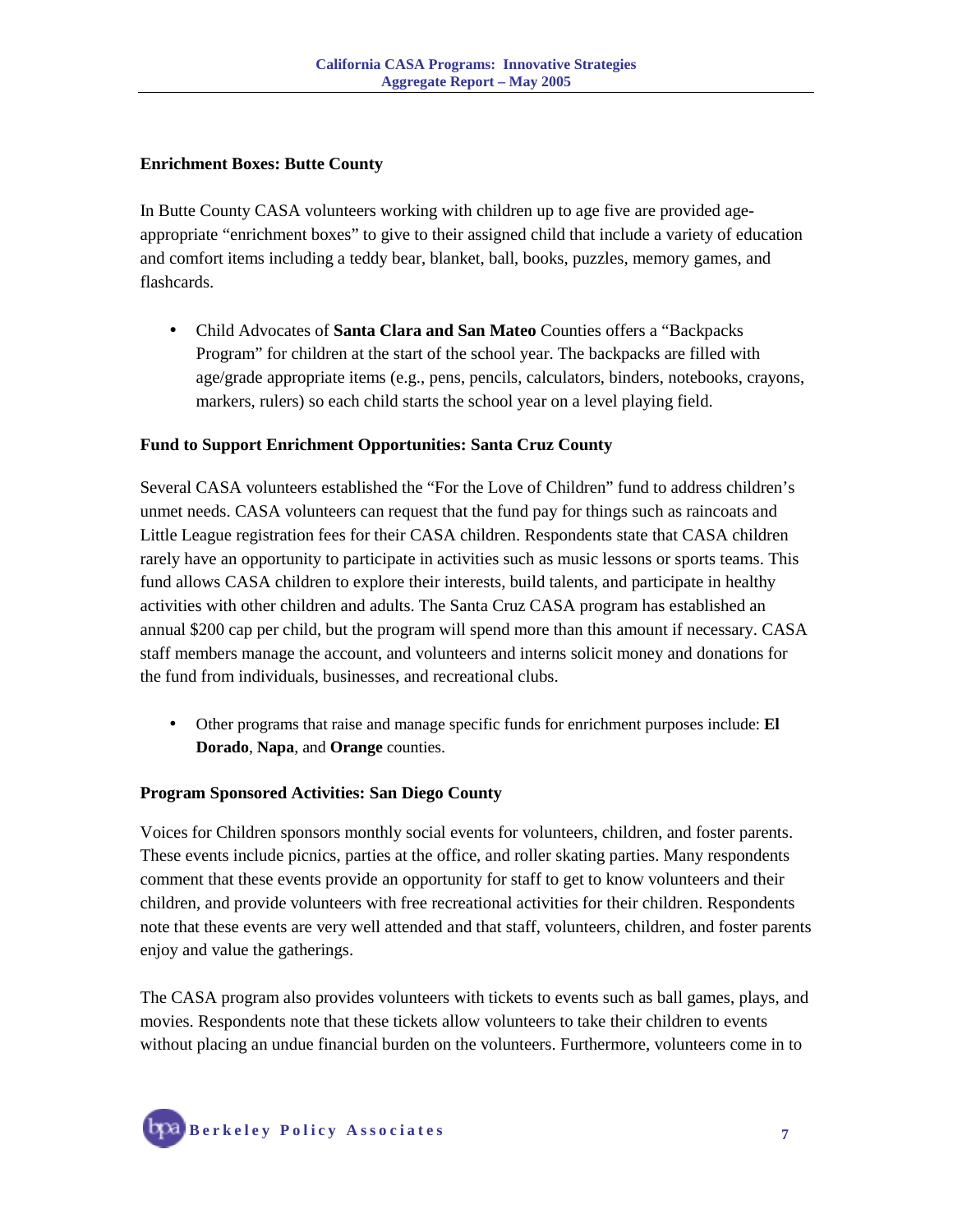the office to pick up the tickets, thus creating another avenue for volunteers to interact with and gain support from Voices staff.

- Other programs that regularly organize CASA child and volunteer activities include: **Santa Clara/San Mateo**, **Napa**, **Riverside**, and **Santa Cruz c**ounties.
- CASA of **Mendocino County** sponsors an annual "Make a Memory Day," a summer picnic for dependent children and their siblings.

## *Variations on the "Standard" CASA Role*

#### **CASAs on Call (COC): Orange County**

The CASAs on Call (COC) program in Orange County was started about five years ago to serve abused children on an emergency basis by providing triage services. In general, COC are assigned to children placed in Orangewood Children's Home, the county's emergency shelter for abused, neglected, and abandoned children. COC ensure that children receive needed services and that placement considerations are handled appropriately during this time of crisis. COC are assigned to children on a short-term basis, usually three to six months, until their placements are resolved or another permanent CASA volunteer can be assigned. COC are recruited from the larger CASA volunteer population, and successful candidates are those with extensive experience, demonstrated good judgment, and fast assessment and perception skills. Respondents report that COC is a highly successful program, reaching children in great need of immediate CASA services. Individuals indicate that the COC program offers seasoned advocates a new and different opportunity to serve dependent children.

#### **Serving Children Waiting for Court Hearing: Los Angeles County**

In Los Angeles County, children over the age of four are required to attend their court hearings. As such, a special activity area, called the "shelter care area," was created for the ninety to 150 children waiting their turn in court each day. The area is staffed by Department of Children and Family Service (DCFS) employees, and has arts and crafts, games, educational toys and activities, donated video equipment and videos, a playground, and a small, outdoor basketball court.

Five or six CASA volunteers, acting as "Children's Court Assistants," serve children in shelter care each day. The volunteers have three primary responsibilities in their role as Children's Court Assistants. First, when children come to court for the first time, a CASA volunteer will explain the court process using a private interview room and visual aids for the younger children. Another role is to accompany the children to their hearings and bring them back to shelter care after the

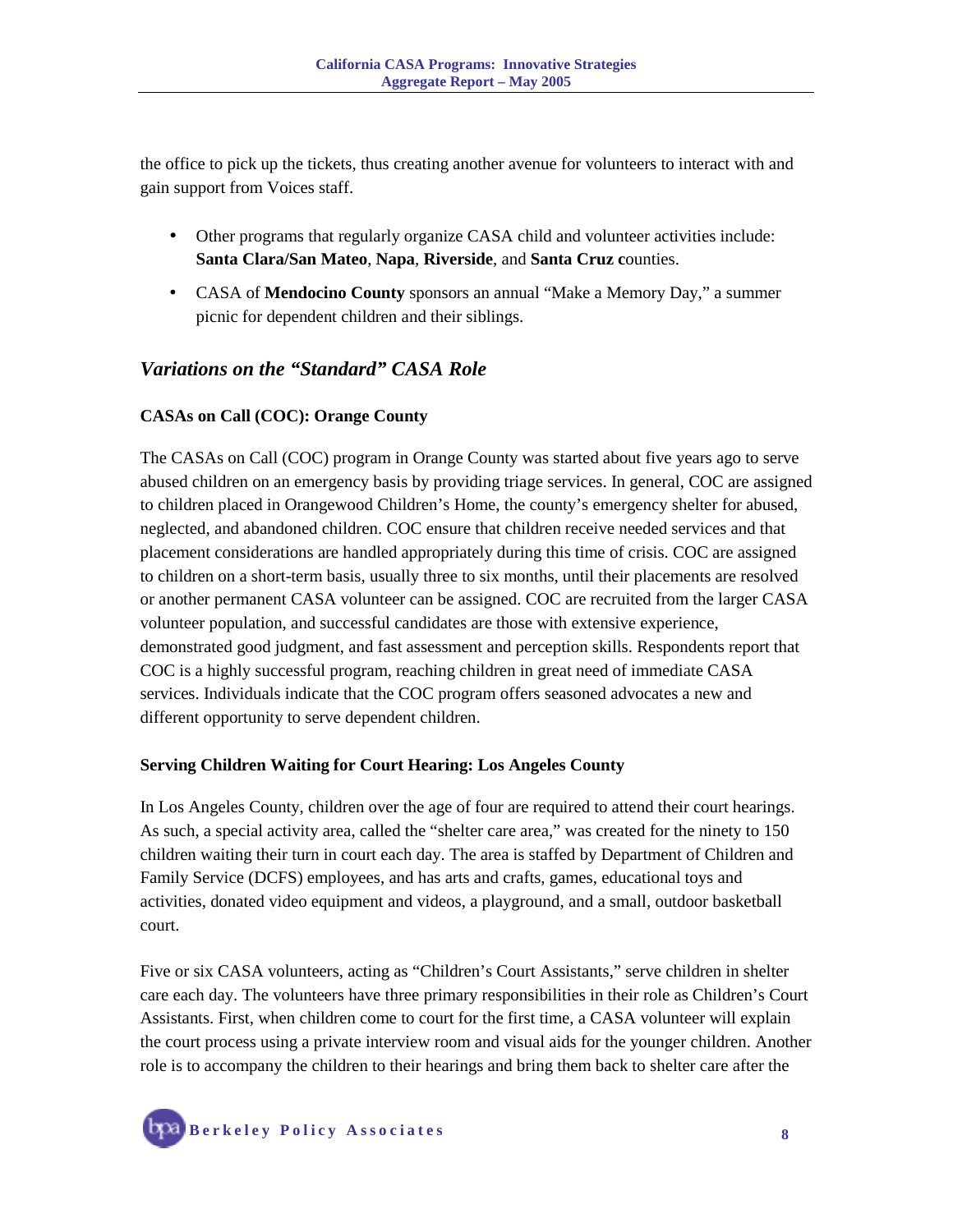hearing is complete. The third responsibility CASA volunteers have is simply to be available to listen to children who are very anxious, emotionally distraught, or concerned about the hearings.

Respondents overwhelmingly report that the Children's Court Assistant component is a vital service for children in the dependency court system. They indicate that it is a way to make a child's court experience much less frightening. An additional benefit mentioned is that CASA volunteers are often able to obtain information for the court during their conversations with children, and this information can make an important difference in the child's case. A few respondents mention that this component is an important way to increase positive awareness of the CASA program within the dependency system. Furthermore, it is a potential strategy for retaining experienced volunteers who are "taking a break" from assignment as a traditional CASA volunteer, but who are still interested in supporting children.

#### **Visiting CASA Program: Santa Clara and San Mateo Counties**

The Visiting CASA program was developed to serve children from Santa Clara and San Mateo who are placed with caregivers outside of their home county. The visiting CASA concept was aimed at giving these children individualized attention and case oversight to ensure that they do not fall through the cracks. Because some of the out-of-county children are in placements hundreds of miles from Santa Clara and San Mateo, the program is structured so that it utilizes advocates who have limited time and who already travel out of the county for various reasons. All Visiting CASA volunteers must complete the basic initial advocate training and complete a short specialized training for their monitoring role. The program requires less of a time commitment than the standard advocate program.

• **Modoc** County also has a Visiting CASA Program geared toward serving the large number of children in the dependency system placed in other counties.

#### **"IEP-only" Cases: Riverside County**

The CASA program in Riverside County has a system in place whereby children who have not been assigned a CASA volunteer are able to have someone work on the case as an educational surrogate. This typically occurs on cases where there are immediate educational needs but where there are not enough volunteers to take new CASA cases. These cases are referred to as "IEPonly cases."

• Other counties that have developed educational advocates include**: San Diego** and **San Luis Obispo** counties**.**

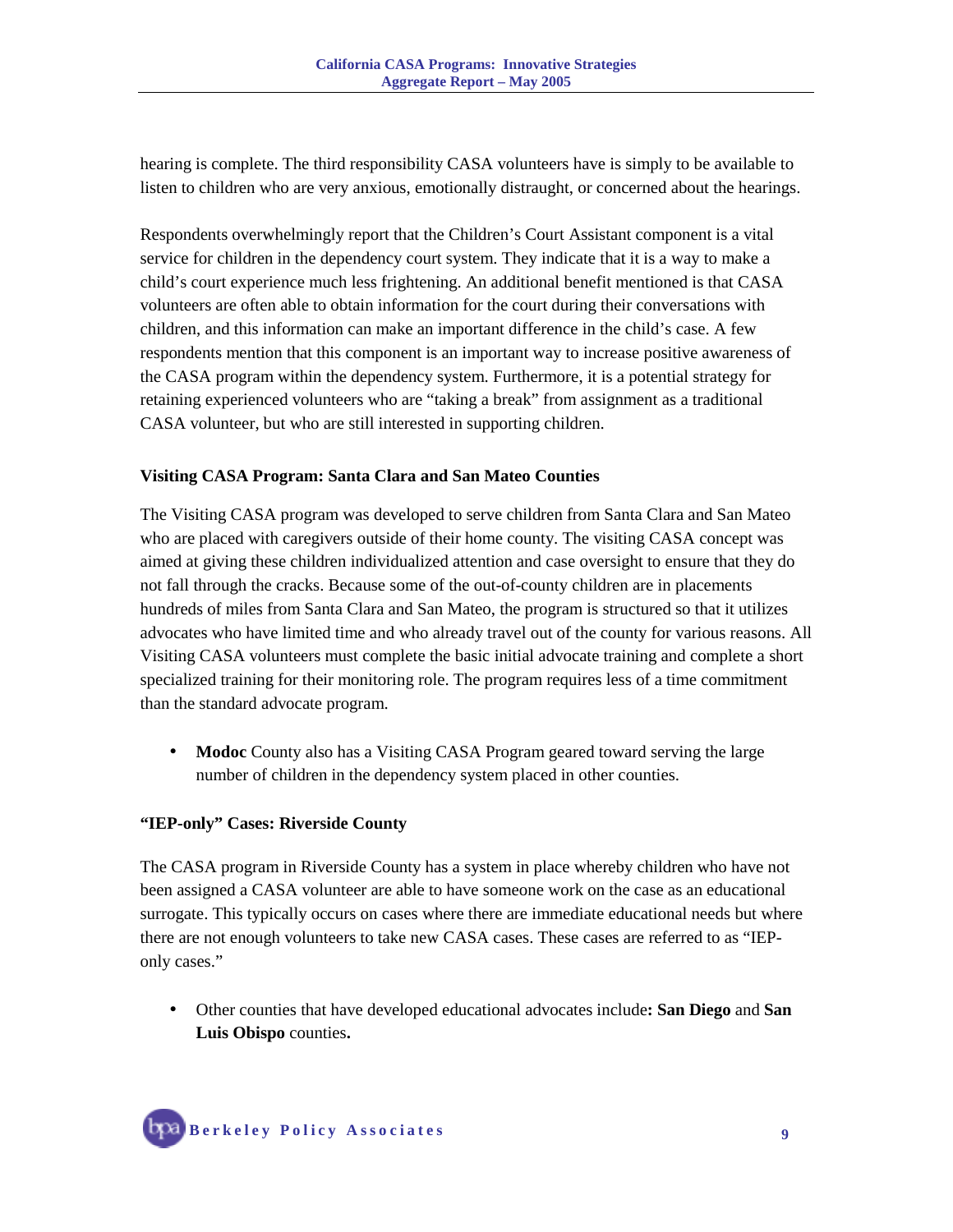#### **Case Assessment Program: San Diego County**

The Case Assessment Program (CAP) is designed for volunteers who cannot or do not want direct interaction with children. These volunteers go through a twelve-hour training, review the case files for all referrals to the program, and provide summary information to the staff about the case, its status, and its appropriateness for the agency. These volunteers also periodically review court files of the children on the waiting list to check for any changes or developments. In addition, the program supervisor in charge of the CAP program periodically selects cases off of the court docket. Volunteers review these case files and bring any concerns to the attention of the program supervisor who then contacts the social worker or other appropriate party. Volunteers make note of court-ordered services that have not yet been provided, and the program supervisor then calls the appropriate party to discuss the issue.

#### **Court Appointed Special Monitor (CASM) Program: Napa County**

The Court Appointed Special Monitor program began in 1999 to address the needs of children in long term foster care who are in more stable placements than children not yet in permanent plans. CASMs monitor a child's status and ensure that his or her needs continue to be met in the permanent placement. The primary differences between a traditional CASA volunteer and a CASM are the following: 1) less frequent in-person visits with child; 2) court reports are shorter and less detailed; and 3) relatively less intense case activity due to the child's stable placement. Respondents mention that the CASM program is a good way to meet the needs of children that in other counties would not be served by the CASA program at all. Additionally, it provides an alternative volunteer opportunity for those CASA volunteers who need a break, have less time available, or have a traditional CASA case that is very intense.

- **San Diego** County operates a similar Court Appointed Special Monitor Program.
- **Tulare** County also monitors some cases.

#### **Services Provided to Children on the CASA Program Waiting List: San Luis Obispo County**

In San Luis Obispo County, CASA/Voices for Children has developed a strategy for providing at least minimal support to children who are waiting for a CASA volunteer. This support is provided by program staff members and program volunteers who review every case file referred to the program and screen the child for immediate needs in two areas: medical and educational needs are flagged in the file with color coded tags. The medical screening looks for general health issues as well as whether a child is on psychotropic medication. Special education needs are noted on a separate form summarizing the child's educational assessment and IEP. If follow-up is

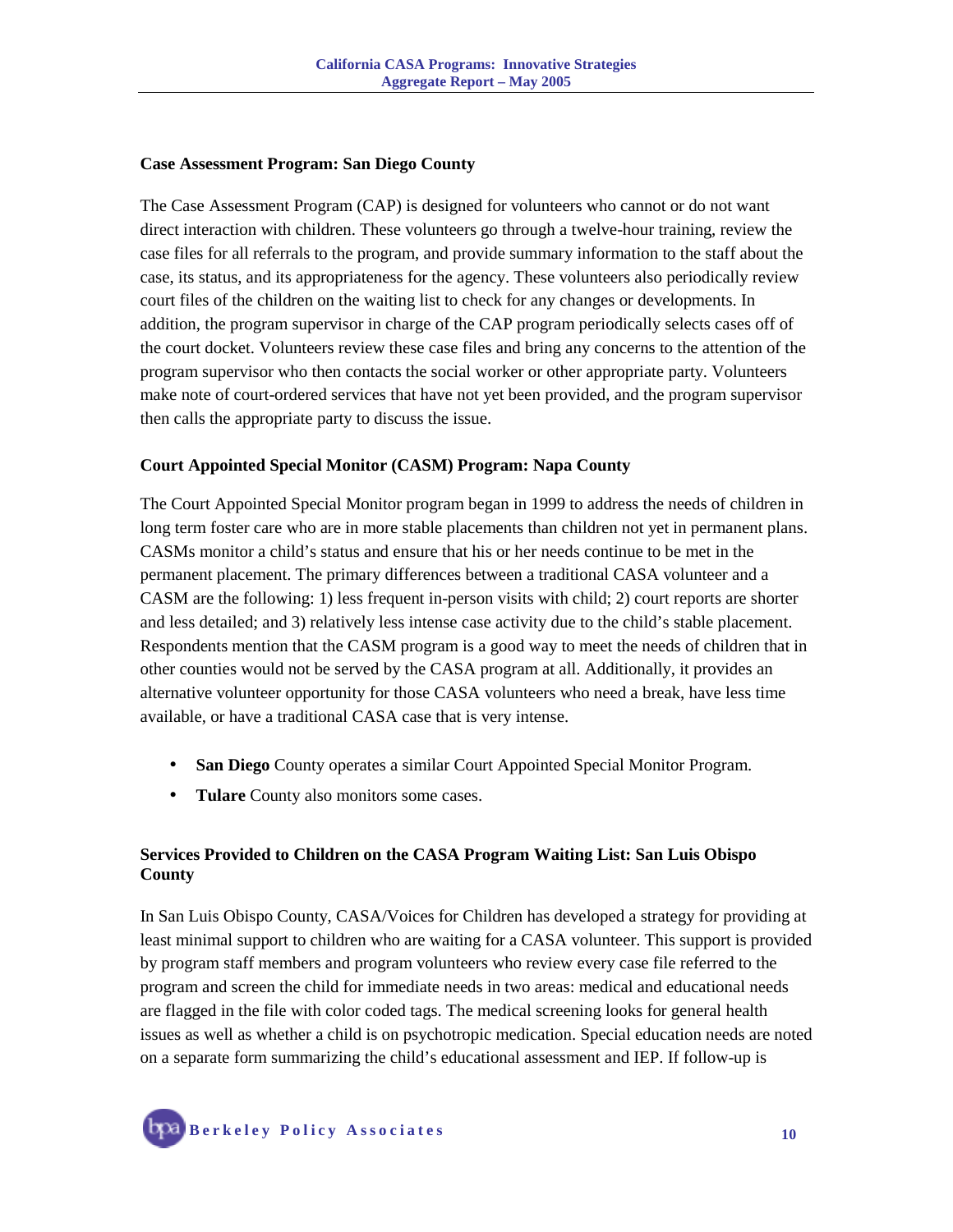needed, CASA program staff monitor the case to ensure that the child's immediate needs are addressed.

#### **Non-Advocate Volunteers Lend Strong Support: Santa Clara and San Mateo Counties**

The CASA program of Santa Clara and San Mateo counties has a corps of approximately 150 volunteers who do not carry cases but provide other program support. This group is comprised of advocates who are taking a break from working with children and individuals who are not trained CASA volunteers. These volunteers help organize picnics, write articles for the program newsletter, update the waiting list, participate in their speaker's bureau, manage the program website and intranet, and develop child/advocate events such as a story hour and arts and crafts projects.

• Other programs that use a similar group of non-advocate volunteers include: **El Dorado**, **Orange**, **Riverside**, **San Bernardino**, **San Diego**, and **Santa Cruz** counties.

## *Focus on Infants and Toddlers*

#### **Infant and Toddler Demonstration Project: Fresno County**

Individuals interviewed for PACR explain that the Fresno County CASA program was one of four sites participating in the statewide Infant and Toddler Demonstration Project, a special project administered by the AOC and funded by the Stuart Foundation. CASA volunteers and staff who worked with young children as part of this project received extensive training on the special needs of dependent children in this early and important developmental stage. The CASA program obtained specific funding to conduct targeted training sessions presented by experts in the field of infant and toddler mental health. CASA staff and volunteers, local dependency partners, and other area CASA programs and volunteers were all invited to participate in the trainings. Although the demonstration project has officially ended, CASA of Fresno County has secured additional funding from the local Proposition 10 Commission to continue serving this specialized population.

- Other Infant and Toddler Demonstration Project sites: **Imperial** County CASA program, **San Francisco** County CASA program, and the CASA program serving **Santa Clara and San Mateo** counties.
- Other CASA programs that focus on the infant and toddler population: **Butte**, **Tulare**, **Butte**, and **San Luis Obispo** (*described more fully below*) counties.

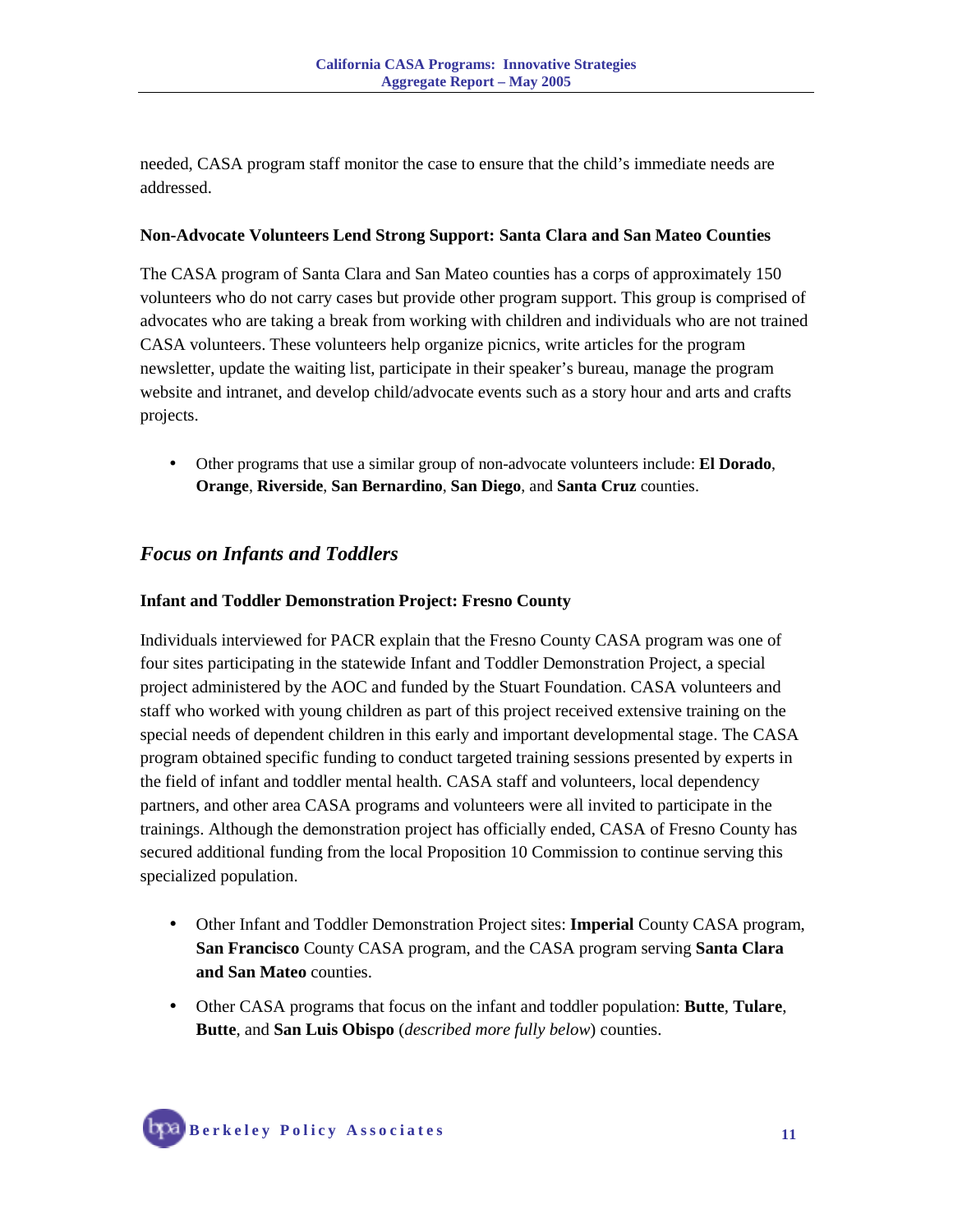#### **BASYC Early Assessment Program: Fresno County**

CASA of Fresno County's Baseline Assessment and Screening for Youth and Children (BASYC) is a unique program that serves infants and toddlers in the dependency system within days of entering the system. BASYC provides immediate assessment of children zero to five years old to facilitate access to mental health, CASA program, and other services. Respondents indicate that the program model was based on research that suggests that young children have a more immediate need for services that can be critical to the child's overall emotional and physical development.

The BASYC program began in 2001 and is a collaboration between the CASA program and the Fresno County Department of Children and Family Services (DCFS). Prior to BASYC's existence, detained infants and toddlers were placed on a waiting list for a mental health assessment, often waiting months to receive services. In response to the CASA program's frustration at assessment delays, CASA of Fresno County approached DCFS with the idea for the BASYC program. BASYC staff includes employees from both CASA and DCFS.

When a child age zero to five enters the dependency system he or she is immediately identified for assessment. BASYC staff members interview relevant adults in the child's life after the detention hearing. BASYC schedules a mental health assessment to be conducted by a professional clinician within ten to twenty-five days of entering the system to determine the child's immediate emotional, physiological, and physical needs. After collecting all relevant information, BASYC staff members write a report, providing current and relevant information about the child. The BASYC program also provides follow-up visits to the child's foster home to ensure the placement works best for all involved.

• **San Luis Obispo** County established an Infant/Toddler Special Needs Program whereby each infant or toddler referred to the CASA program receives a health and developmental delay assessment conducted by a Registered Nurse so that cases with significant health issues are referred to the county's Public Health Nurse for further monitoring.

## *Focus on Emancipation*

#### **The Youth Empowerment Program: San Bernardino County**

San Bernardino's CASA program designed and initiated a program for older children, ranging in age from fourteen to eighteen years, who must begin to address issues related to aging out of the dependency system. Youth Empowerment Program (YEP) is a twelve-month program based on the 100-page *Life Plan* manual and four audiocassette series. Activity modules are interactive,

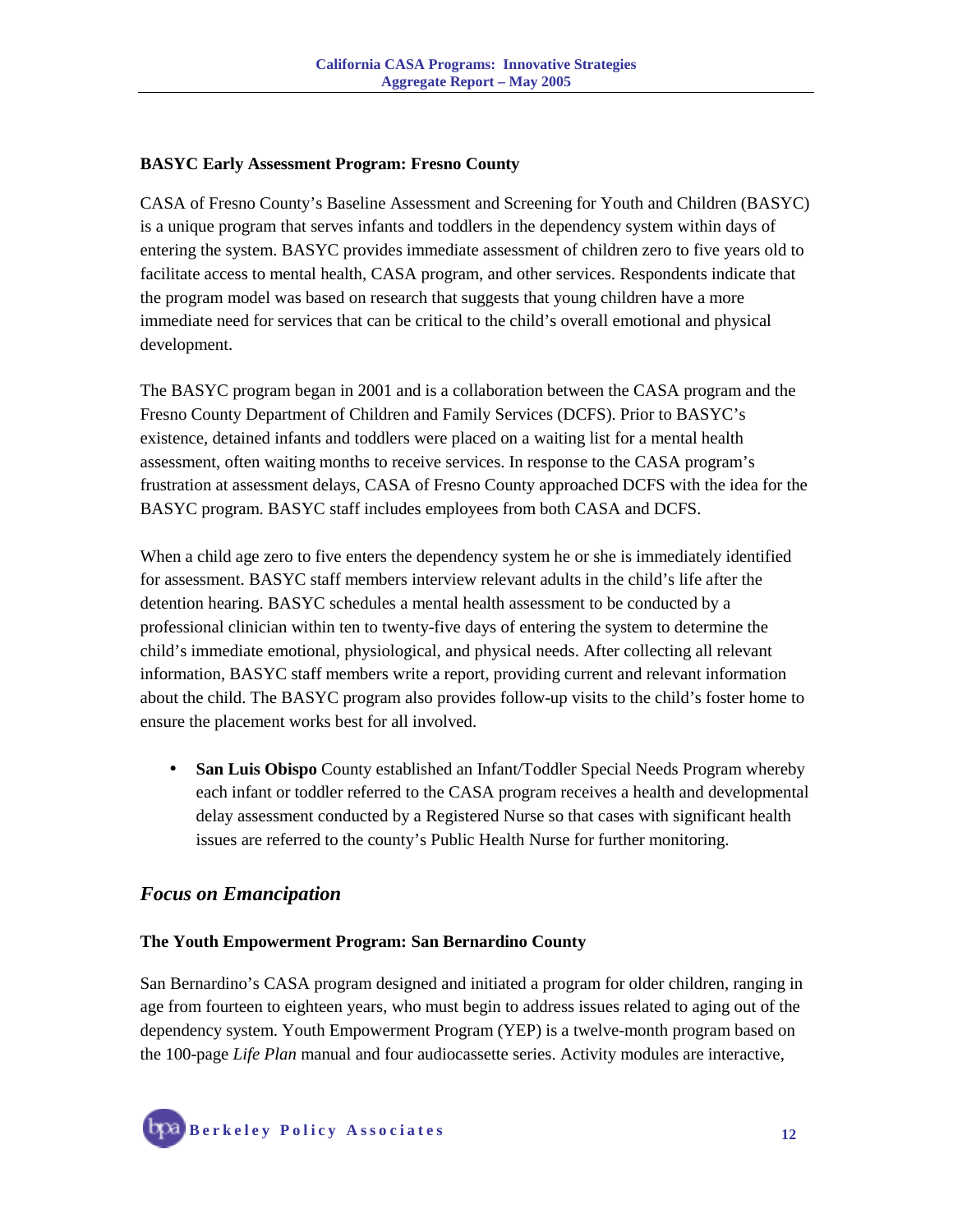involving the youth and the CASA volunteer in joint discussion and participation. The program guides the youth toward a career, military service, technical school, or further education. Topics covered include life skills (conflict resolution, personal health and hygiene, civic duties, work ethics, finding housing, food preparation and nutrition, car ownership, budgeting, insurance, credit and banking, and taxes) and career development (interest inventory, interviewing skills, post-secondary education, job search and application processes, and maintaining employment). Upon completion of the program, youth receive a \$500 stipend for work clothes and other jobrelated expenses. All of the teenaged children and their advocates in the San Bernardino CASA program must participate in YEP, although those already employed are excused.

• Other counties that have developed specialized training for CASA volunteers and/or programs for youth include: **Napa**, **Orange**, **San Diego**, and **Santa Clara/San Mateo**  counties.

#### **Casey Life Skills Program: Humboldt County**

Respondents report that the CASA of Humboldt County Program works to spearhead county use of the Casey Life Skills Program is innovative and exciting and has the potential to help older youth realize their dreams as they transition into adulthood. In 2003, CASA of Humboldt arranged for trainers to come to the county to train CASA staff and other community partners on the program and its web-based tools. The program provides life skills assessments and planning tools to help children prepare for living on their own and developing their own dreams for the future. Respondents indicate that the CASA program initiated a service to engage other practitioners, care givers, and relatives in emancipation planning, and ultimately get them more involved in the child's life. Community agencies that participated in the training included the Probation Department, Independent Living Skills (ILS), Kinship Care, and College of the Redwoods. Respondents indicate that these trainings were well received in the community and have led to increased collaboration and planning for emancipation.

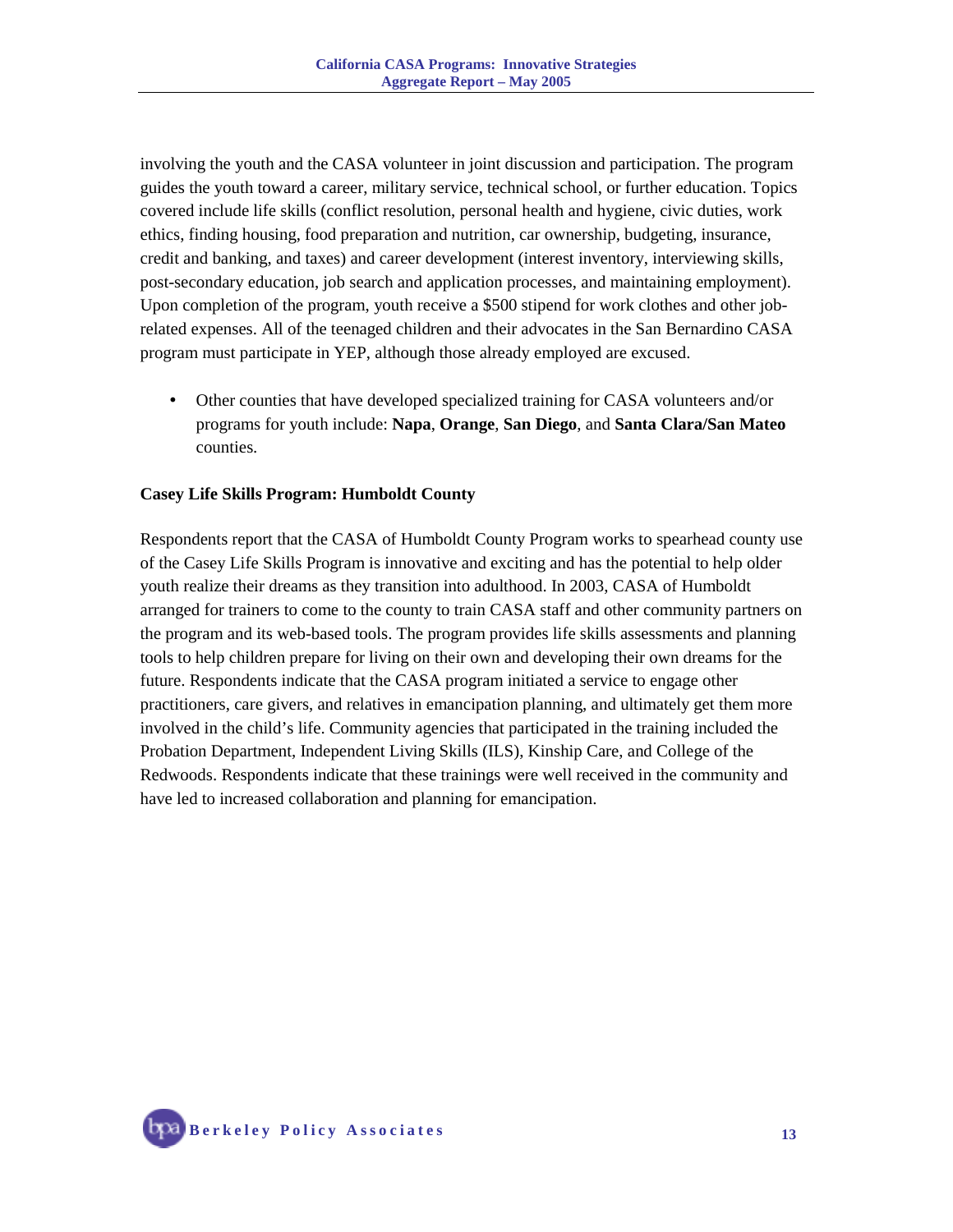#### *Passport to Achieve* **Independent Living Program: Yolo County**

The Yolo County CASA program, in partnership with the Mental Health Association, received a grant from the Department of Employment and Social Services to create and implement an Independent Living Program (ILP) in the county. The grant used CalWORKS (TANF) monies. The CASA program and the Mental Health Association created a six-week supplemental program that emphasized education, employment, and accessing community resources, and was open to individuals up to twenty-one years of age. A CASA program staff person developed a curriculum for the project that included facilitator and youth workbooks. Transportation was provided for the youth participants via a limousine, as this was more economically efficient than renting a van, and respondents noted that the limousine transport was an incentive for youths to enroll and continue participation in the program. The program appointed a CASA volunteer to each participant who did not already have one assigned.

#### **A Post-Emancipation Program: Sonoma County**

In 1998, CASA of Sonoma became involved in the Successful Transitions program that provides financial support to emancipated foster youth while they pursue their post-secondary or vocational degree. The program is privately funded by an anonymous donor and administered by the Sonoma County Department of Health Services, Family Youth and Children Division.

Successful Transitions became involved with CASA of Sonoma County after realizing that the program's success depended on a mentor or support component. CASA of Sonoma County allows the Successful Transitions program to use its volunteer resources to provide program participants with adult mentoring. Although CASA volunteers in the Successful Transitions are trained as regular CASA volunteers, their role is unlike the regular advocate role in two ways. First, Successful Transition CASAs are not appointed by the court because the youth they mentor have already emancipated from the dependency system; and second, Successful Transitions CASAs provide these youth guidance on real-world living issues such as housing, transportation, financial aid and moral support, rather than taking on the role of advocating for the child in court. Now in its seventh year, Successful Transitions is currently serving between six and nine young adults per year and provides a stipend of \$600 per month per emancipated youth participant. The stipend pays for living expenses such as rent and food or clothing.

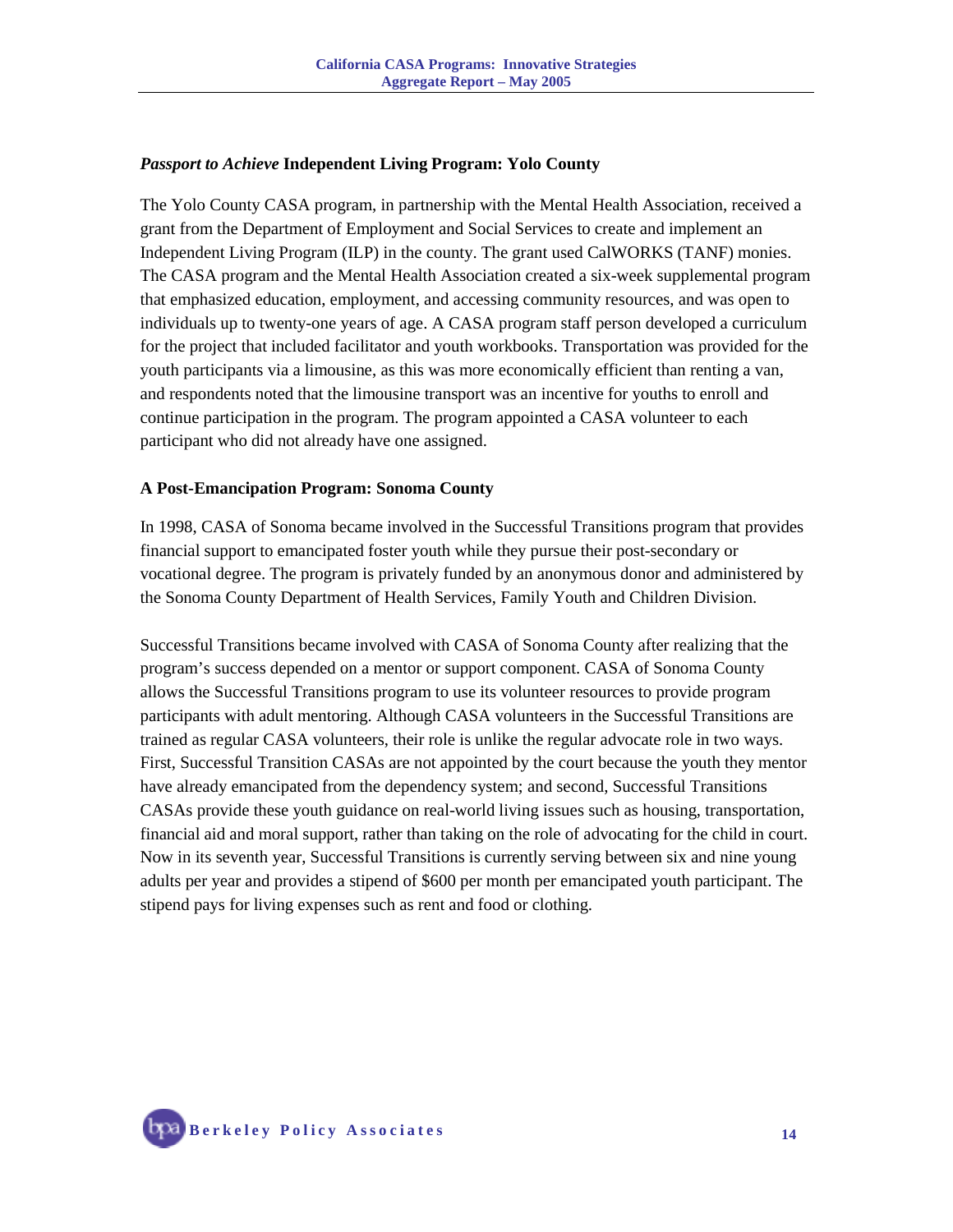## *Focus on Health and Education*

#### **Development of a Community Education Center: San Luis Obispo County**

The CASA program in San Luis Obispo has developed several strategies for addressing the educational needs of children in the dependency and delinquency systems and of non-system families throughout the community. These educational advocacy activities are housed in the program's Community Awareness, Advocacy and Resources for Education (CAARE) Center. The CAARE Center provides reference materials on educational and health-related issues, including learning disabilities, behavioral and emotional problems in children, Individualized Education Plan (IEP) development, and special education resources. The Rotary Club donated many of the books and audiotapes available at the CAARE Center. The Center also develops and provides training in education-related topic areas. Training is provided for CASA volunteers, County Department of Social Services personnel, and interested community members. Sessions cover identifying children's educational needs and advocating for receipt of appropriate services.

The CAARE Center is funded, in part, through the CASA program's MOU with the San Luis Obispo Probation Department. According to its obligations under the MOU, the CASA program focuses on children's learning disabilities, behavioral problems, and any issues affecting academic performance. Staff assist parents in participating in the development of their child's IEP and can represent the child in IEP meetings if a parent is not already involved.

Because of their strategic planning process, Child Advocates of Santa Clara and San Mateo counties is developing a specific educational advocacy function for the agency, whereby current and new advocates will focus primarily on ensuring that the educational needs of children in foster care are met. Child Advocates has developed specialized training that will be implemented, and activities will range from ensuring the transfer of educational information/folders are completed when a child is moved to a new school, tracking required educational assessment, to any other activities or issues that might be affecting a child's academic performance.

• Other programs that have developed specialized training and resources on educational issues include: **Alameda**, **Humboldt**, and **Los Angeles** counties.

#### **Health and Education Passport Program: Tulare County**

Recognizing that the county had no mechanism to ensure the systematic documentation of health and education information on dependent children, CASA of Tulare County developed a Health and Education Passport for CASA children. The passport program, instituted three years ago, collects information from care providers and instructs them about the important needs of their

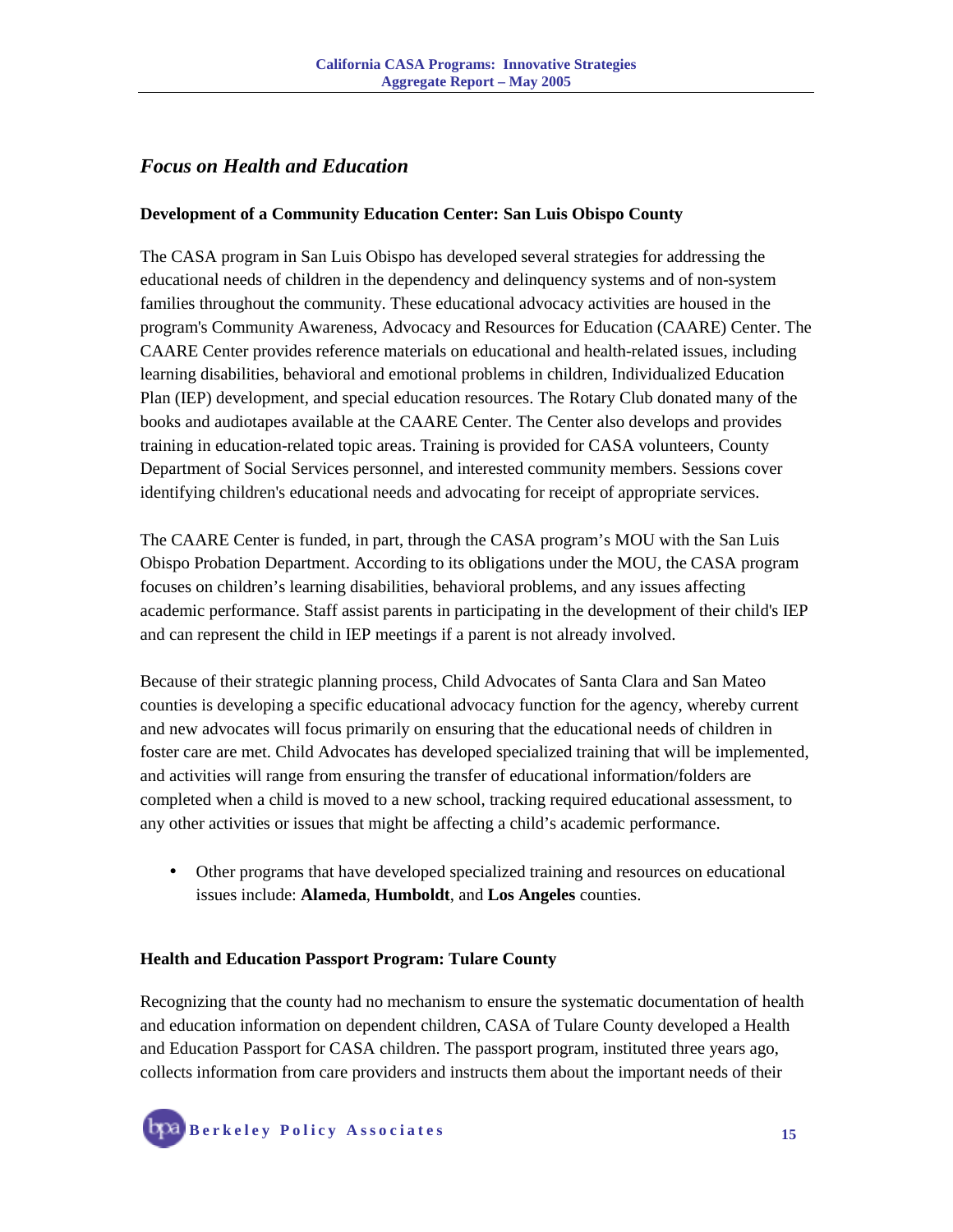dependent child. The Health and Education passport contains a picture of the child; a standard wellness exam schedule; demographic, social worker, and parent information; family, medical, and dental histories, including specific medications, illnesses, immunizations, and allergies; and education level and special needs. The court and the local child welfare agency have access to the passport information should they request it. Since the inception of the Health and Education Passport program, the county child welfare agency has instituted its own policies to document this information. Some respondents report that the passport program has helped dependent children maintain important histories of themselves as they move through the dependency system.

• Other counties that have instituted similar Health and Education Passport efforts include: **Kern** and **Plumas** counties.

#### **Meeting Medical Needs of CASA Children: San Francisco County**

Children in the dependency system often have medical needs that go unaddressed simply because they do not have the daily, focused attention of a responsible parent. San Francisco's CASA program has developed close working relationships with three public health nurses. They are available to program staff and CASA volunteers for consultation on individual cases for health care needs. These consultations assist CASA volunteers in identifying medical-related concerns for their child and developing appropriate requests for services to the child's social worker. The public health nurses are present at the initial advocate training and organize continuing education sessions on dependent children's health to sensitize CASA volunteers to these concerns.

## **CASA Program Infrastructure**

CASA program internal programming, such as systems for recruiting, training, supervising, and supporting volunteers can be integral to producing and retaining strong advocates. Solid mechanisms for raising funds, evaluating, and governing the organization are additional cornerstones of a strong program. Many individuals interviewed for PACR report that when these basic components of a program's infrastructure are well-developed and reliable, programs can focus on fine-tuning their organization, planning for long-term goals, developing innovative programming, or expanding their services. Many CASA programs in California have, through the years, developed robust strategies for operating some of their most basic program components. These strategies are discussed more fully under the corresponding subheadings below.

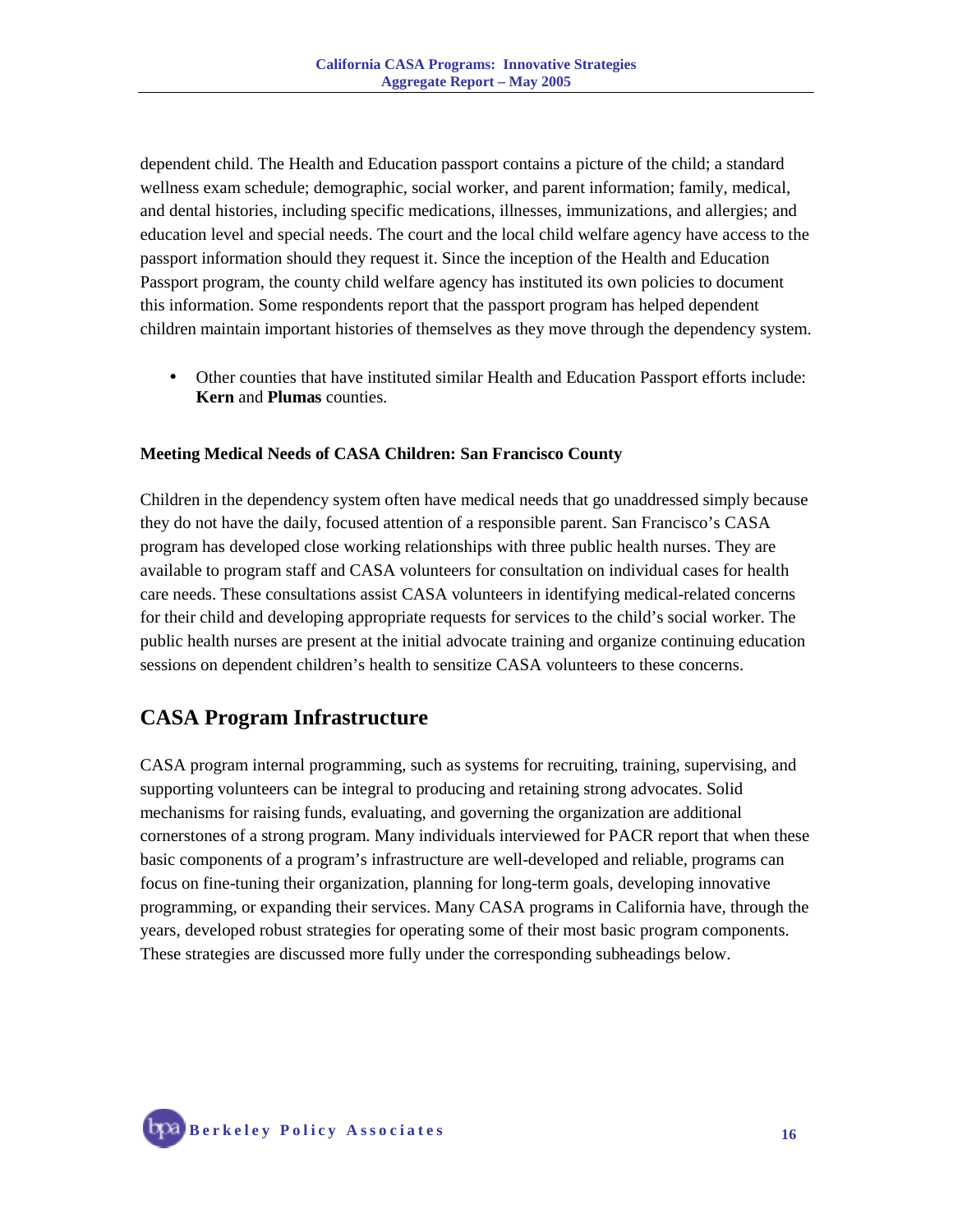## *Volunteer Recruitment*

Because CASA programs rely on unpaid community advocates, volunteer recruitment is a necessary and ongoing task for most California CASA programs. Volunteers are difficult to recruit regardless of the specific organization recruiting. Compounding this challenge for CASA programs are the inherent demands placed on their advocates. Specifically, CASA volunteers must donate a large amount of time to a potentially emotionally draining experience. Other challenges may be intimidating to many, such as attending court hearings and working with vulnerable children who have experienced maltreatment. Furthermore, the large amount of training time required might prevent many working individuals or those with high levels of family responsibilities from participating. Yet building a solid volunteer base is only the beginning. Programs must also strive to recruit people of color and male volunteers, as well as those able to work with children with special needs. Because of these challenges, many CASA programs struggle with recruitment efforts. However, many other programs have developed methods to overcome some of the challenges recruitment often presents. These strategies are described below.

#### **Comprehensive Recruitment Strategies: Orange County**

CASA of Orange County employs two staff, a Community Outreach Director and a Community Outreach Assistant, whose main responsibilities are recruitment and community relations. Respondents indicate that the program's recruitment strategy is "diversified" and uses creativity to reach a variety of audiences. Most recently, CASA of Orange County has recruited volunteers through the following methods:

- Display of plaster masks of CASA children along with program brochures in art exhibits at local libraries, bookstores, and schools;
- Slide advertisements shown during the previews at a local movie theater;
- 20,000 bookmarks advertising the program distributed to area bookstores;
- Paid advertisements in local publications, including seven newspapers;
- CASA posters unique to Orange County designed, produced, and exhibited around the community;
- Flyer advertisements geared towards recruiting male volunteers posted in community car washes;
- E-mail volunteer solicitations sent to 700 community firefighters;
- Presentations on the CASA program made to volunteer orientations for other community organizations;
- CASA program representatives at the Hispanic Chamber of Commerce;

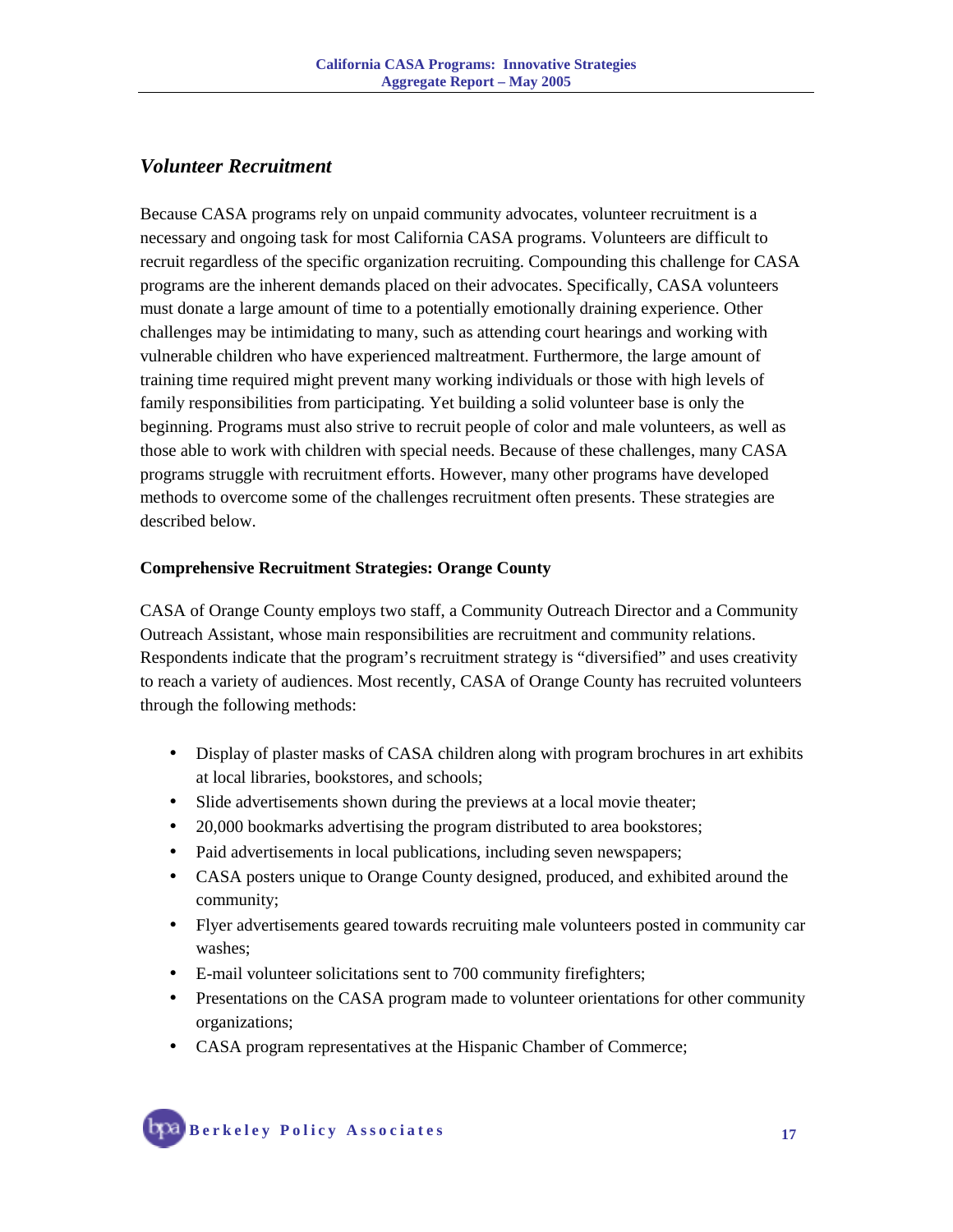- CASA speakers' bureau speaks at corporate luncheons, schools, and civic groups throughout the community; and
- Information about CASA program included in local church mailings and weekly bulletins.

CASA of Orange County conducts ongoing analysis of its recruitment efforts by surveying potential volunteers about how they heard of the CASA organization and its volunteer opportunities.

#### **Partnership with Casey Great Start Foundation: Sacramento County**

The CASA program in Sacramento County (SCASA) partnered with Casey Great Start Foundation, a direct service organization that provides an array of services for children and youth in the dependency system, to help recruit CASA volunteers. SCASA has an agreement with Casey to share the time of one of their staff members. This staff person will spend 25 percent of his time in the CASA office, helping to recruit Volunteers. In return, Casey's goal of easing the transition from the dependency system to independent living will be furthered by matching CASA volunteers trained in the issues of emancipation with emancipating youth.

#### **Latino Outreach Coordinator Position: Santa Cruz County**

In 1999, Santa Cruz' CASA program received funding from the Packard Foundation for a halftime Latino Outreach Coordinator position. After that funding expired, the program received county funding through a competitive bidding process to continue the half-time position. The current Latino Outreach Coordinator, who is bilingual and bicultural, also serves as a half-time Case Supervisor.

This person's outreach activities are focused on increasing the number of bicultural and bilingual volunteers. She places advertisements in Spanish-language newspapers and radio stations and is networking with Latino community groups, churches, and the University of California at Santa Cruz Latino staff organization. She also gives presentations about the CASA program at a church in Watsonville, a predominantly Latino community in the eastern section of the county where many of the dependency system children live. She plans to visit additional churches and hold an orientation meeting in the town as well. Respondents note that since the establishment of this staff position the number of Latino volunteers has increased.

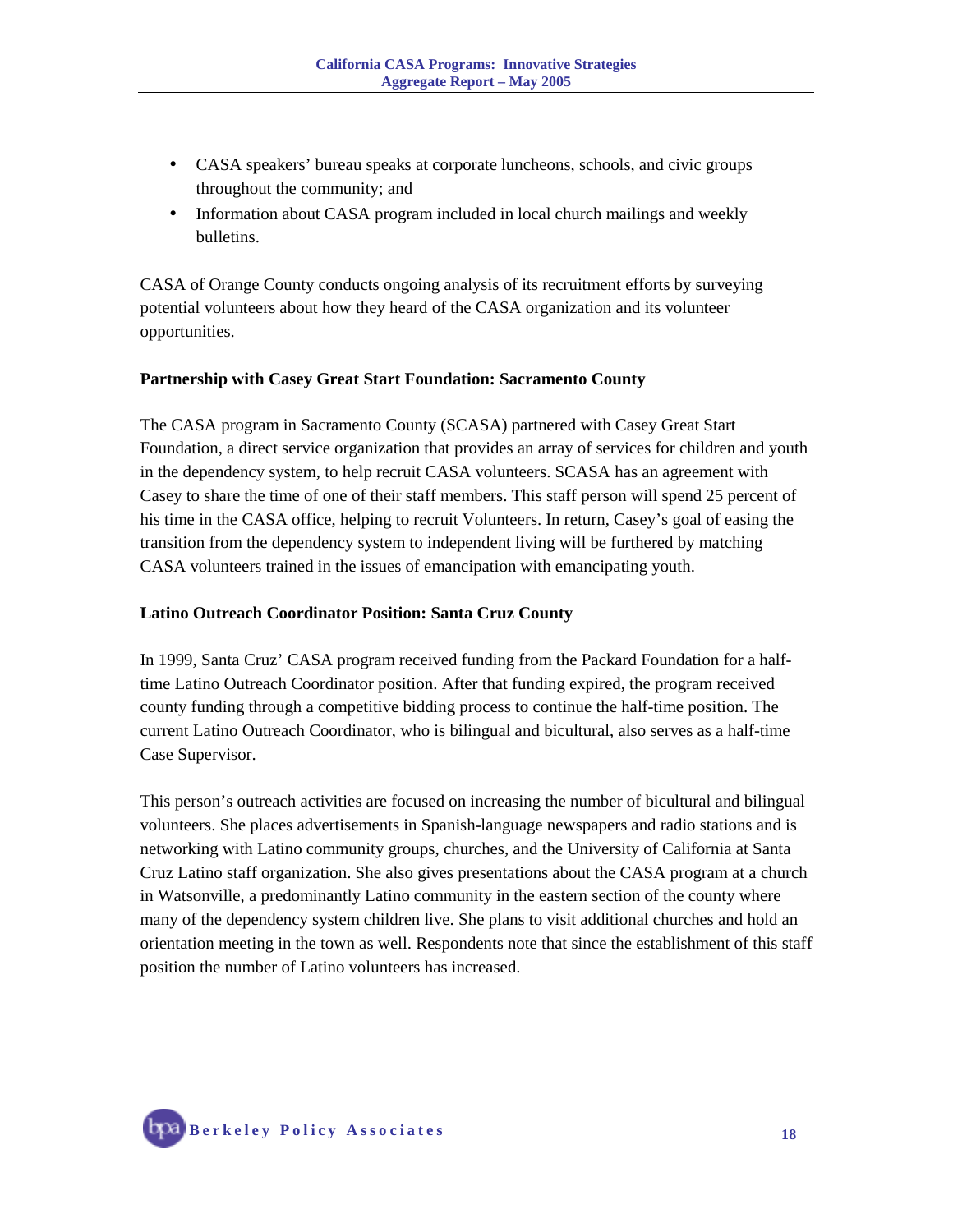#### **Utilizing a Clipping Service to Monitor Publicity: San Bernardino County**

San Bernardino's CASA program's volunteer recruiter manages the program's public relations activities. On average, she releases ads for volunteer recruitment to more than twenty local papers each week. She notes that the program has experienced a 600 percent increase in inquiries since starting to run the newspaper advertisements. As part of this increased distribution strategy, she hired a clipping service to track actual ad placement. She was able to obtain a 50 percent discount on this service, paying only \$35 a month. The service not only informs the program which ads actually end up being published, it also provides the actual text and layout showing how the press release may have been modified in print. The San Bernardino CASA program can then compare this information with data on which sources lead to the most frequent inquiries. With this service, the program has been able to develop a more effective advertising campaign, finding that large paid ads have a greater impact than smaller, free public service announcements.

- **Riverside** County also successfully utilizes advertisements as well as feature articles in local newspapers as a volunteer recruitment tool.
- **Imperial** County reports that classified advertisements in the employment sections of local newspapers are its most successful recruitment strategy.

#### **Recruiting CASA volunteers through the Internet: San Francisco County**

In San Francisco, the CASA program found the Internet to be a very successful tool for recruiting potential CASA volunteers. Respondents claim that 70 percent of the participants in one training class learned about the program through the Internet. Internet recruitment is conducted through two main mechanisms. The first is San Francisco CASA's website, which provides an online application that can be downloaded, printed, and submitted to the program. The site also addresses many of the potential volunteers' initial questions concerning advocate responsibilities, time commitment, and training requirements. Visitors to the site can then request more information via e-mail or by calling the program directly. The second mechanism is through Volunteer Match, which is an online service provided by the Volunteer Center of San Francisco. Individuals interested in volunteering for a notfor-profit browse the Volunteer Match website to learn about various volunteer opportunities in their geographic area; individuals are matched with volunteer opportunities based on their interests.

#### **Strategic Plan for Recruitment: Santa Clara and San Mateo Counties**

In Santa Clara and San Mateo counties, the Community Relations Manager and the agency's diversity committee developed a written and detailed plan outlining their strategy. Recruitment activities include a speakers' bureau of volunteers and staff who speak at fraternal and faith-based organizations, teachers and health care organizations, corporations, and volunteer fairs.

 **Berkeley Policy Associates 19**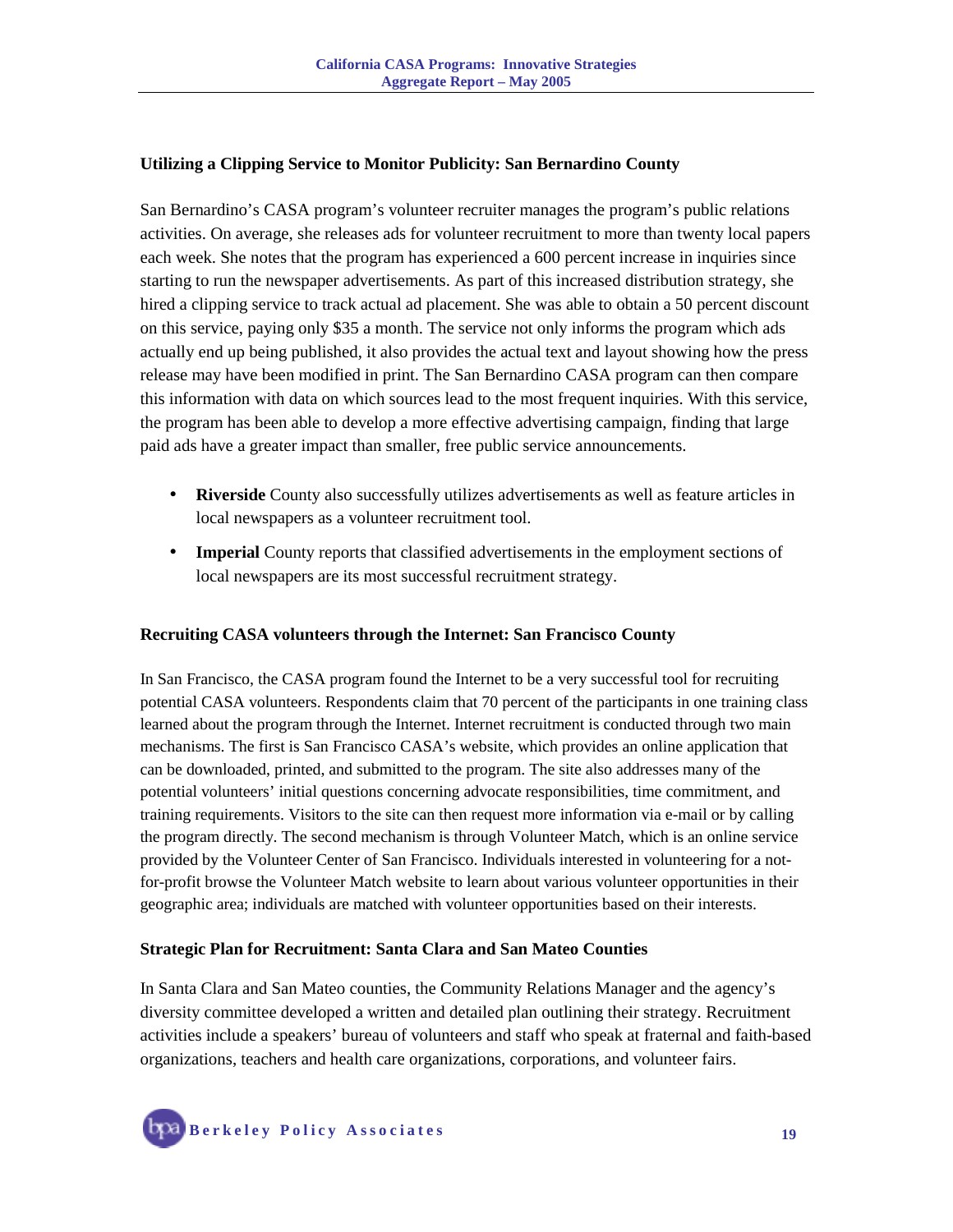Corporations that have made monetary donations over the years are also targeted for presentations. Child Advocates has also used the media, in the form of feature articles and advertisements placed in multi-language newspapers and magazines, to reach potential volunteers.

To fill scheduled trainings, the Community Relations Associate holds three to four orientations prior to each training session. The orientations are held in different locations throughout the two counties. Each orientation is two hours long and includes testimonials from advocates, the courts and district attorney's office, an overview of advocate roles and responsibilities, and a question and answer period. Child Advocates also uses the orientations as a means of learning more about their recruitment efforts. At the end of each orientation the volunteer recruiter conducts a focus group of participants to learn why attendees who chose not to apply made that decision. Individuals who actually apply are also asked where they heard about Child Advocates. In addition, all new trainees are given a form that asks them to provide information about their friends, other community organizations, and potential workplaces to contact, in the hopes that Child Advocates can target these individuals and organizations for recruitment.

Child Advocates has also worked to build a more diverse volunteer corps by specifically recruiting minority and male advocates. To this end, the program has developed special Father's Day advertisements, encouraged women to recruit husbands and partners, sent program staff to present at multicultural festivals, advertised in Latino professional periodicals, and presented to trade unions, Rotary, and fraternal organizations. In addition, at the time of the site visit, the program was in the midst of developing a multimedia presentation that targets Latinos and African Americans that has since been completed and is widely utilized.

#### *Volunteer Screening*

PACR respondents indicate that a thorough screening process is the first step in building a group of high quality volunteers. Rigorous evaluation of applicants can also help CASA programs establish their credibility within and build the confidence of their partners in the dependency system. Strong screening procedures commonly comprise numerous components, including: an orientation to the roles, responsibilities, and expectations of the volunteer; multiple interviews with more than one staff person; verification and proof of California driver's license and insurance; personal references; various background and security checks; and completion of a training course that is at least twenty-four hours in length. California CASA programs have developed additional means for gauging the appropriateness of prospective volunteers. These innovations are discussed below.

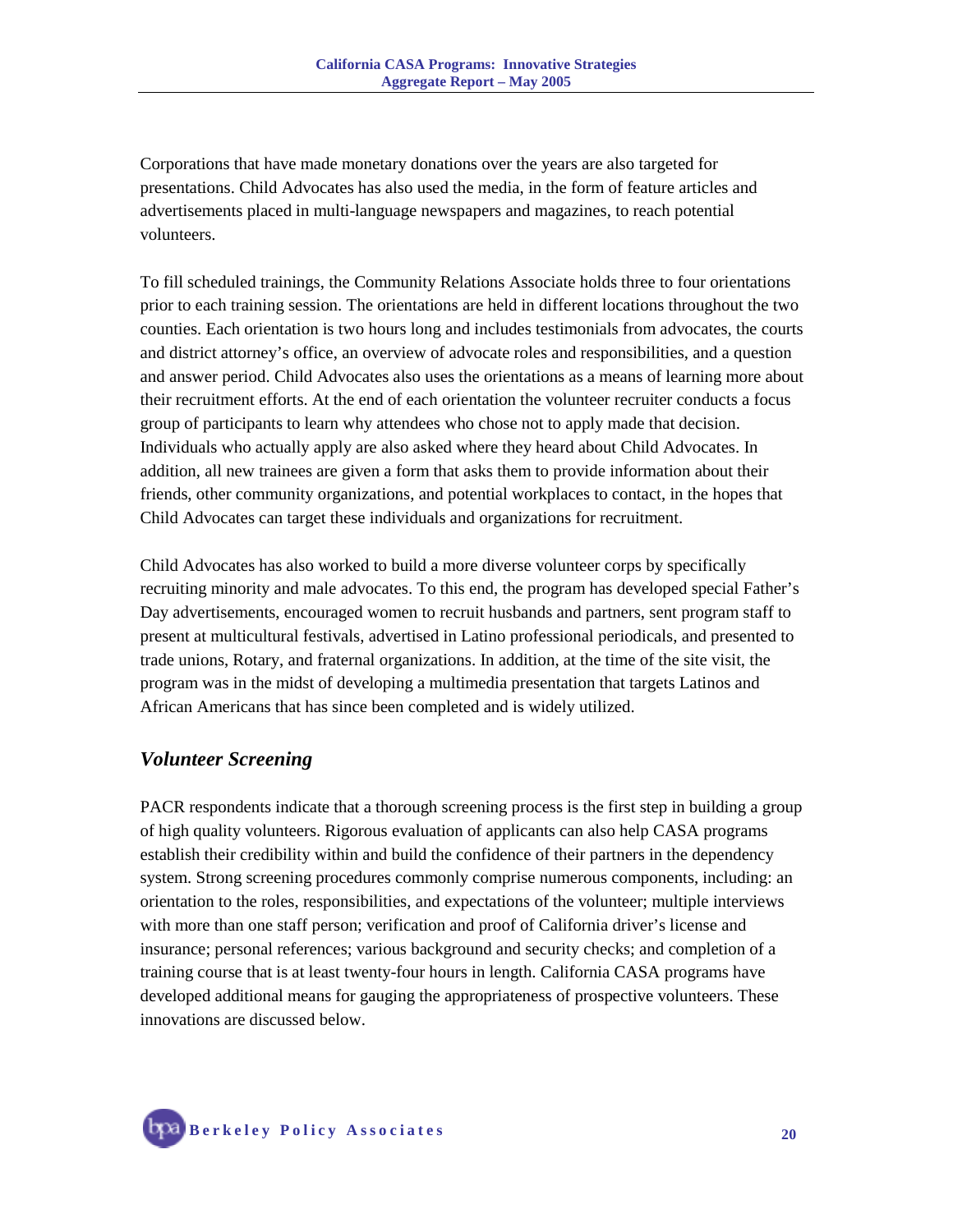#### **Panel Interviews Applicants: Kern County**

CASA of Kern County developed an intense screening protocol that utilizes a three-person panel of interviewers to assess the appropriateness of each CASA volunteer. A panel that includes one staff member and two community professionals interviews each applicant. The non-staff interviewers might include a local child welfare agency supervisor, board member, or a therapist or counselor. The screening interview takes approximately thirty minutes, and approximately one-third of the applicants are not accepted into the training course after completing the screening interview.

## *Volunteer Training*

According to Rule 1424, CASA volunteers are required to attend a minimum of thirty hours of training prior to being sworn in, and, according to the Welfare and Institutions Code, §102(d)(1- 9), the training must include information on a variety of relevant topics. These include:

- Dynamics of child abuse and neglect;
- Court structure, including juvenile court laws regarding dependency;
- Social service systems;
- Child development;
- Interviewing techniques;
- Report writing;
- Roles and responsibilities of a CASA volunteer;
- Rules of evidence and discovery procedures; and
- Problems associated with verifying reports.

Rule 1424 also requires that potential volunteers observe court proceedings before being sworn in. Respondents assert that courtroom observation is a very beneficial part of the training, as it provides trainees an opportunity to see the court process in action and gives potential volunteers an opportunity to ask staff questions about the hearing, become familiar with key figures, and increase their level of comfort in the courtroom.

To fulfill initial training requirements CASA programs have developed unique training mechanisms, including modifying the traditional training format, using creative role-play techniques, and offering other observational activities. These specific methods are described in more detail below.

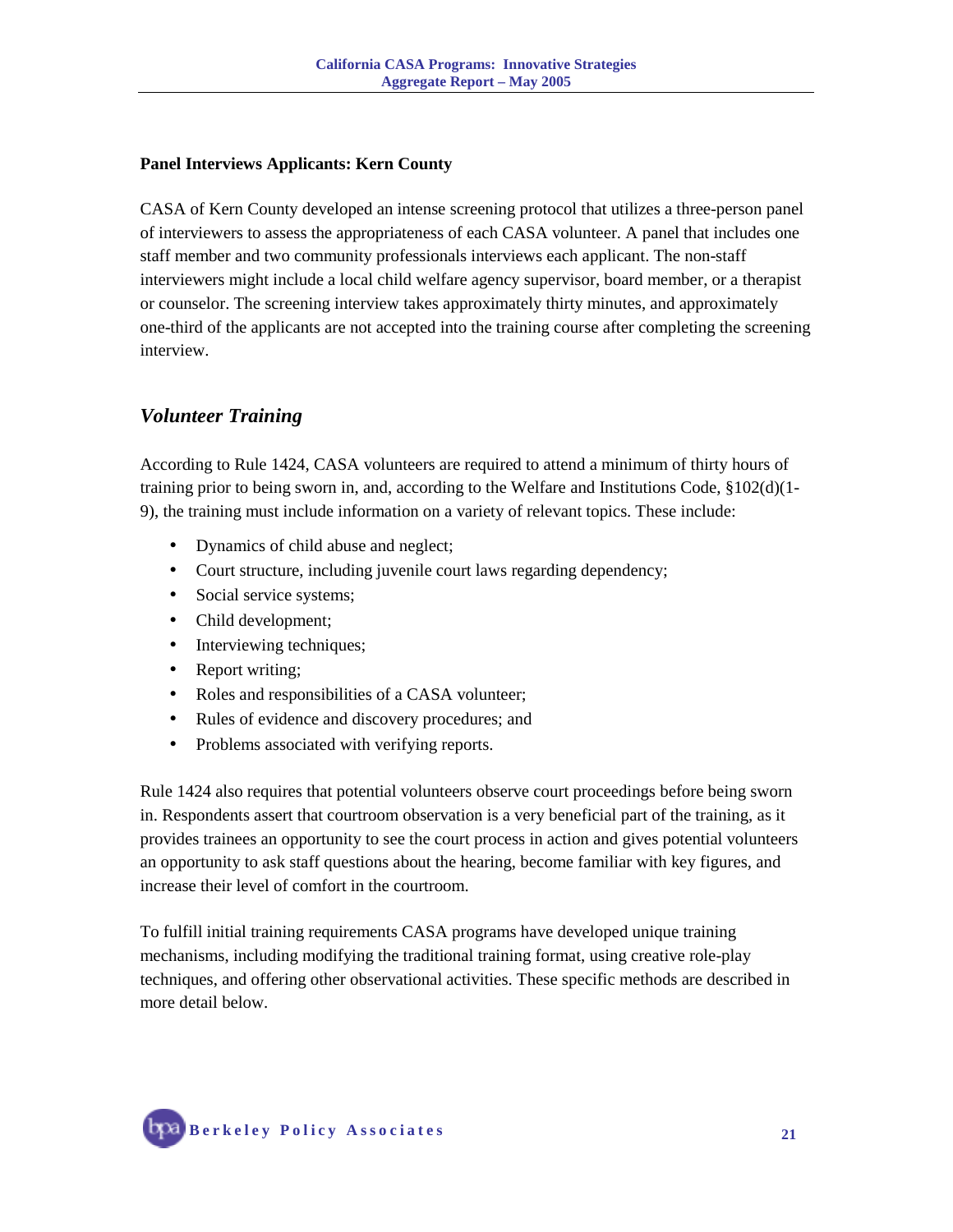#### **Mock Hearings: Santa Cruz County**

The Santa Cruz CASA program has an innovative training curriculum that combines aspects of the National CASA Association (NCASAA) volunteer training curriculum with their local curriculum. In the fall of 2000, the Santa Cruz CASA program was selected by NCASAA to be one of seven pilot sites for their new training curriculum. During the pilot of the training, the Santa Cruz CASA program was instructed to follow the NCASAA model precisely. However, for their winter 2001 training, the program was able to modify the training to fit their local needs by combining the positive aspects of the NCASAA training (emphasis on investigation, communication skills, and report writing) with several successful aspects of the local training (including guest speakers; CASA Volunteer presentations; mock hearings; and in-depth coverage of mental illness, substance abuse, and domestic violence). The program's training now combines what staff members consider the best of both the NCASAA and local curricula.

One aspect of the local curriculum that many respondents find particularly innovative is the mock hearing. Trainees participate in a mock hearing at the end of the training in which the judge, attorneys, and social workers participate. The participants in the mock hearing play their respective roles for a hypothetical case. In addition to attending an actual court hearing, the mock hearing allows trainees to become familiar with court proceedings and the various players and allows them to practice their role as advocates. Several respondents comment that they appreciate being able to participate in the mock hearing and report that it is a valuable learning tool.

#### **"Shadow" Training with Social Workers: Butte County**

Each CASA trainee, before being sworn in, must complete a half-day training with a social worker. The trainee spends the time "shadowing" the social worker in his or her official duties, including conducting 1) home visits, 2) emergency response visits, and 3) other additional "standard" activities. Respondents explain that this training component is very beneficial as it allows the CASA volunteers to see the reality of the situations social workers experience. There are several social workers that volunteer to provide this opportunity for the CASA trainees. A side benefit is that it helps build bridges between the two organizations, laying the groundwork for working together cooperatively in the future.

• **Sacramento** also organizes "shadowing" opportunities with social workers for volunteer trainees and a tour of the local Multi-Disciplinary Interview Center (MDIC) where child victims of sexual abuse are interviewed as well as a tour the temporary shelter for children that have been removed from the home.

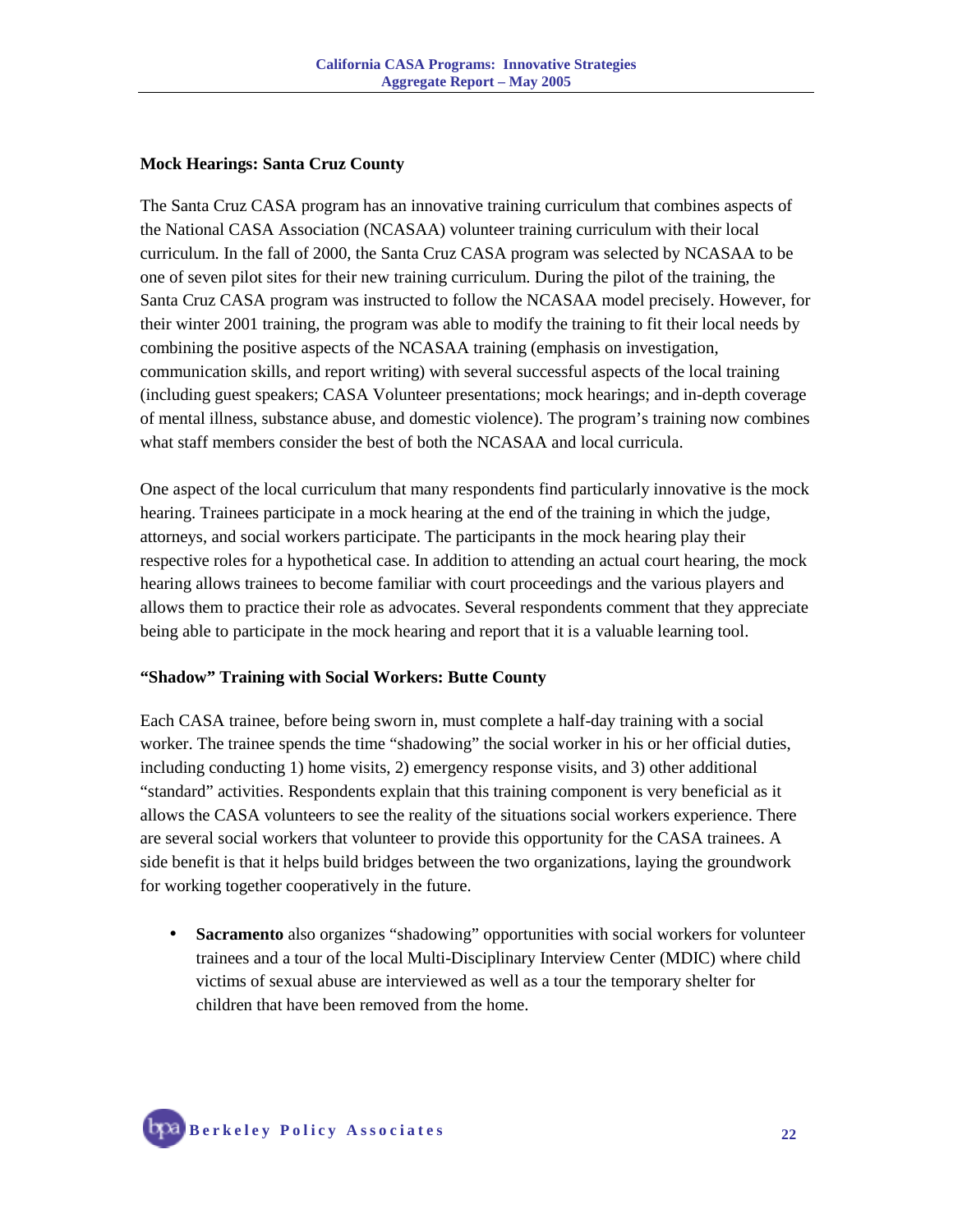#### **Investigation of Community Organizations: Marin County**

During the initial volunteer training, each trainee investigates a different organization or agency in the community to find out what it offers, its eligibility requirements, where it is located and how to access services. During a training session, each person verbally reports to the rest of the training class on the information he or she obtained about that particular agency. The CASA program has a list of community agencies from which trainees choose. The goals of this activity are to increase volunteers' understanding of the resources available in the community and to improve interviewing and investigation skills. It also helps CASA program staff stay up-to-date on available resources.

#### **Five-Minute Facts: Fresno County**

CASA of Fresno County publishes short but comprehensive essays, called Five Minute Facts, on important and relevant issues in the dependency system. Written by a variety of experts in the child welfare arena, these essays are accessible to all CASA volunteers via the CASA of Fresno County web site. Issues addressed in these essays include: how to make the most of a doctor's visit, what an Individualized Education Plan (IEP) is, and the difference between bonding and attachment.

#### **Distance Learning Training: Mendocino County**

CASA of Mendocino County has developed a distance learning training module for individuals living on the coast or other remote areas of the county. These potential volunteers often face difficulty traveling to the trainings or have to wait months for a training to be offered in their area. To help address these issues, CASA staff members have compiled a distance-learning curriculum that consists of a binder of course materials, videos, and homework lessons all based on the NCASAA curriculum. Because there is necessarily less interaction between participating trainees and staff, the CASA program plans to develop more intensive screening protocols for those trainees who use this model. The development of the distance-learning curriculum is an attempt to address at least some of the initial obstacles to participation for individuals who might otherwise be unable to become CASAs.

NCASAA developed a distance learning mechanism for programs in large geographic and rural areas that they distributed to all CASA programs last year.

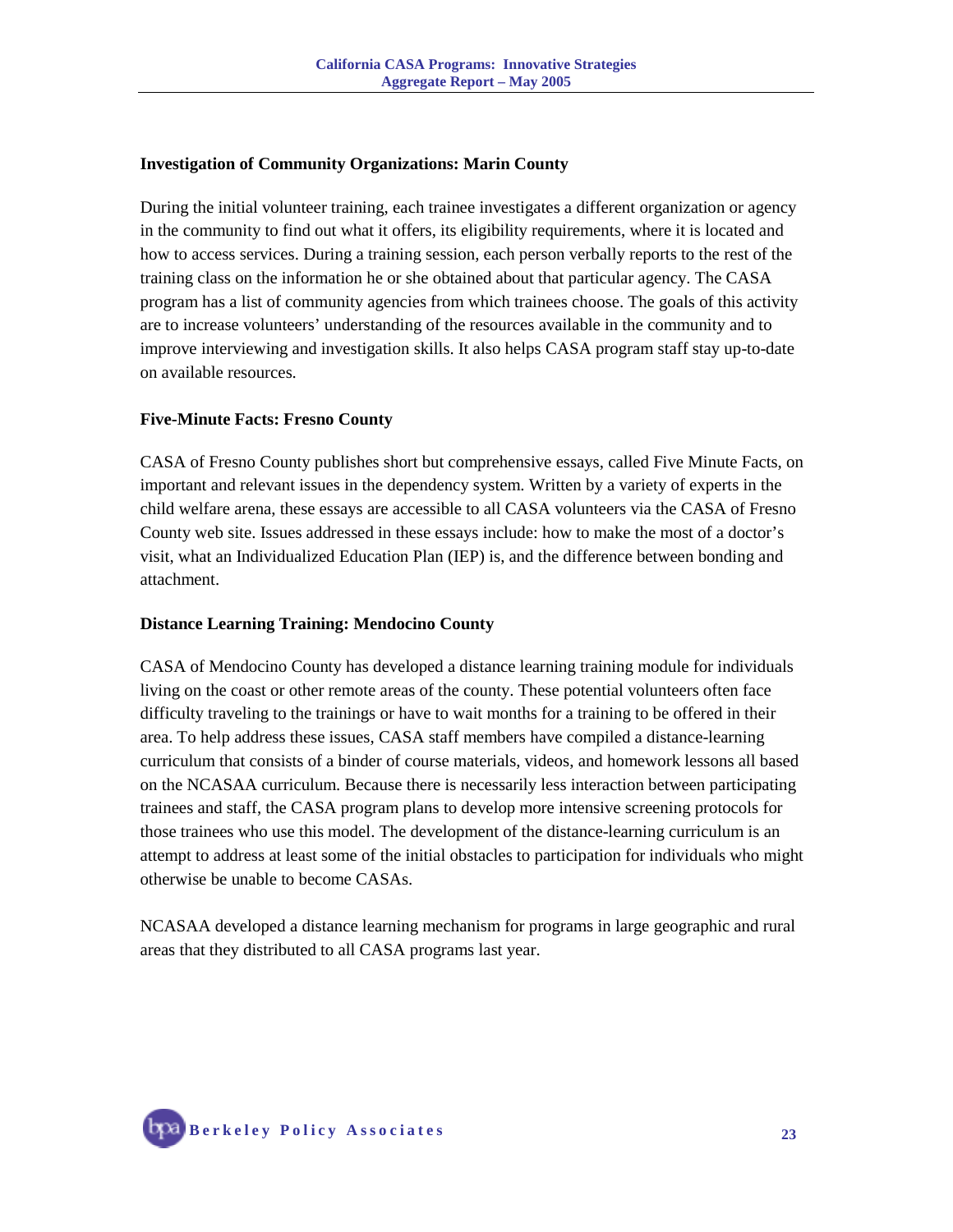## *Continuing Education*

After the initial training is successfully completed and CASA volunteers are sworn in, rule 1424 requires CASA volunteers to engage in an additional twelve hours of continuing education annually. Continuing education activities are meant to help CASA volunteers stay up-to-date on program policies and issues relevant to the children they serve. Numerous CASA programs experience difficultly encouraging volunteers to participate in these activities. Programs that excel in this area have often developed a variety of ways for volunteers to fulfill the requirement. Additionally, programs are most successful when they offer opportunities that reflect the areas of interest of their volunteers. Some of these strategies are described below.

#### **Annual CASA Conference: Orange County**

CASA of Orange County holds an annual CASA Conference for its volunteers. The all day inservice training is aimed at addressing common issues faced by advocates and their assigned children. Volunteers are also given an opportunity to ask questions about and discuss the topics presented. Recent conference topics included presentations on the effects of abuse on sexual development and behavior, the Independent Living Program (ILP), the benefits and limitations of therapy, issues surrounding the mentorship of boys, and an emancipated youth panel. Participation in the conference earns volunteers eight of their continuing education hours required each year. Respondents indicate that the intensive training is an easy way for volunteers to earn credit for continuing education and imparts important information in a format that facilitates volunteers' understanding.

#### **Notification of Continuing Education Compliance: Orange County**

In Orange County, attending monthly in-service workshops, borrowing from the CASA library and video library, and attending the annual NCASAA Conference are all activities that count toward the required twelve hours. In-service hours are tracked in the program's computer system. Halfway through the year an administrative assistant generates postcards that remind CASA volunteers of the number of hours they still need to complete. Respondents indicate that the tracking system helps both case supervisors and volunteers keep on top of the continuing education requirement.

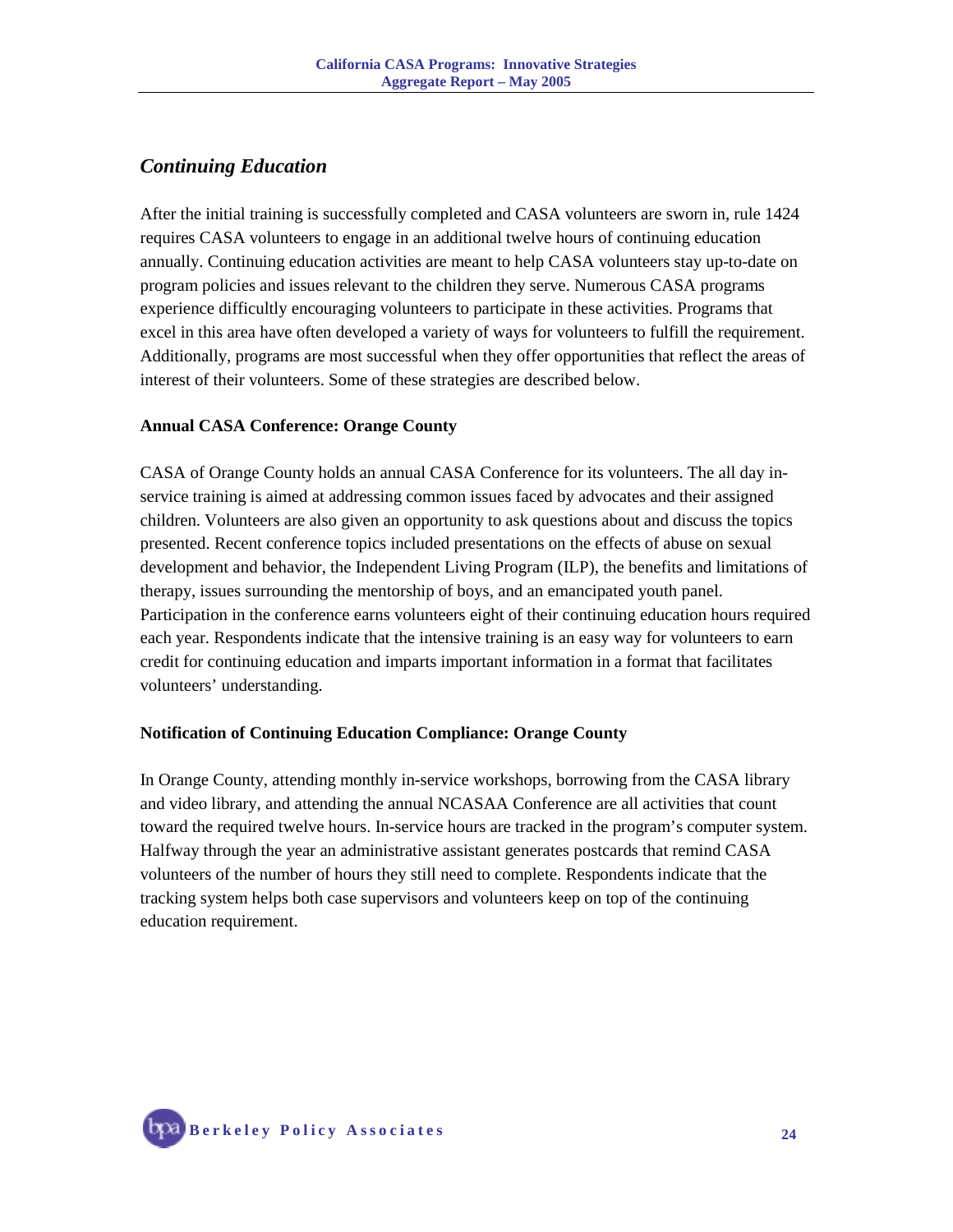#### **Book Club: Marin County**

To fulfill the continuing education requirement, CASA volunteers are encouraged to attend periodic workshops on a variety of topics or attend initial training sessions to refresh their memory about particular topics. In addition to these opportunities, program staff started a Book Club to help individuals keep up with their continuing education requirements. Every four to six weeks, program staff members select a book with content relevant to the CASA volunteers' work. Advocates can get credit just for reading the book, but staff also schedule a time for people to informally discuss the book as a group. These meetings are often held at a volunteer's house. Respondents express gratitude for the convenient and interesting mechanism for fulfilling continuing education requirements.

#### *Volunteer Support and Supervision*

Volunteer supervision is at the heart of the CASA concept, as programs were developed to utilize community volunteers rather than paid, professional staff to advocate on behalf of children. Therefore, ensuring that a program provides consistent support and supervision to CASA volunteers is a crucial component of any successful CASA program. Programs that have mastered this aspect of their programming indicate that there are several key components to strong supervision, including:

- **Regular contact between supervisors and volunteers.** In most strong programs, contact is required at least once a month and is often more frequent, especially during high conflict times in a case. Preferably the monthly required contact is an in-person meeting rather than a phone call, as face-to-face contact can build further trust between supervisor and volunteer and aids the supervisor in picking up on non-verbal cues that may reveal areas for exploration. However, contact by phone and e-mail is acceptable given that most volunteers work and many live some distance from the CASA program. Volunteers participating in strong programs understand and are fully aware of the requirements regarding regular supervision. Most importantly, communication with volunteers is most effective when supervisors are easily accessible and the program has established a comfortable atmosphere of support and appreciation for volunteers' work.
- **Extra assistance to volunteers during the initial phases of a case.** In many CASA programs, case supervisors accompany advocates to court hearings, especially when it is the advocate's first time in court. This is an opportunity for the supervisor to explain court procedures, introduce the CASA volunteer to the relevant dependency partners, help them prepare in the event that they are asked to speak about the case, and answer questions as they arise. Additionally, supervisors sometimes accompany CASA

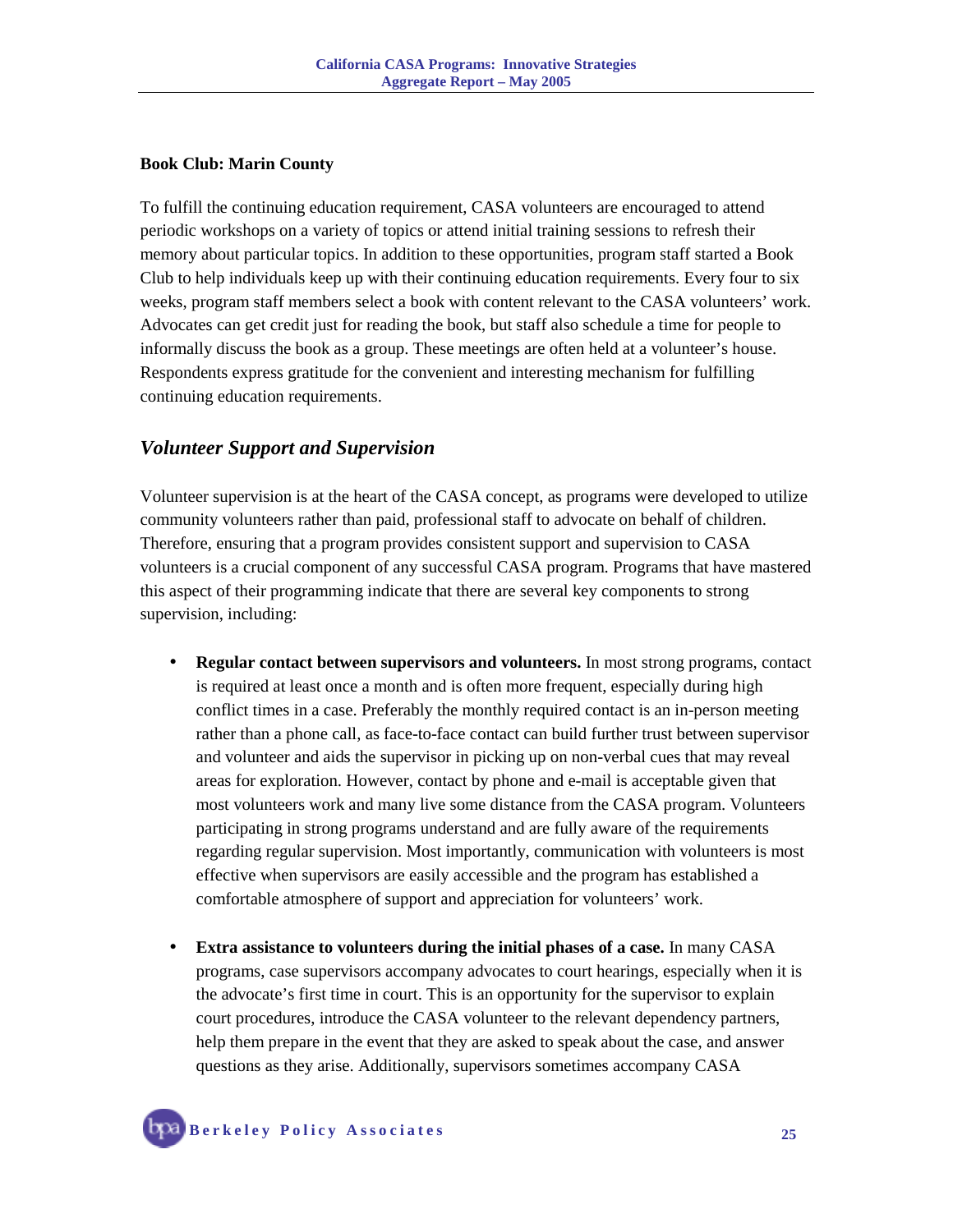volunteers to meetings with a child's social worker or attorney for the first time. Case managers can also help the advocate devise a case plan that includes the initial activities the advocate will engage in for the new case. This ensures that CASA volunteers have a clear idea of the case priorities and how they should spend their time.

- **Assistance with court reports.** To both support volunteers and ensure adequate advocacy on behalf of children, supervisors review court reports prior to their submission. CASA volunteers can be intimidated by the thought of writing an official court report. Additionally, although most programs provide a great deal of training related to court report writing, some advocates need extra guidance regarding which case details should be included, correct grammar and punctuation, and the appropriateness of recommendations. In many programs, a month or so before the court hearing, case supervisors remind volunteers of the approaching hearing date so that there will be adequate time to submit, review, and revise court reports. This process ensures that reports are well written and contain necessary and useful information about the cases.
- **Supervisor accessible to dependency system partners.** Supervision is also strengthened when outside partners in the dependency system know that they can contact a supervisor if they have concerns about a CASA volunteer's conduct. Strong programs encourage their advocates and dependency partners to resolve conflicts as they arise with the individuals involved, however sometimes this approach is inadequate. Dependency partners perceive a program to be more professional when there are clear lines of supervision that they can access freely. In addition, CASA volunteers know that their supervisor can help them mediate conflicts if they become escalated.

In general, in CASA programs with successful supervisory systems, there is effective and regular communication between case supervisors and volunteers, a welcoming atmosphere in the office, and accessibility of staff in emergencies. Staff are available not only to help CASA volunteers problem solve, but also to facilitate communication with other parties, including school personnel, social workers, care givers, and service providers. These activities are seen as positive because they provide ongoing quality control assurances and prevent CASA volunteers from feeling isolated.

Because CASA programs serve dependent children, staff members are primarily focused on ensuring that their volunteers are attending to the child's needs. Yet volunteer support also entails efforts to celebrate and recognize the important work that the volunteers are doing. PACR respondents universally report that even the smallest recognition efforts, like personalized thank you notes, advertisements documenting volunteer work, and simple thank you calls can help CASA volunteers feel appreciated for their hard work.

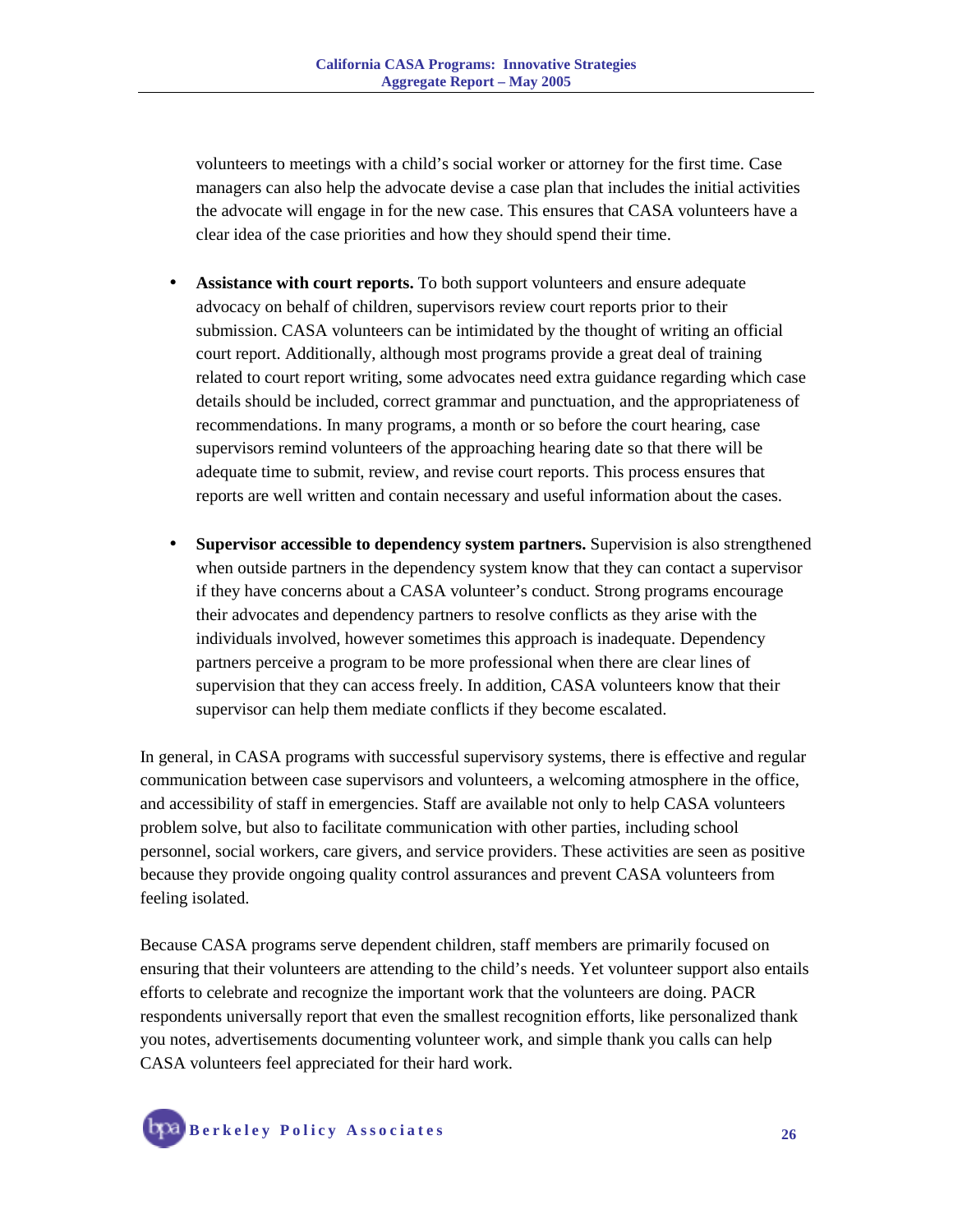Some programs have been particularly innovative in creating systems to ensure that CASA volunteers are conducting themselves in a manner consistent with their mandate. Additionally, programs have also developed creative ways to acknowledge their volunteers. Examples of these strategies are highlighted in this section.

#### **Assignment Packet for Volunteers: Butte County**

When a CASA volunteer is assigned a new case, he or she is given an assignment packet to aid in getting started on the case. The assignment packet includes the following documents: the referral form; current case information from Children's Services Division (recent social worker report, detention report, and current placement information); current contact information for child and other parties; signed CASA Statement of Commitment; signed Case Assignment Agreement; contact log forms and examples; court report format and examples; name tag; CASA program business cards; signed Oath of Appointment; appointment order; notice of assignment form; list of community agencies and phone numbers; and an information sheet for foster parents. CASA program staff review all of these documents with the volunteer upon his or her acceptance of a case.

• Other programs that provide assignment or start-up packets for new cases include: **Butte**, **Kern**, **Monterey**, **Napa**, **Placer**, and **Santa Clara/San Mateo** counties.

#### **Development of the Case Plan: Orange County**

Respondents report that the Orange County program has an established and deliberate technique for developing and monitoring a well-tailored case plan for each child served. During the first month on a case, the volunteer engages in research and interviews the relevant parties to get acquainted with the child's situation. During the second month, the case supervisor discusses the case with the CASA volunteer. By the third month after assignment, the advocate, with help from the case supervisor, has developed a six-month plan for the child. The case supervisor and CASA volunteer revisit the six-month plan every three months to ensure that it remains current and appropriate for the child.

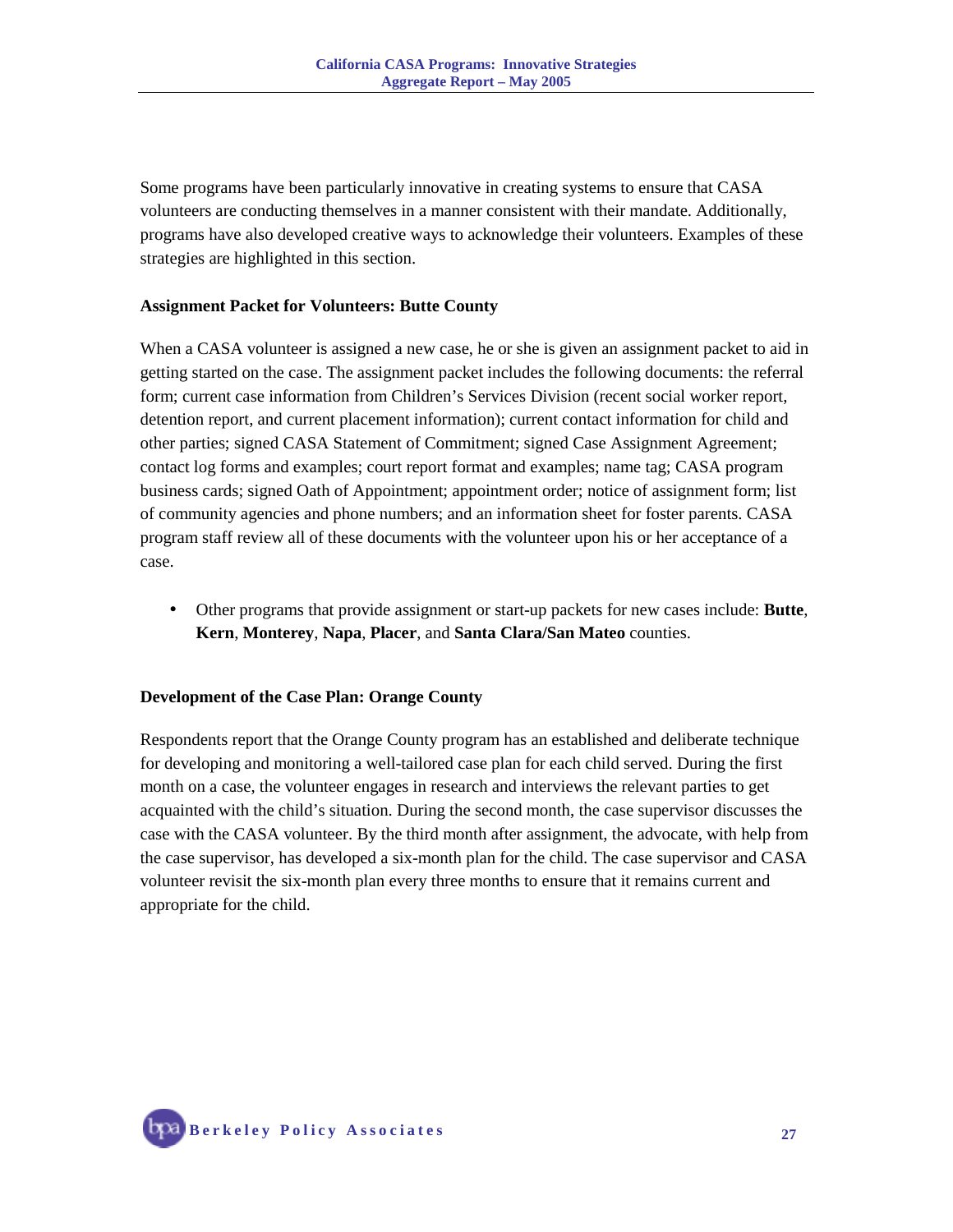#### **Electronic Forms and Enhanced Monthly Report: Fresno County**

CASA volunteers' access to electronic copies of all program forms allows them easy access to required documentation and streamlines the completion and submission process. CASA of Fresno County issues its volunteers diskettes for use on a home or office computer. Not only does this strategy help save CASA volunteers time by providing them ready access to every form they might need, it also allows volunteers to easily duplicate information, especially when forms require much of the same information multiple times.

The program modified one of these forms, the monthly report form, and prompts volunteers to report on important case progress or milestones. The questions on the form ask volunteers what happened on the case during the previous month, the volunteer's concerns, and any assistance or support the volunteer needs. Respondents note that the act of completing this form helps the CASA volunteer better understand what has happened on the case and what should happen in the future. Additionally, the completed form helps the supervisor monitor the volunteer's work within the system and on the case.

- Other programs that make forms available electronically include: **Sonoma** and **Santa Clara/San Mateo** counties (see description of this program's "intranet" described below)
- **Napa** also utilizes a unique monthly report form.

#### **Supervisors Accompany Advocates on All First Meetings: Tulare County**

Supervisory staff accompany CASA volunteers on all their first meetings with their newly assigned child, social workers, foster or group homes, and any other meetings on behalf of the child, such as individualized education program (IEP) meetings. Respondents report that having the supervisor escort the advocate on the first visits with the child and dependency partners facilitates the building of professional relationships, lends moral support to the CASA volunteers, and ensures that all parties are familiar with the CASA program and its supervisory structure. In addition, supervisors always accompany CASA volunteers to court. Supervisors are there to explain court procedures, introduce volunteers to the relevant dependency partners, help them prepare in the event that they are asked to speak about the case, and answer questions as needed. Several respondents comment that having a CASA staff member present in court with volunteers is a great source of support and allows the advocate to fully participate in the hearing.

• Other counties that accompany advocates on their first meetings with system partners and others include: **Fresno**, **Humboldt**, **Monterey**, **Orange**, and **Sacramento**.

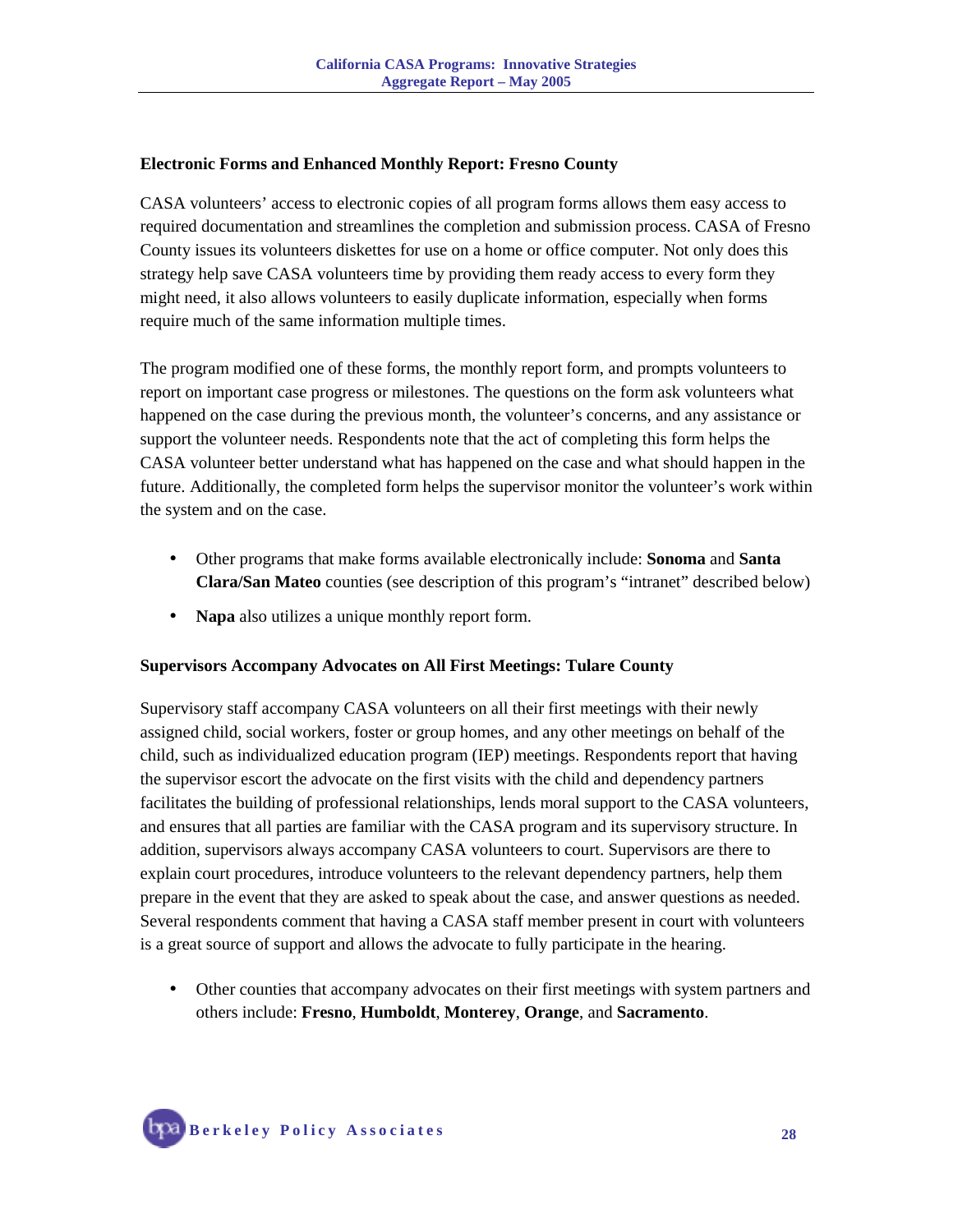#### **Case Review/Support Group Meetings: Contra Costa County**

The Contra Costa County CASA program uses a case review system to prepare its volunteers for court appearances, provide them with legal counsel and access to a therapist, and offer them an opportunity to gain support from fellow volunteers. The program holds four case review meetings each month. The case supervisor, a pro-bono attorney, and a pro-bono therapist jointly facilitate each case review meeting. CASA volunteers are required to attend a case-review session six to eight weeks before they have a court hearing and may attend others if they wish. At these sessions, CASA volunteers discuss their cases, get feedback on legal issues from the attorney, and discuss boundary issues and the child's well being with the therapist. The case supervisor also reviews the volunteers' court report drafts, either during the case review or at a later time, to ensure that they are acceptable for court. The case supervisor has a calendar that includes all case court dates so she can check to make sure that volunteers are coming in for a case review before court. The case supervisor also encourages volunteers to come to a case review after the first one or two times they have met with their child in order to discuss the child's situation.

• Other programs that facilitate peer support groups for volunteers include: **Kern**, **Marin**, **Nevada**, **Orange**, **Plumas**, **Sacramento**, **San Luis Obispo**, **Santa Barbara**, **Santa Clara/San Mateo**, **Santa Cruz**, **Sonoma**, and **Tulare** counties.

#### **Lunch Bunch Supervisory Meetings: El Dorado County**

A case manager in El Dorado County developed a new approach for staying in touch with volunteers who had difficulty maintaining regular contact with the program and fulfilling the continuing education requirement. During the month of July, the case manager is available to have lunch with CASA volunteers every Thursday. Respondents note that this was a successful tactic for connecting with volunteers who had been out of contact with the case manager.

#### **24-hour Emergency Support: Santa Clara/San Mateo Counties**

The CASA program that serves these two counties – Child Advocates of Santa Clara and San Mateo counties – maintains an on-call program that rotates advocate supervisors to ensure that CASA volunteers can always reach a supervisor. If an emergency arises, volunteers call the oncall line number that is provided to every advocate volunteer and will be immediately connected to the on-call supervisor. In addition, some supervisors also give advocates their home phone numbers. The number to the support line is included in all information distributed to new advocates and is listed on the program's website.

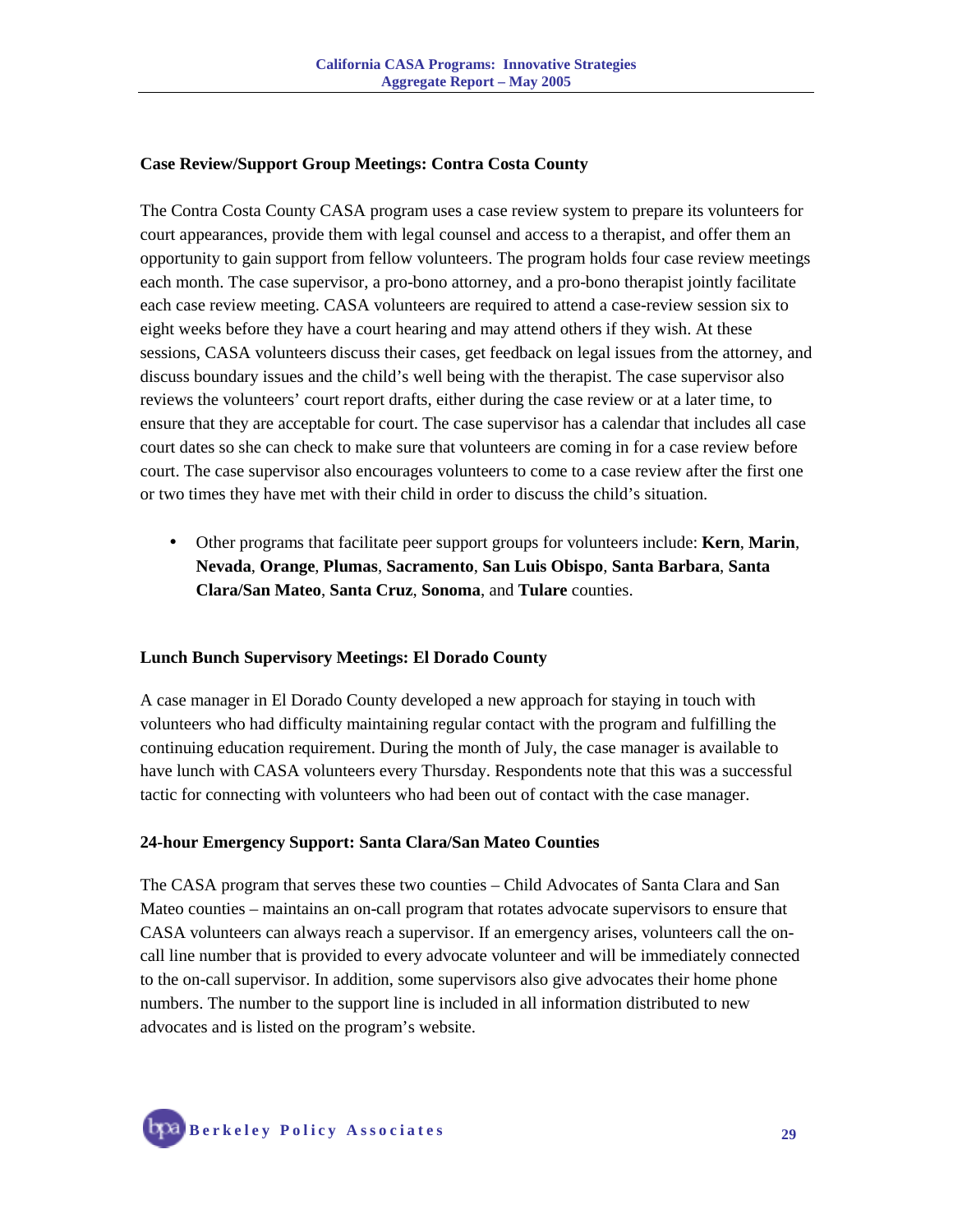#### **Supervision, Support, and Training for Case Supervisors: Orange County**

Case supervisors in Orange County are supervised by program managers with whom they meet individually each month to review each case, including the case notes, volunteer contact and continuing education compliance, and case plans. Case supervisors also use the program managers to advise them on program policies and difficult cases. Case supervisors must undergo the thirty-hour volunteer and new employee trainings as well as specific case supervisor training that includes visiting and observing dependency partners and proceedings and shadowing experienced peers. They are also furnished with a policy and procedures manual targeted to their responsibilities.

• **Tulare** County has also developed a supervisor handbook for supervisory staff.

#### **Intranet for Advocates, Staff, and Board Members: Santa Clara/San Mateo Counties**

The intranet is the CASA program's private, password-protected web site, which is restricted to volunteers, trainees, staff, and board members. Users can find program information, such as continuing education opportunities, forms and report formats, training materials, activities for volunteers and children such as free tickets to the symphony or a database of summer camps, agespecific information on children and developmental issues, educational resources, book and video recommendations, a calendar of events, links to helpful web sites, back-dated newsletters, and emergency telephone numbers. Site members can also send questions or ideas to the site for other users to see and answer. Staff members are responsible for maintaining their own sites or calendars and can enter and edit their information as needed. Respondents note that this tool is a quick and easy way to communicate with everyone involved with the organization and that it is used by Advocates, staff, and board members alike.

• **Sonoma** County has also developed a web site with volunteer support components.

#### **Managing Provision of Services in Geographically Large Counties: San Luis Obispo County**

Respondents emphasize that San Luis Obispo County, like many of California's counties, is geographically large. Children in the dependency system are placed throughout the county, often outside of the county center. Most of the foster home placements are located in North County, which is on the other side of a mountainous pass from the town of San Luis Obispo, where the program office is located.

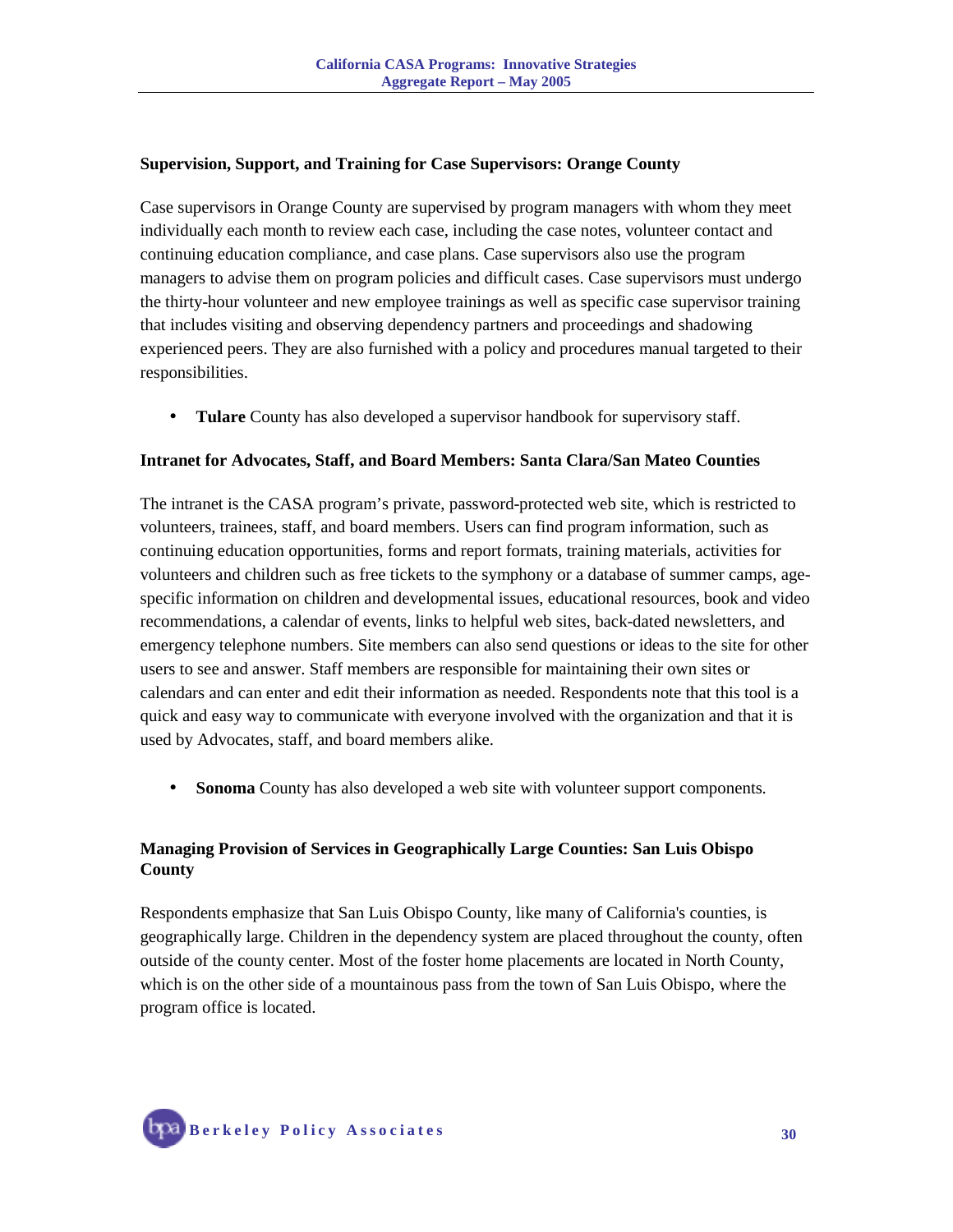Although regional offices would help to better support children and CASA volunteers in outlying areas, sustaining additional offices is not financially feasible for the CASA program. As an alternative, the program locates support meetings every other month with CASAs in North County as well as South County. This provides CASA volunteers who live further away from the office to receive in-person support without requiring them to drive long distances. These meetings take place in a staff member's home and are regularly scheduled throughout the year.

• Other counties that travel to other locations in the county to offer support include: **Mendocino** and **Plumas** counties.

#### **Two (or more) Office Programs: El Dorado County**

CASA El Dorado has established two offices to provide CASA services in the eastern and western parts of the county. South Lake Tahoe (western part of county) and Placerville (eastern part of county) are separated by sixty miles of mountain road that cuts through the Sierra Nevada mountain range. During the winter months, heavy snowfall often makes travel between the two towns impossible. Respondents indicate that establishing the two-office program has ensured that the program can adequately serve both children and volunteers across the county.

Differences in judicial preferences and court procedures have led to some variation in the types of cases to which CASA volunteers are assigned and the format of court reports in the two locations. However, the program has made increased coordination and operating uniformity a program priority. To this end, Placerville and South Lake Tahoe have instituted consistent screening, training curricula, and supervisory requirements. The program has also initiated highly successful joint fundraising efforts. Monthly staff meetings are held with staff from both offices to encourage more communication and further standardize practices. Every two weeks the executive director visits the South Lake Tahoe office to be available to and acquaint herself with staff, volunteers, judicial officers, and court staff. In addition, the program holds some of the monthly board meetings in South Lake Tahoe as three of its members are from the area and respondents note that holding the meetings there gives the other board members exposure to this part of the organization.

• Other counties that have established more than one office to meet the needs of a geographically large county include: **Los Angeles**, **Riverside**, **Santa Barbara**, and **San Diego** counties.

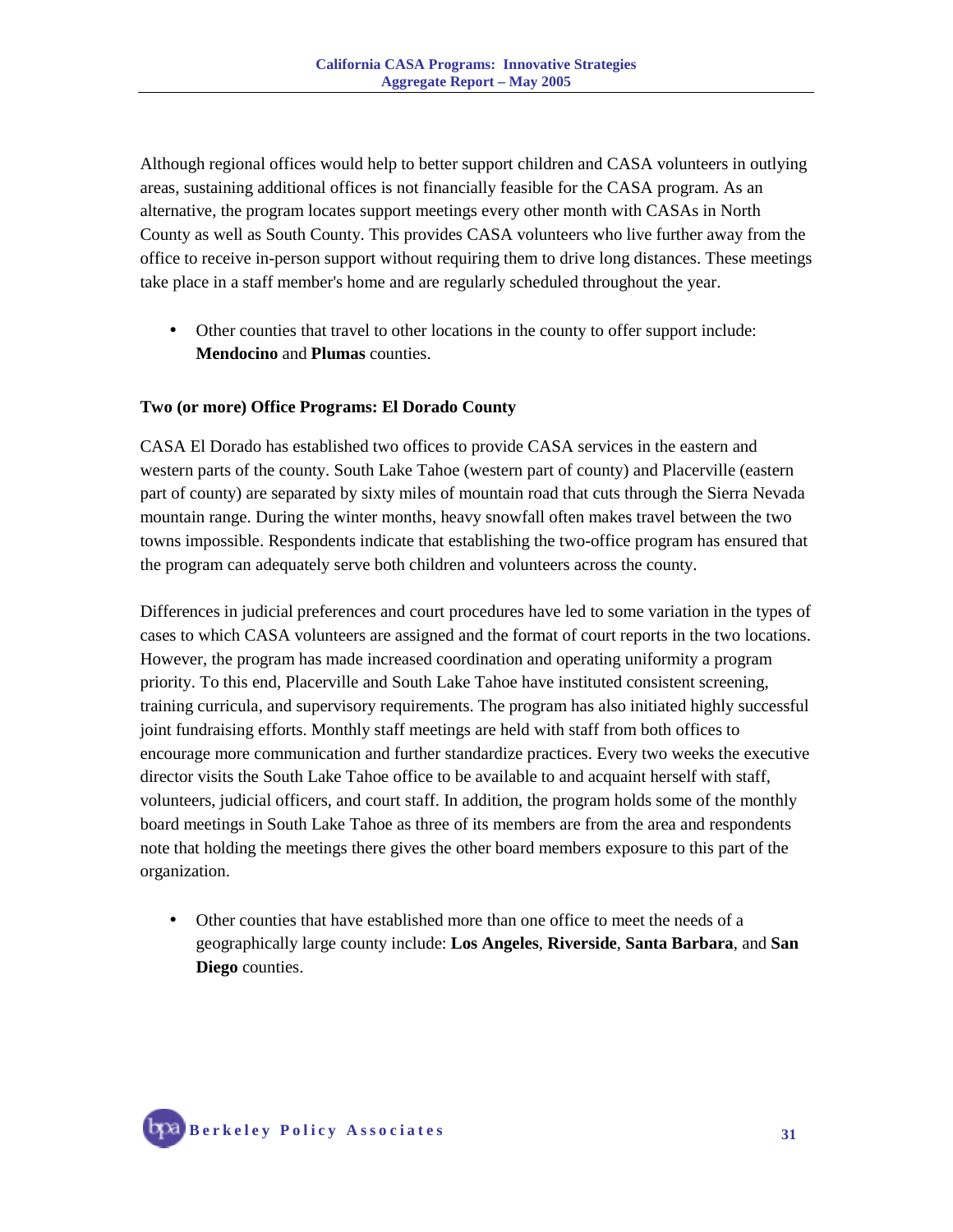#### **Mentor and Companion Programs: San Diego County**

Volunteers working in the CASA program in San Diego County receive support through the agency's mentor and companion programs. As part of the mentor program, staff assign experienced, exemplary volunteers to serve as mentors to new volunteers. Mentors contact their mentees once the new volunteer completes training. Some new CASA volunteers make extensive use of their mentors while others do not need this resource. Mentors sometimes accompany new advocates to court for the first time or to meetings with other system partners. New volunteers can talk to their mentors about their feelings and frustrations with a case and can get support from a more experienced advocate who may have coping strategies to share. Because both the mentor and mentee are trained volunteers who sign statements of confidentiality, they are allowed to share information about their cases.

The companion program was developed to help support volunteers who work with sibling groups. Some volunteers work with five, or even more, siblings. Respondents report that planning and supervising outings for this large number of children can be daunting or even prohibitive. The program has instituted a companion program to provide extra support and supervision for CASA volunteers during outings with their children. Companions are trained, sworn-in volunteers (many are "retired" volunteers). CASA volunteers can request a companion to help them chaperone outings. This allows CASA volunteers serving large sibling groups to take all the children together to an outing such as a picnic or a baseball game.

- **Kern County** has also developed a similar "Co-CASA" program.
- **Riverside** and **Napa** counties often assign two volunteers to work collaboratively with sibling groups.

#### **Supervisors Take Minutes of Court Proceedings: Tulare County**

CASA supervisory staff in Tulare County attend court and take minutes at each hearing. They use a court minute form, which documents the minor's name; the parties present in court; the type of hearing; its outcome; the hearing activity, including the current status and court discussion; the court order and recommendations; the next court date; and the date the CASA volunteer's next court report is due. The CASA volunteer's supervisor documents this information so that the volunteer can concentrate on the hearing and participate as needed. The supervisor gives a copy of the form to the volunteer and enters the information into the program's data tracking system when she returns to the office. The supervisor also marks the next court date on the program's master calendar, so that all staff are aware of upcoming hearings. Respondents indicate that this system works well because volunteers are able to focus on their in-court duties and staff are able to maintain an accurate account of the cases.

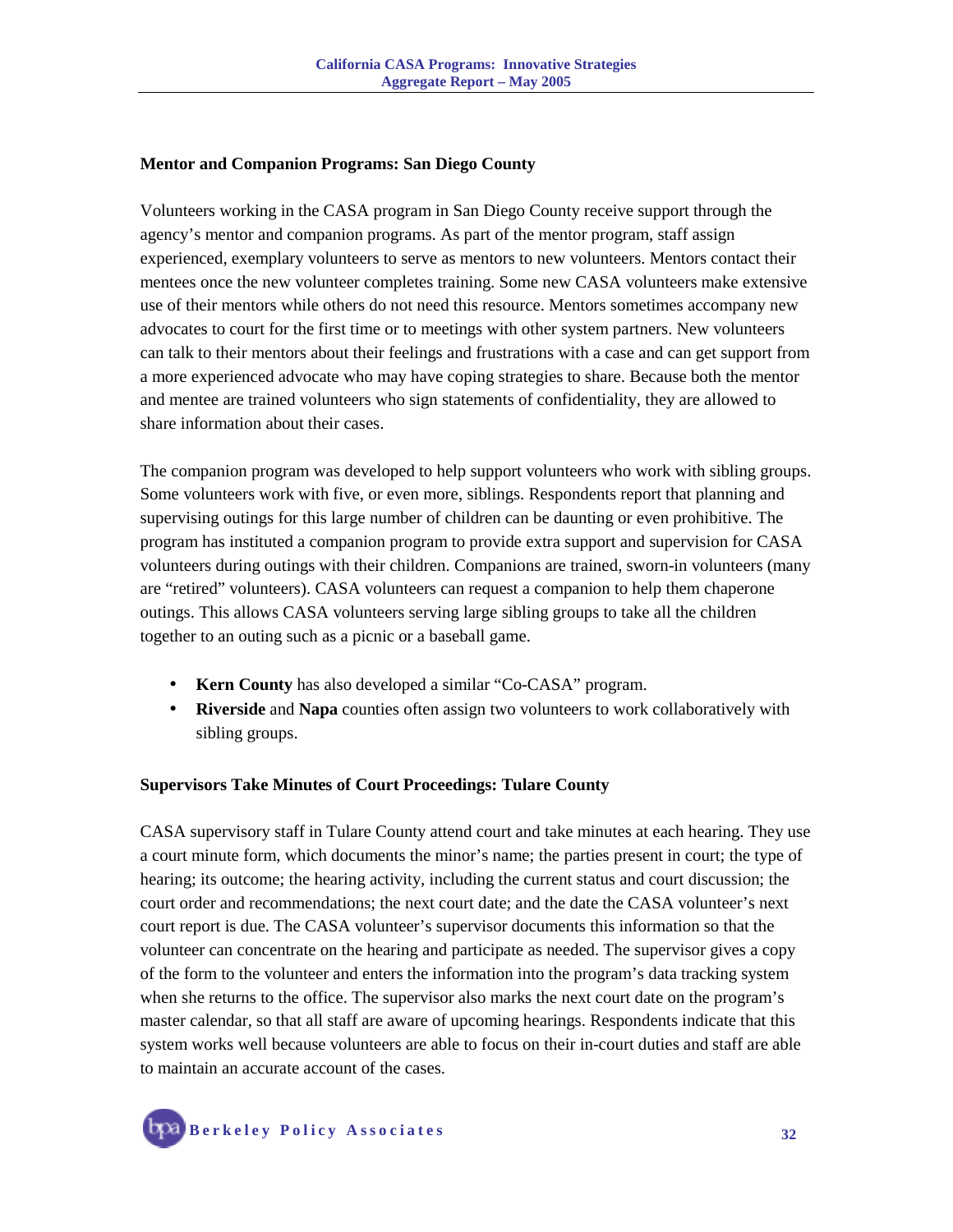• **Butte** County also complete similar post-hearing reports on all hearings involving CASA children.

#### **Fund to Support CASA Volunteer Travel: Plumas County**

The CASA program in Plumas County has solicited funding to help support volunteers in visiting their assigned children. Respondents indicate that due to size and geographic characteristics of the county, a CASA volunteer can spend a lot of time and money simply driving to visit his or her assigned child. In some cases, the costs associated with the visits can be a barrier to seeing the child or from participating in the program at all. To address this issue, the CASA program has raised money from the local court and through fundraising events to reimburse volunteers for mileage and accommodations. Although the program can not yet defray all costs for its volunteers, respondents indicate that the availability of these funds makes a significant difference in whether an individual will be able to assume the advocate role or continue serving as a CASA volunteer.

#### **Advisory Board Thank-a-Thon: Butte County**

The Butte County program's advisory board held a "thank-a-thon" to express appreciation for the time and money donated to its programs by community members. Advisory board members called individual CASA volunteers and donors to thank them for their support of the organization. The agency depends a great deal on the time donated by volunteers as well as financial support from the community, and saw this as one way to express gratitude more adequately for that support.

#### *Board of Directors*

Most California CASA programs are not-for-profit organizations and therefore are required by law to have governing boards of directors to provide fiscal oversight. This may include reviewing regular financial reports for the organization, ensuring there are checks and balances in place to prevent inappropriate spending, conducting long-range financial planning, and monitoring expenditures. CASA programs with strong fiscal oversight from the board are engaged in all of these activities.

Not-for-profit organizations often vary in the role a board plays; however, another common characteristic of well-functioning CASA programs in California is a board of directors that provides policy and procedural oversight. Respondents explain that when boards are active in this arena, program staff, especially executive directors, are given sufficient support in making program decisions. This can lead to decisions being made carefully, thoughtfully, and according

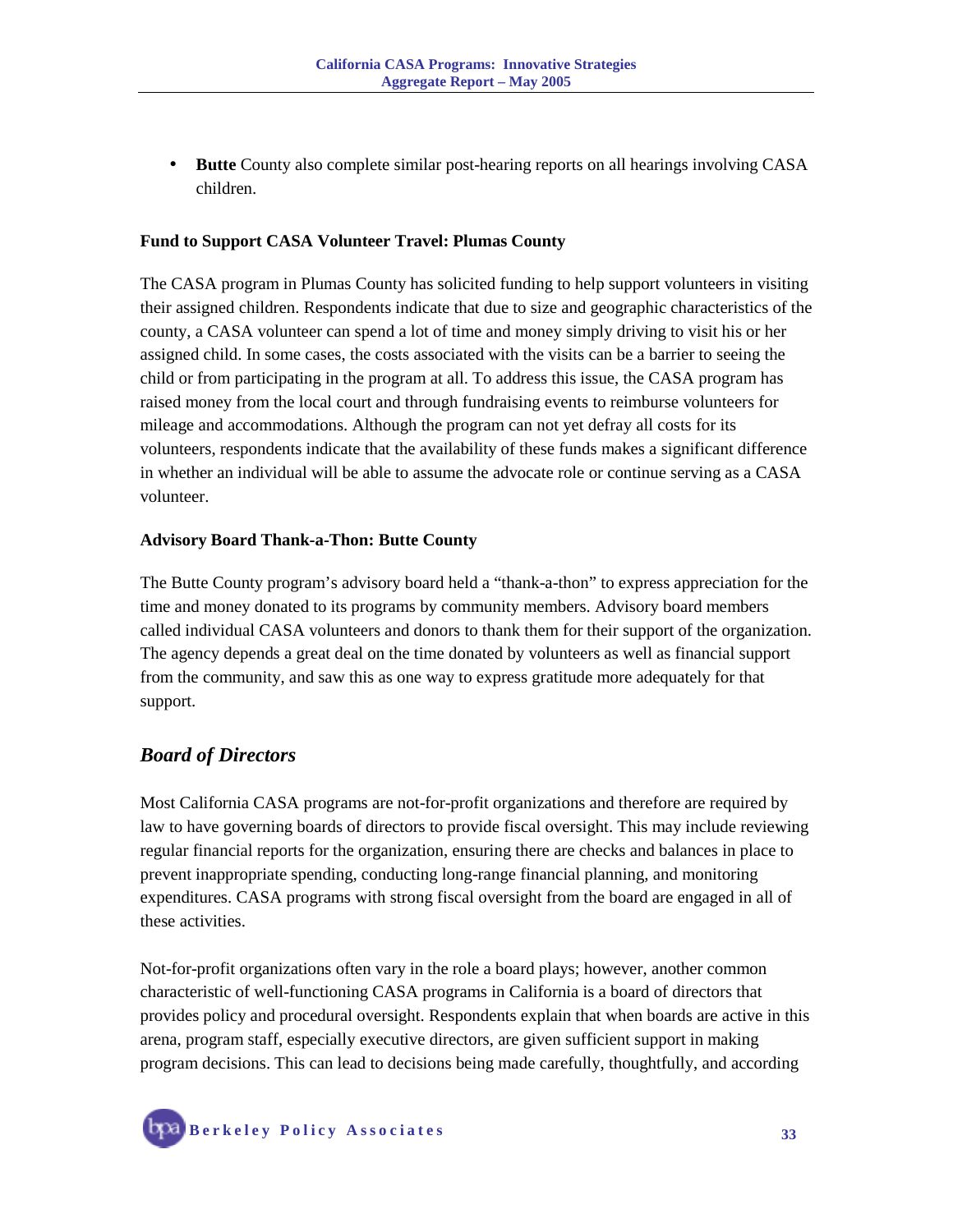to program goals rather than in haste and in reaction to outside forces (funding, community needs, and partner requests). One part of providing program oversight is the development of a strategic plan. PACR respondents indicated that a board's involvement is an important component of the development of a strategic plan that reflects program priorities yet considers realistic circumstances facing the program.

Respondents universally agree that when boards are active in fundraising, they can make a significant difference in the amount of money raised, as well as alleviating the time and energy staff must expend. Board members can take on significant responsibility for fundraising activities, such as selecting, planning, and implementing fundraising events and thus free CASA staff to focus on programmatic responsibilities. A positive side effect of fundraising events is increased public awareness, and individuals interviewed explained that in counties where board members are active in fundraising, community awareness of CASA programs is improved.

During a major personnel change, such as a change in executive directors, a board can also play an integral role in searching for a new director and leading the program's day-to-day operations to ensure program stability during the time of change. Boards that have further distinguished themselves in service to their CASA program are listed below.

#### **Formal Liaison between Advisory Bodies: Butte County**

Many CASA programs that are housed within umbrella agencies often struggle with a lack of communication between the umbrella agency's board of directors and the CASA advisory body. The CASA program in Butte County has an advisory council that was very active during the planning and early phases of the program. It is now less active, but it continues to serve as a group of people available to assist the CASA program with programmatic decisions. The umbrella agency in Butte County also has an advisory board that meets monthly to assist the executive director with agency decisions. The two boards decided that it would be useful to have a formal liaison to increase communication and understanding between the overall agency and the CASA program. One member is elected to serve in this role. He or she reports to each body on the issues, successes, challenges, and plans of the other programs.

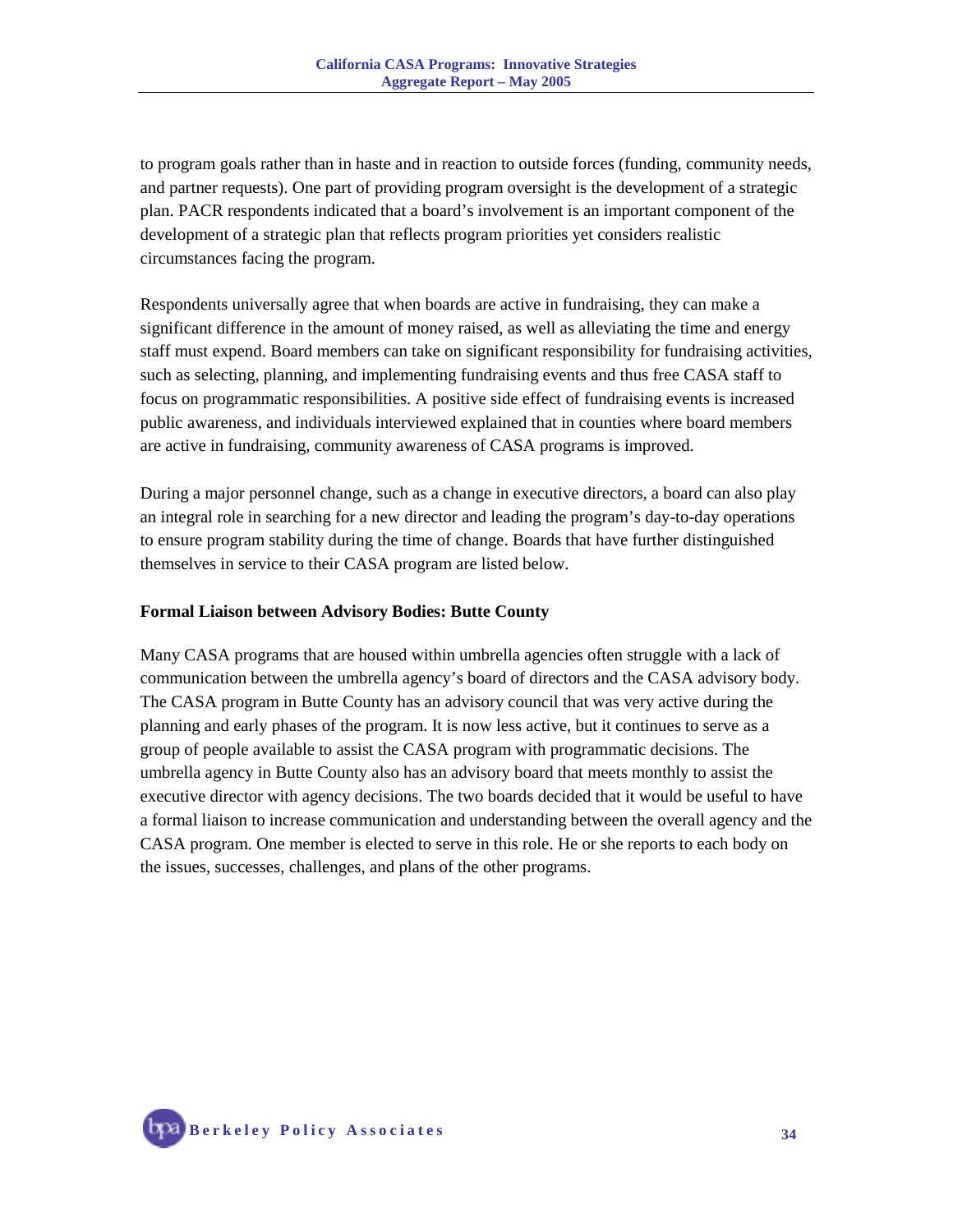#### **Development of a Fundraising Board: Los Angeles County**

The CASA program in Los Angeles County has a unique system of program governance and fundraising. The program is operated under the superior court for the county, and most CASA staff members, including the executive director, are employees of the court. In order for the court to continue funding the CASA program, it stipulated that the program must raise matching funds. The Friends of Child Advocates was created to fulfill this mission in 1983. Its sole responsibility is to raise money for the program, and it does not engage in policy decisions or program oversight. The current Friends' chairperson is a professional fundraiser, and individuals interviewed speak highly of her success on behalf of the CASA program. Although the board is not involved in setting policy or overseeing the programmatic side of the organization, it develops a strategic plan that is updated annually in collaboration with the executive director.

#### **Board Retreat Strengthens Planning Efforts: Nevada County**

In Nevada County, the board meets annually for a one day retreat to re-examine the organization's mission and goals and to set policy. It also reviews the individual commitments of board members, including their financial and committee commitments. Staff members are also asked to come and give presentations regarding the individual program components. This meeting results in a one-year strategic plan for the CASA program.

#### **New Board Member Orientation: Marin County**

When an individual becomes a board member, the Marin Advocates for Children (the umbrella organization for the CASA program) executive director orients him or her to the organization. In addition, the program asks each new board member to meet with a CASA program director and the Child Abuse Prevention Council (CAPC) program director, which each give the person much more detail about the programs. This enables the new member to have a more comprehensive understanding of each program. Respondents indicate that this results in board members feeling more comfortable in publicizing CASA and CAPC as well as asking the community for money.

## *Evaluation*

In the current era of government and organizational accountability, it has become increasingly important for programs to document their effectiveness at meeting program goals. Measuring outcomes gives CASA programs an opportunity to identify the impact they are having on children and the dependency system in general. This information may then be shared with the community as well as with current and potential funding sources, thereby increasing visibility and support for the program. By tracking program data, programs are able to identify areas of poor program performance and engage in meaningful strategic planning for program improvement. CASA

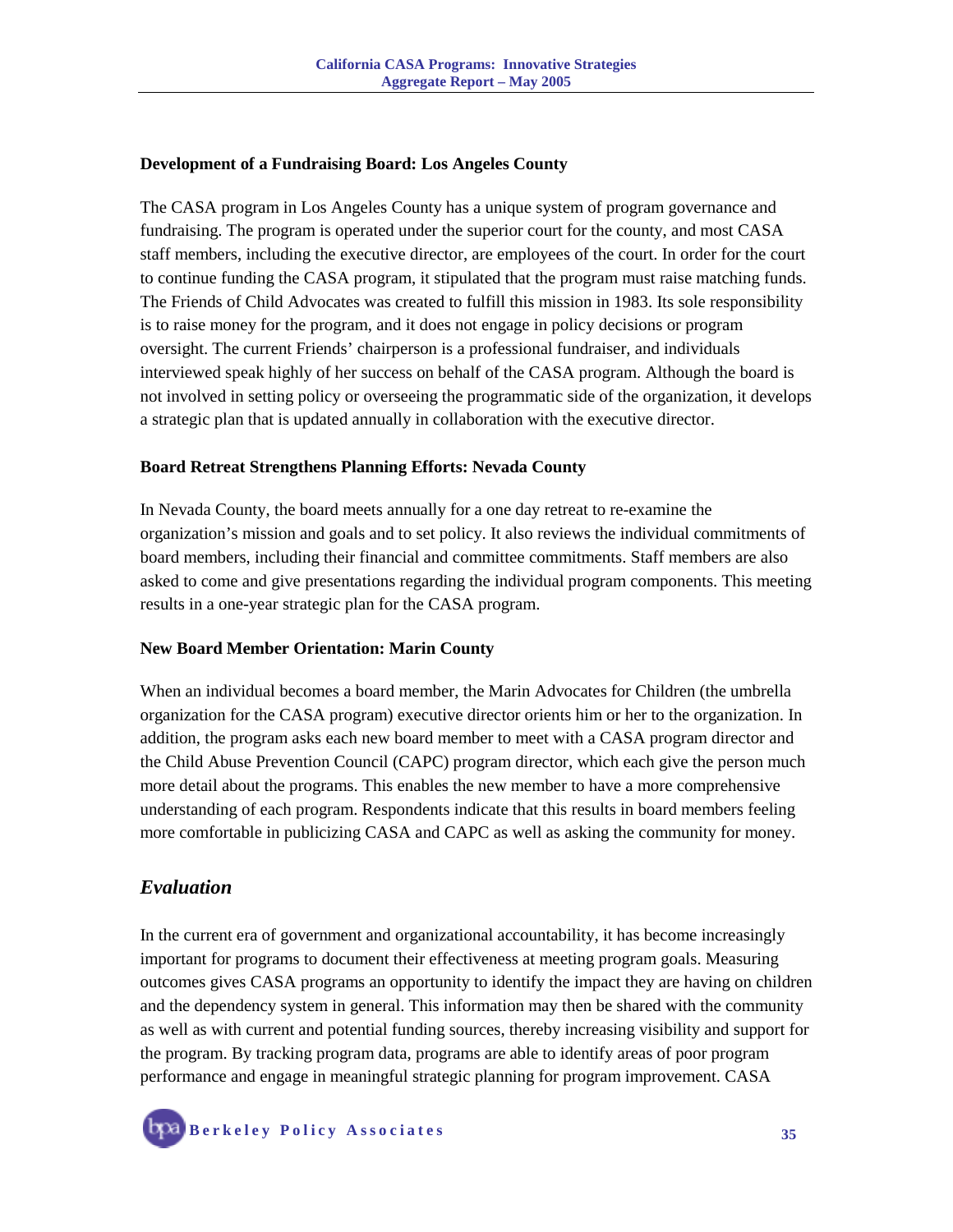programs utilize a variety of methods to assess and evaluate their performance, and some of these strategies are highlighted below.

#### **Case Closure Evaluations: Nevada County**

Child Advocates of Nevada County has a standardized form used to solicit feedback from relevant individuals at the end of a CASA case. The questionnaires are distributed to judges, attorneys, foster parents, and social workers to determine the effectiveness of the CASA volunteer on a specific case. The program reports about a 60 percent return rate on the questionnaires.

#### **Annual Survey of Advocates and Dependency Partners: Tulare County**

CASA of Tulare County developed and implemented an annual survey of dependency partners. The survey is sent to judges, attorneys, social workers, advocates, therapy organizations, and other agencies with which the program collaborates. Survey questions are aimed at gauging CASA volunteer and dependency partner satisfaction with the program and its services, as well as identifying areas in which the program could improve.

• Other CASA programs that conduct surveys of volunteers and others include: **Modoc**, **Nevada**, **Orange**, **Sacramento**, and **Sonoma** counties.

#### **Outcome Evaluation: San Diego County**

San Diego's Voices for Children hired a research firm to conduct an outcome evaluation of its CASA program. The evaluation includes a review of the court files for a sample of CASA clients and a comparison of children not yet assigned a CASA volunteer; interviews and focus groups with judges, attorneys, CASA volunteers, social workers, foster parents, and foster youth; and surveys of CASA volunteers, social workers, and foster parents. The study examined interim outcomes including the formation of a beneficial relationship between the CASA volunteer and child; emotional, knowledge and/or life enrichment benefits for the child; and provision of relevant information for the court to make its decisions. The study also began an examination of long-term outcomes, including more appropriate educational and foster care placements and improved coping skills and resiliency among the children.

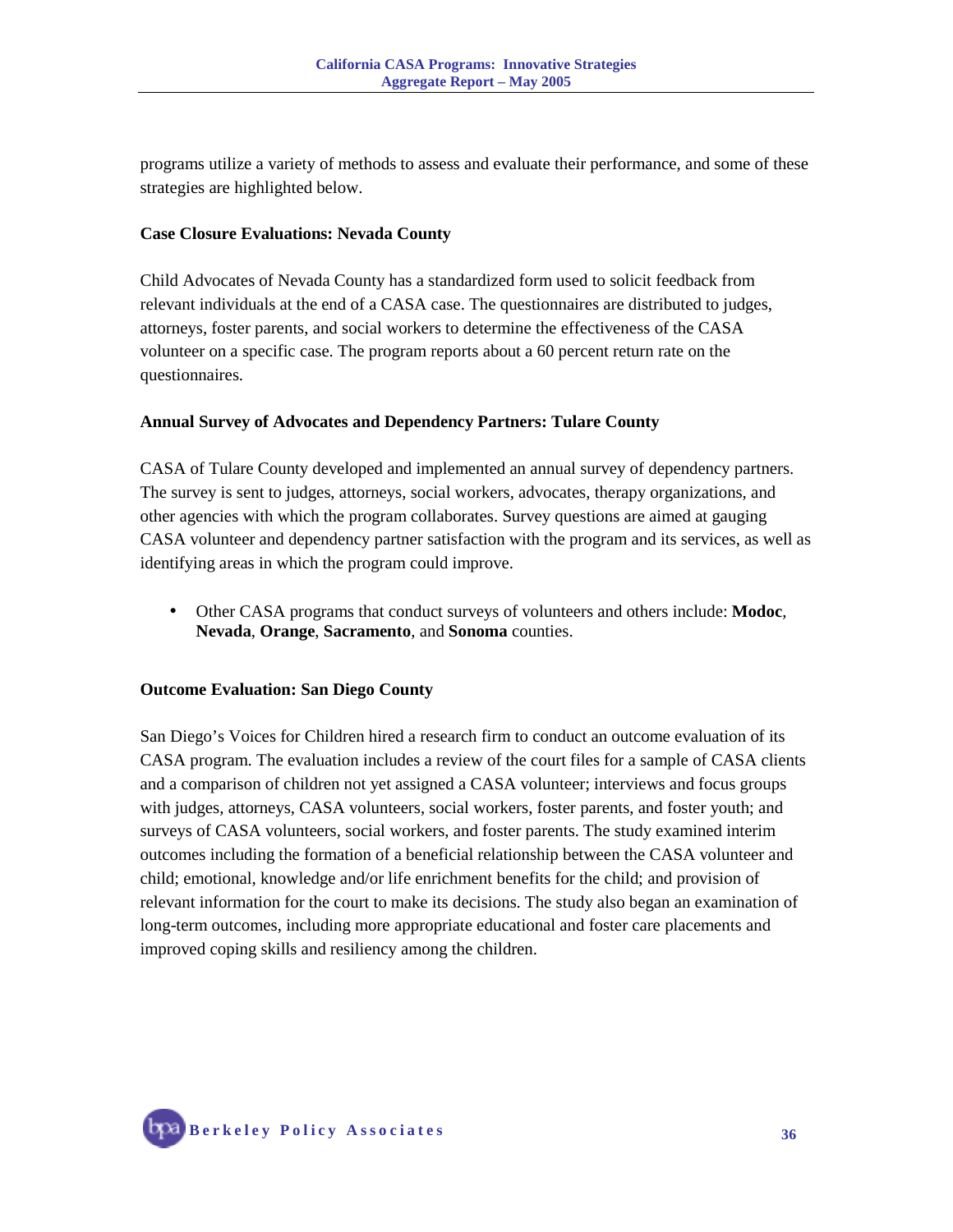## **Tracking Children's Well-Being Using the Family Development Matrix: Santa Cruz County**

CASA of Santa Cruz County tracks data on child outcomes using a family development matrix that it developed based on ongoing research conducted by the California State University Monterey Bay's Institute for Community Collaborative Studies (ICCS). ICCS developed the California Matrix Model, which consists of three scales, including a Family Development Scale.<sup>6</sup> ICCS developed these scales in response to the Government Performance and Results Act of 1993 and has worked closely with the U.S. Department of Health and Human Services, Office of Community Services, Monitoring and Assessment Task Force. The ICCS Family Development Scale is a tool for case managers to assess outcomes for the families they serve.

The Santa Cruz CASA program has modified the tool so that it measures children in three aspects of their lives: placement stability, interpersonal assessment, and educational assessment. Case supervisors complete the scale on a quarterly basis for each CASA child. The data are entered into an Excel spreadsheet, and staff can track changes over time for particular children.

 The program serving **Santa Clara/San Mateo** counties has also implemented an effort to assess each child's outcomes including educational achievements, placement satisfaction, and social skills using a worksheet that is completed by volunteers every six months.

#### **In-House Data Management Expertise: Santa Clara and San Mateo Counties**

Child Advocates of Santa Clara and San Mateo Counties is highly sophisticated in its data tracking and reporting efforts. The program's computer specialist is the creator of CASA Manager, the FileMaker Pro-based database used by 178 CASA programs across the country. Having the in-house database programming expertise means that the program has been able to easily customize the database according to the program's specific needs. Child Advocates tracks extensive data, including volunteer recruitment activities, child and volunteer information (including demographics), continuing education opportunities and attendance, and wait list information. Child Advocates also tracks case-specific information including court hearing dates, system partner contacts, IEP meetings, number of placements, system re-entry, sibling information, supportive services, and case notes. The program also maintains a donor database.

<sup>&</sup>lt;sup>6</sup> For a discussion of the California Matrix scales, including an investigation of their reliability and validity, see Endres, J, Richardson, B., and Sherman, J. *Testing the Reliability/Validity of the California Matrix*, submitted to the Packard Foundation, October 1999.



 $\overline{a}$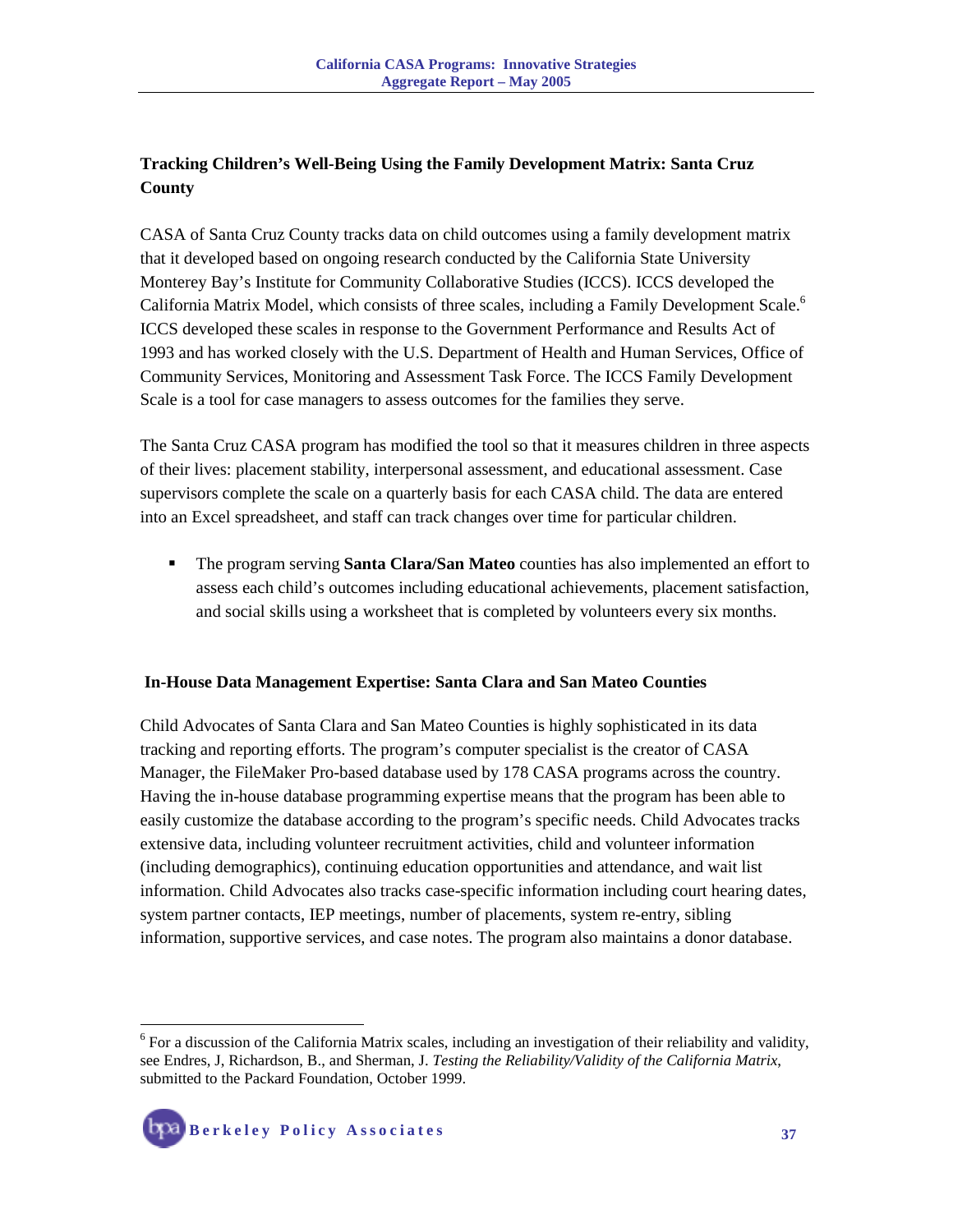Child Advocates uses CASA Manager for both case management and evaluation purposes. The program is constantly analyzing progress toward increasing the number of children served, assessing the populations served and their needs, strategizing how best to reach new volunteers, and evaluating the performance of special programs.

### **Regular Data Monitoring: San Diego County**

Program staff members collect extensive data and generate many reports to monitor progress in several areas. Each program supervisor submits "Weekly Program Supervisor Statistics," which include the number of contacts they have had with volunteers and other system partners, the number of court reports they have proofed, and other activities. The program assistant in charge of data produces two weekly reports. One report contains information on the number of children and volunteers matched that week and the number of volunteers and children waiting for matches. The other weekly report is called the "Key Operational Indicator" and contains information about the number of active volunteers, resignations, children, and closed cases for each program supervisor. It also contains the number of referrals received, the number of children on the wait list, and the number of court reports due in the next week. This report is given to the executive director, the director of operations, and the director of programs to keep them abreast of program operations. The program also generates a monthly report that summarizes the number of each type of case and total number of children served. In addition to these programmatic reports, the recruitment staff produce a bi-monthly recruitment and training report that tallies the number of inquiries, applications received, interviews, and acceptances along with speakers' bureau and publicity activities. All of these reports are used for internal management as well as for external publicity and funding requests.

## *Miscellaneous Infrastructure Innovations*

#### **"Concept Papers" to Expand and Improve Services: Santa Clara and San Mateo Counties**

In 2001, in response to the three-year growth initiative endorsed by the board of directors, the executive director encouraged staff to develop "concept papers" to expand and improve services. Staff submissions focused on new ideas, including creating new programs and enhancing internal processes. A number of innovative new projects were generated from this process.

#### **Program Start-Up Planning: Plumas County**

Over its first two years, Plumas CASA has developed into a strong program with a solid standing within the dependency system and broader community. Individuals interviewed consistently report that the program has quickly matured into a well-respected and established partner within

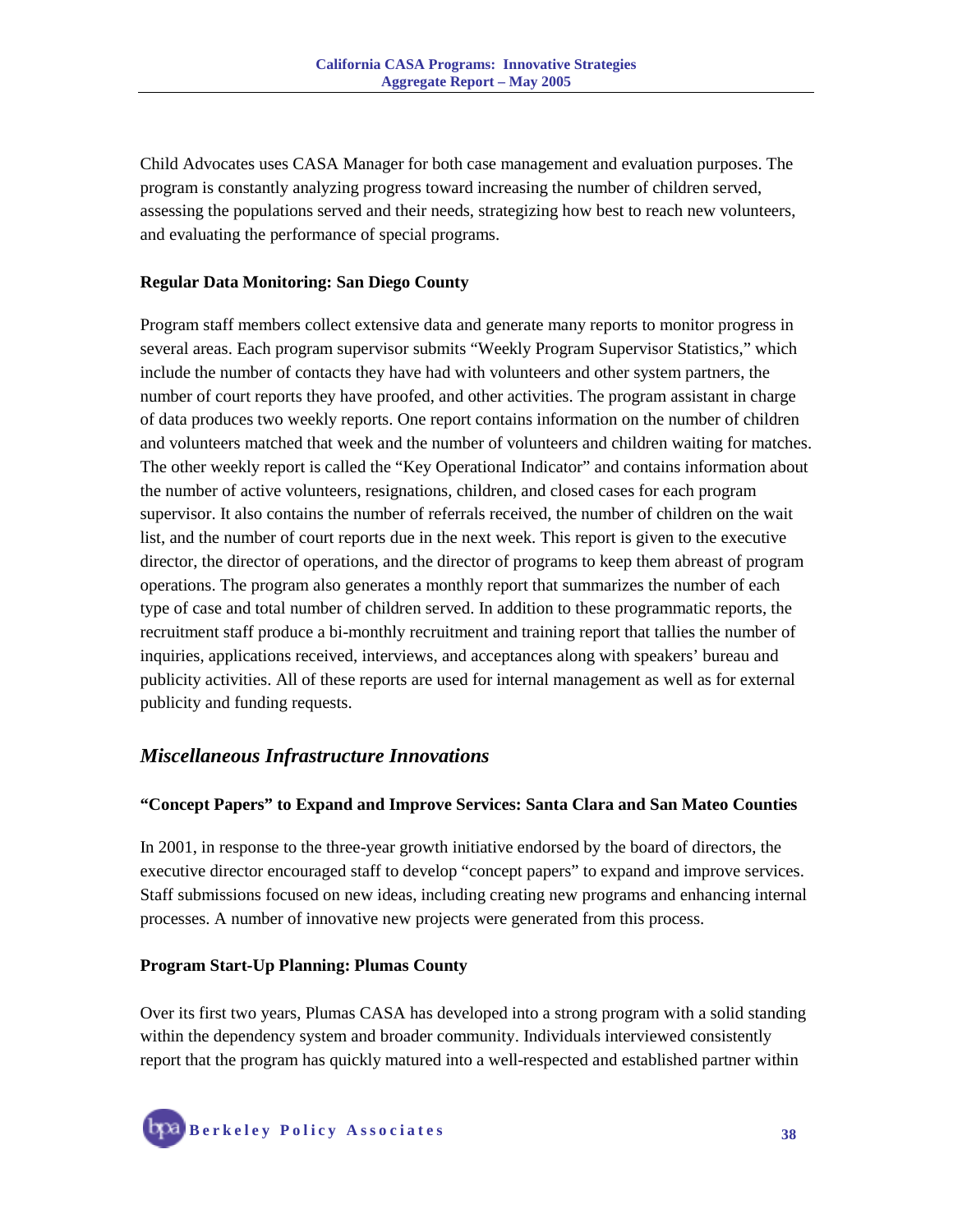the dependency system. Respondents suggest that part of the program's success may be due to the deliberate and thorough planning efforts it engaged in prior to the start of the program. Specifically, the advisory board consisted of diverse community groups that contributed to the program design and protocols. As part of its county planning efforts, the advisory board hired a former CASA executive director from a neighboring county to help develop policies and protocols and the volunteer training curriculum. It also consulted with the California CASA Association and other newly formed CASA programs in other parts of the state. Respondents indicate that these efforts helped to jump-start the program while avoiding common mistakes made by new programs.

• **Butte** County's program was developed similarly, with extensive consultation with community and other CASA organizations.

## *Fundraising*

Fundraising is a perennial issue for not-for-profit organizations that rely on contributions from a variety of sources. In the case of CASA programs, there is also the added difficulty of articulating to potential funders the goals and workings of CASA programs and its role in the dependency system. Often constrained by the complexity of the issues CASA programs deal with and the need to maintain the confidentiality of the children they serve, many programs have difficulty "selling" the CASA concept through public relations efforts. Below are examples of some successful fundraising strategies.

#### **Holiday See's Candy Sales: Nevada County**

During the Easter and Christmas holidays, the CASA program in Nevada County rents a storefront where it sells See's Candy to raise money for the organization. The fundraiser is very successful in raising approximately one-third of the organization's budget each year. In addition, respondents report that it is an excellent way for community members to volunteer their time with the organization, especially for those who cannot make a commitment to volunteer as an advocate. Furthermore, the fundraiser is an effective way of raising community awareness about the CASA program.

#### **"Friends of CASA" Provides Fundraising Support: Santa Cruz County**

A Santa Cruz CASA board member established the "Friends of CASA" group, a  $501(c)(3)$ membership organization, to provide fundraising support to the CASA program. Members of this group include CASA Board members, volunteers, individuals who are unable to be case-carrying advocates, and other interested individuals. The group organizes fundraisers for the CASA

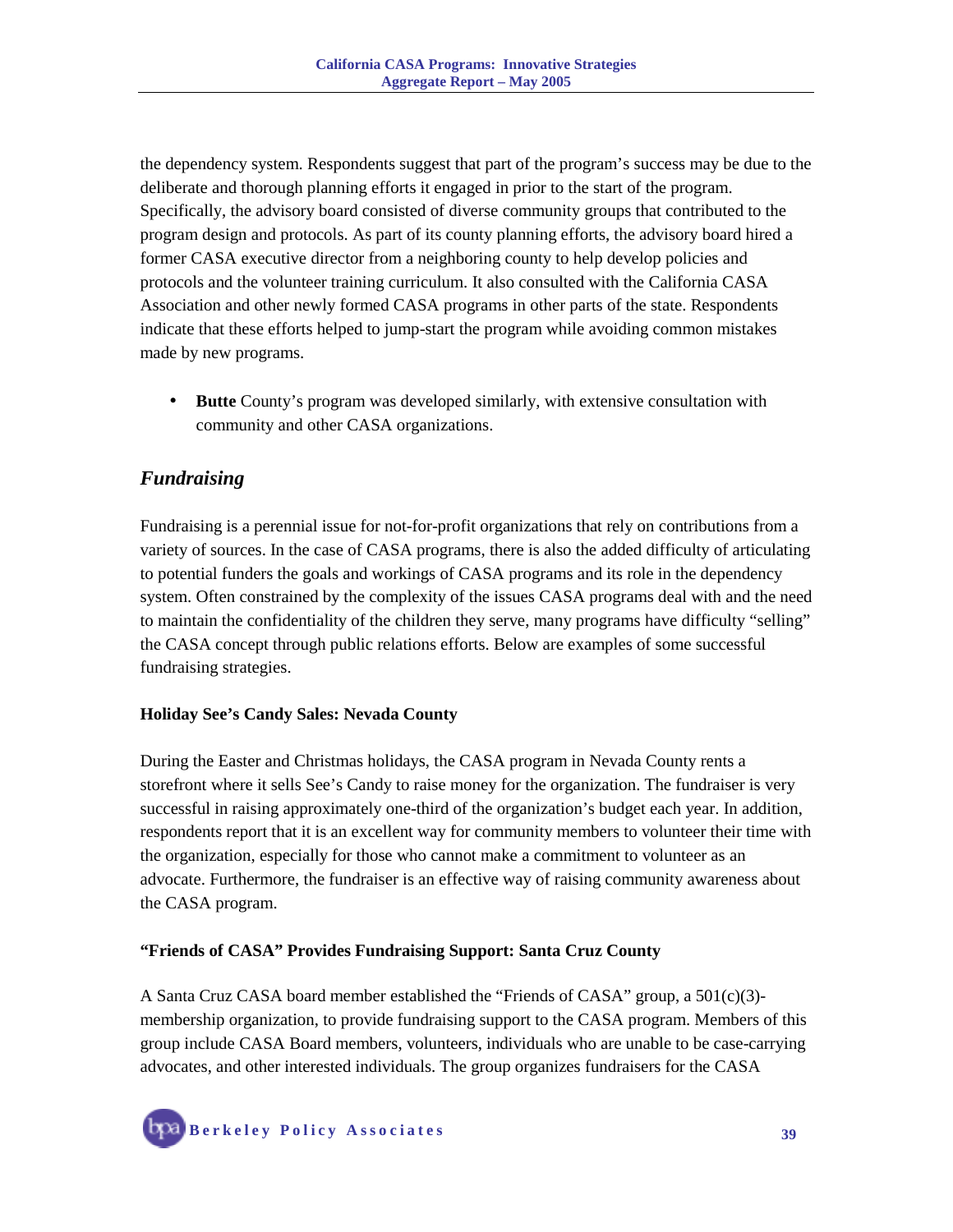program and volunteers at other fundraisers where the CASA program is a beneficiary. For example, the group provided volunteer services at the Silicon Valley Ball, and part of the Ball's proceeds were given to the Santa Cruz program. The "Friends" raised \$20,000 during its first year and has plans to continue its fundraising efforts this year. Respondents note that this group provides the organization with fundraising support in addition to the efforts of the board of directors.

• Other programs that have established special fundraising groups include: **Riverside**, **Los Angeles**, **Orange**, **Sonoma**, and **Alameda** counties.

#### **CASAs for CASA Fundraiser: Yolo County**

As one of its primary fundraising events, CASA of Yolo County crafts a children's playhouse and raffles it off to be placed in the winner's backyard. The CASA program has solicited assistance from various sectors of the community to make the event a success. The playhouse materials are donated by a local business. Local high school shop students actually build the house. The Kappa Alpha Theta sorority at University of California, Davis, decorates the playhouse and other community volunteers help paint it. Additionally, local businesses that are associated with housing buy advertising space on the playhouse during parades when it is displayed for public view, creating a partnership between the CASA program and companies that might not normally associate themselves with abused and neglected children. Respondents state that the community has responded positively to the event, and it has resulted in increased community awareness and program funds.

• **San Diego's** CASA program conducts a similar "Playhouse Fantasy" fundraiser.

#### **Sustaining Fund: Napa County**

In order to raise money and community awareness of the CASA program, all active CASA volunteers in Napa County were asked to submit the names of people who might be willing to give \$100 to the program each year for five years. The program then sent a letter to those individuals describing the CASA program and explaining the important work it does. To personalize the letter, it is signed by the volunteer who submitted that person's name. In 2001, the program sent out approximately 300 letters, and approximately eighty individuals responded with commitments. The program plans to ask advocates to submit different names each year so that the sustaining fund can grow.

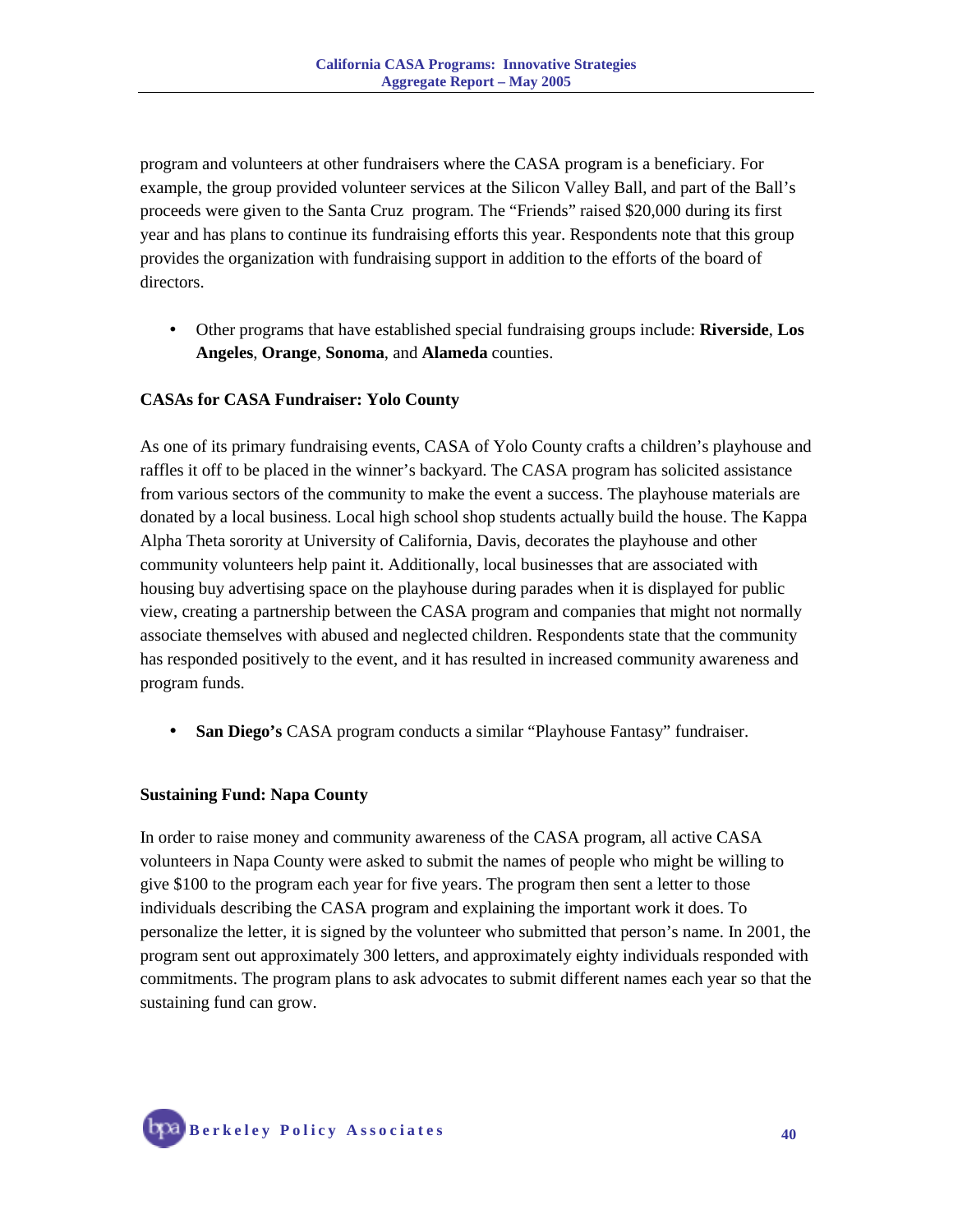#### **"Kid Walk" Fund Raiser: Humboldt County**

CASA of Humboldt's "Kid Walk" is a successful fundraising strategy. The concept is based on a walk-a-thon model, in which participants solicit sponsors to underwrite their involvement in the event. Teams from local businesses, schools and higher education institutions, agencies, service groups, and families collected \$10 donations from contributors. On the day of the event, hundreds of people participated in the walk and forty-two teams donated money. The day-long event began with live music and face painting, along with the registration of teams and contributions. Participants then walked with banners and team t-shirts along a half-mile route running through the center of Old Town Eureka. The walk led to and ended at a fair with booths providing information about children's services available in Humboldt county, carnival amusements, a raffle, food donated by a local restaurant, live musical entertainment by area groups, and an educational speaker, who spoke about his experience as a former foster child. The event finale was an awards presentation for top fundraising teams and individuals. Respondents indicate that the event was very successful in raising money, but was also a good means of raising awareness about dependent children and their needs. The Kid Walk was also a good vehicle for publicity and respondents note that CASA of Humboldt and other agencies were able to recruit new volunteers. In 2003, the first year of the event, the program raised almost \$40,000.

#### **Hoops for Children Annual Fundraiser: Marin County**

The *Hoops for Children* basketball tournament, held in Marin County, is a well-regarded fundraiser and public relations vehicle for the program. The tournament lasts two weeks and a maximum of thirty-two adult teams compete. Teams pay a \$500 fee to play in the tournament and are seeded according to skill. The fee can be paid by team members or through corporate or individual sponsors. Games take place in a variety of county schools that usually donate their space for the tournament. The tournament was started as a way to raise money as well as awareness among community sectors that are not usually involved in more traditional fundraisers. For example, guards at the state San Quentin prison formed a team to participate, and prison inmates donated money toward the team's entry fee. *Hoops for Children* has a dedicated website (www.hoopsforchildren.org) that has information about both the tournament and the CASA organization.

#### **Membership Drive: El Dorado County**

Starting in 2002, CASA El Dorado began a new fundraising effort to build membership in the organization. A solicitation letter asking for members and describing the work of the organization was sent to the program's mailing list. Members receive the program's newsletter and annual report. This effort raised close to \$10,000 in its first attempt. CASA El Dorado plans to continue with this fundraising strategy in the coming years.

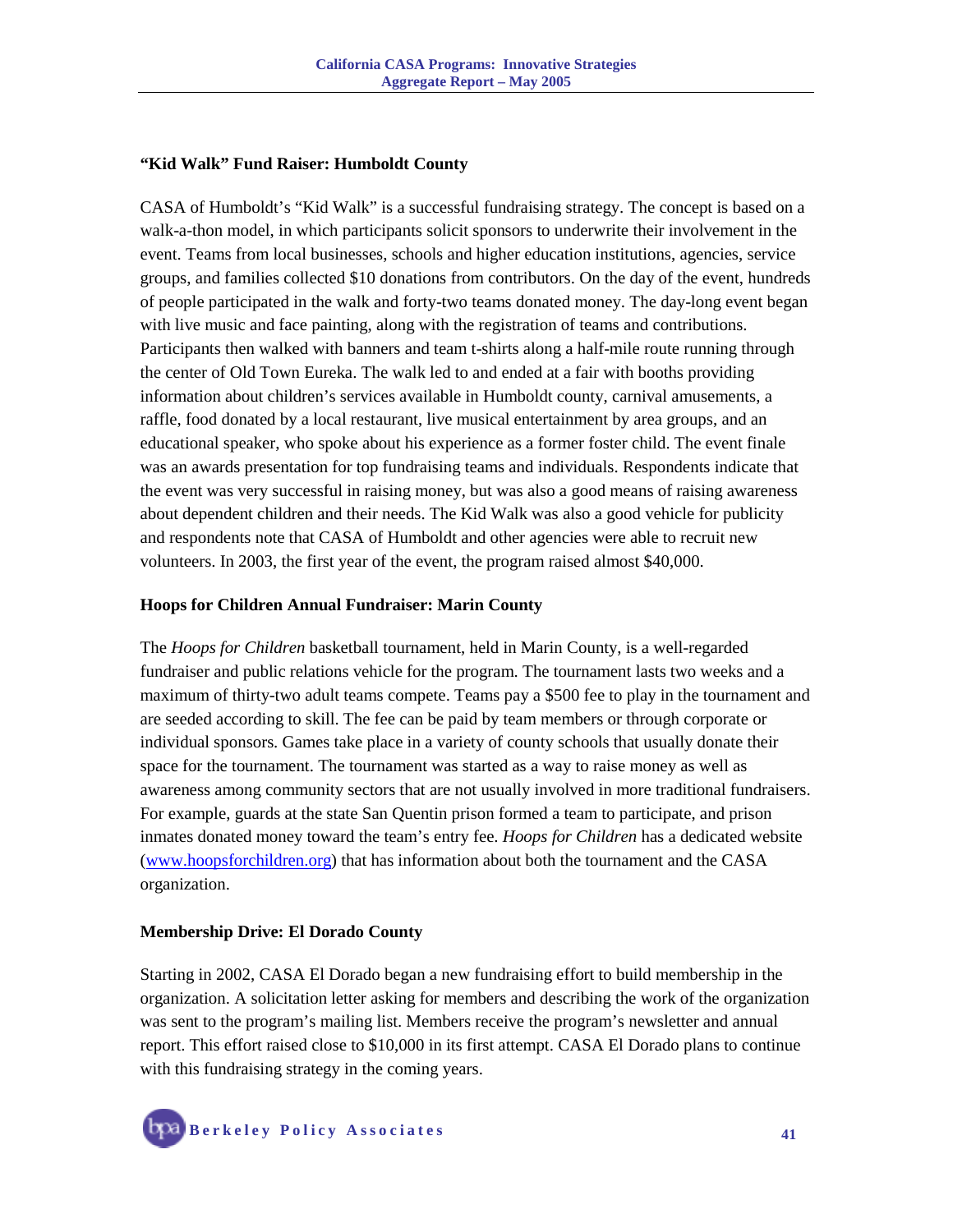## **Collaboration with Dependency System and other Community Partners**

PACR respondents indicate that programs that develop collaborative relationships with dependency system and other community partners can benefit from myriad shared resources and increased community awareness. In the dependency community, CASA programs function in a system that includes a variety of other stakeholders: judicial officers; social workers; attorneys for minors, parents, and CPS; foster and biological parents; siblings; relatives; and other personnel involved in a child's life such as teachers, doctors, and therapists. Many of the programs visited for PACR have forged successful relationships with the various stakeholders in order to adequately represent children's best interests. Developing strong and trusting working relationships with these different partners can often take time and deliberate efforts by CASA programs. CASA programs are usually the newest system partner and, as such, can often be met with skepticism by traditional system partners. Attorneys, social workers, and judicial officers can be unsure of the role of a CASA volunteer in the dependency system and therefore unclear about how CASA programs fit into the existing structures. CASA programs must maintain their independence, but many respondents report that developing cooperative relationships that facilitate information gathering and sharing is crucial to establishing a strong, effective program.

In counties where the CASA program has developed strong relationships with dependency system partners, individuals interviewed indicate that CASA program reports are often considered the court's primary source of objective and neutral information containing personal and child-focused information that is not usually available in other reports or court files. Additionally, these system participants often report that having a CASA program can improve the functioning of the dependency system, particularly for those children with CASA volunteers who benefit from increased advocacy for appropriate placements and services. CASA volunteers are also credited with introducing system-based improvements resulting from the new perspectives, additional information, and the neutrality they bring to the process.

CASA programs in many counties enjoy a high level of support from other community organizations in addition to their more immediate dependency system partners. This support has resulted in increased opportunities for funding and volunteer recruitment. In addition, collaborative activities provide CASA programs with access to important community resources, including issue expertise and technical assistance, referrals for supportive services, and cooperative advocacy and planning efforts.

Many CASA programs have engaged in collaboration efforts with system partners and community agencies alike. Programs used different methods to forge collaborative relationships, such as convening regular meetings, forming advisory bodies, providing training, giving

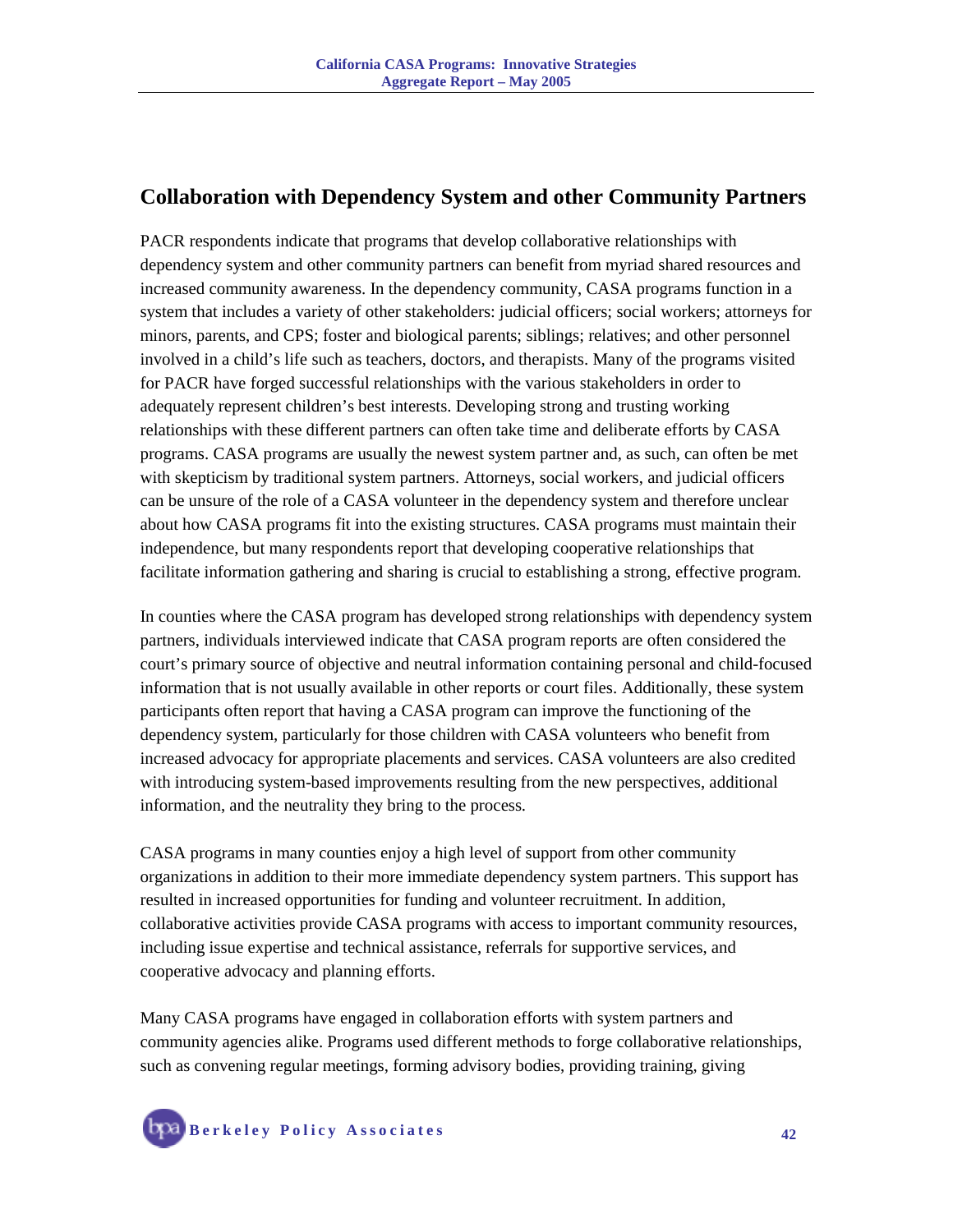presentations, and holding various appreciation events. Additionally, a number of programs have also developed highly specialized referral systems to manage this often controversial aspect of their collaboration with outside organizations. Examples of these strategies are highlighted in the following section, with a separate subsection on referral strategies.

#### **Collaboration with the Local Community College: El Dorado County**

In 1996, El Dorado's South Lake Tahoe location began collaborating with the Lake Tahoe Community College to offer CASA training. Training sessions are advertised in the college's course catalogue, in addition to other community advertising, and are held at the local campus. Students who enroll in training receive criminal justice course credit at the college and are eligible to become CASA volunteers. The case manager in South Lake Tahoe conducts the training and in this role holds the position of adjunct professor at the college. Respondents report many advantages to CASA's association with the college including increased recruiting opportunities, specifically through listings in the course catalogue, and increased community visibility and credibility.

• **Napa** County also collaborates with the local community college and a local private university to offer internship credit for students. After students complete all training and background check requirements, they are required to make an eighteen to twenty-four month commitment to the CASA program.

#### **Caretaker Review Form: El Dorado County**

In this county, CASA volunteers are often able to facilitate the submission of caretaker review forms by attaching them to their court reports. These forms are completed by a child's caretaker and include information on the child and the placement. Caretaker review forms are made available to CASA volunteers in the program office and volunteers often take the forms with them on their visits with the child. Advocates deliver the forms, encourage caretakers to complete them, and collect the finished reports. One respondent notes that this practice ensures that foster parents and other caregivers are participating in the court process and that their unique perspectives are being relayed to the court.

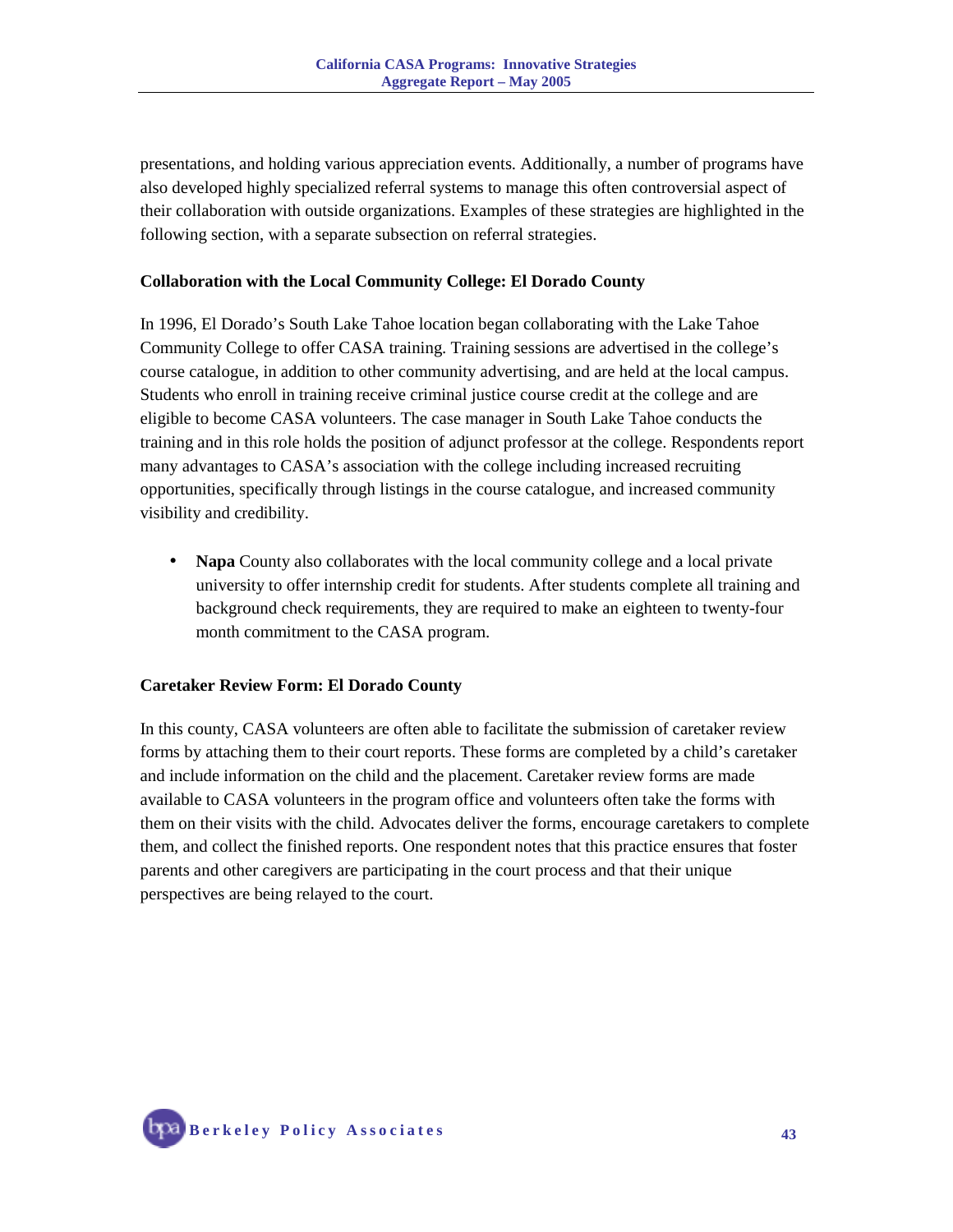#### **Bench Officer Orientation: Napa County**

When a dependency bench officer began hearing cases, she received an afternoon of orientation to the CASA program, at the program office. Program staff spent a few hours explaining the CASA program's history, operations, services, referral and assignment process, and court reports. Respondents report this was a very effective way of introducing the CASA concept to the new bench officer as well as a first step in building a positive relationship between staff members and the bench officer.

#### **Monthly CASA/CPS Staffing Meetings: Plumas County**

Monthly meetings of the local child welfare agency's program manager, social workers, the CASA program coordinator, and CASA volunteers give participants opportunities to discuss cases to which advocates are assigned. The meetings allow volunteers to discuss their cases faceto-face with social workers who may be difficult to contact on the phone. Respondents note that the intent of these meetings is not necessarily to reach consensus, but rather to share information, bounce ideas off each other, address misunderstandings, and discuss possible solutions to issues as they arise. Indeed, there are some cases in which the CASA volunteers and social workers have differing opinions; however, participants "agree to disagree" in an atmosphere of mutual respect. Respondents also report that the regular meetings have helped build trust and professional relationships between social workers and CASA volunteers.

• **El Dorado** County CASA volunteers attend weekly "meet and confer" meetings with other dependency system partners including county counsel and parents and children's attorneys to review cases on the docket and facilitate communication about each entity's position on the case.

#### **Memo to Hear CASA Cases Early in the Day: Riverside County**

Riverside's CASA program faces challenges due to the length of time its volunteers wait for their child's cases to come up on the docket on court hearing days. Some respondents note that they have waited for six or more hours for cases to be heard. To speed up the court hearing process, the presiding judge wrote a memo to all juvenile judges instructing them to see CASA cases before ten o'clock each morning. Volunteers are instructed to alert the bailiff that they are a CASA volunteer so that the court hears the case in a timely manner. Although it is not clear that all commissioners and judges are utilizing this protocol, it is clear that where it is being implemented it is a great help in ensuring that the court is able to consistently hear from volunteers.

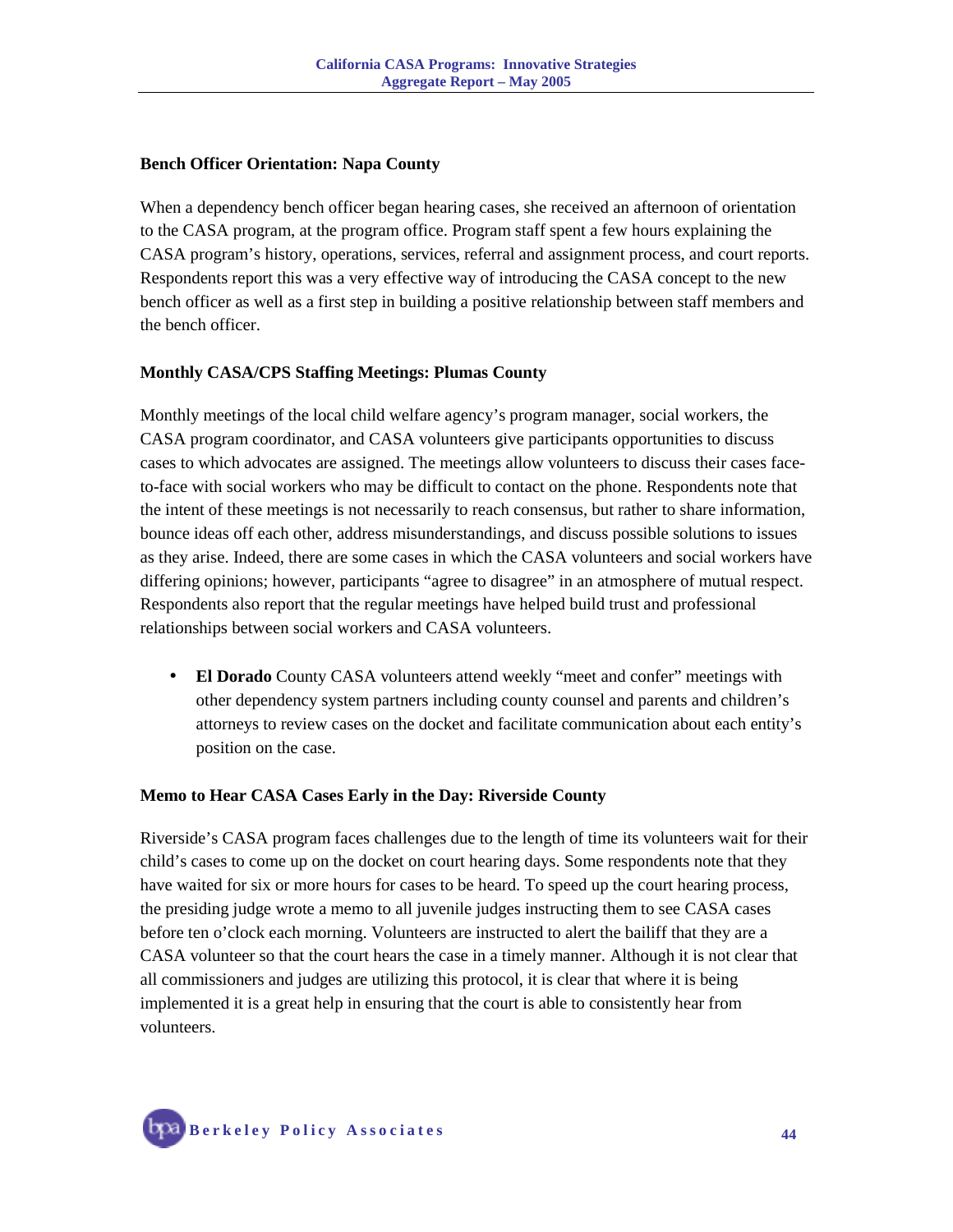#### **Partnership with the Learning Advantage: Yolo County**

The Learning Advantage is a private practice offering learning assessment by four practitioners: two are speech and language pathologists and two are learning specialists. The practice serves children of all ages who have issues in speech, learning, language, and educational processes. The practice received an anonymous donation to serve disadvantaged children and chose to partner with the CASA program. The Learning Advantage and CASA staff jointly made decisions on how to utilize the funds and decided to focus intensive services on a limited number of children with the aim of making a significant impact on their learning. For a child to be eligible, he or she must be in a placement that is considered stable and have a parent or foster parent willing to transport that child to and from appointments on a regular basis. As a result, four children received assistance between one and four times a week. Individuals interviewed reported feeling very positive about this partnership and noted that it improved the academic experiences for the children involved. Because of its success, respondents mentioned interest in continuing this partnership and seeking additional funding.

#### **Proof of Service Forms: Lassen County**

The Lassen CASA program developed a form to show proof of who received a copy of the CASA court report prior to each hearing. The form records who each recipient is and when the report was delivered. Respondents assert that the use of this form ensures each party to the case receives a copy of the CASA report prior to the court hearing.

#### **Presentations to Foster Parents: Imperial County**

CASA of Imperial County staff members make presentations to potential foster parents during the initial foster parent training course. Staff members provide information on the role and responsibilities of a CASA volunteer, including the duty to investigate, spend time with the child, represent the child in court, and explain court processes to the child. Respondents report that these presentations facilitate positive interactions between foster parents and advocates.

#### **Connecting with System Partners Through an Advisory Council: San Francisco County**

Since the San Francisco CASA Program's inception, it has facilitated problem-solving and direct communication through its Advisory Council. San Francisco's supervising judge of Unified Family Court and the CASA executive director serve as Advisory Council co-chairs. Also on the council are representatives from the court clerk's office, court-appointed mediator's office, DHS (including the staff member responsible for social worker training), various attorney groups and the city attorney's office, community child welfare organizations, and CASA staff and board members. Respondents credit the council with the CASA program's ability to maintain access to

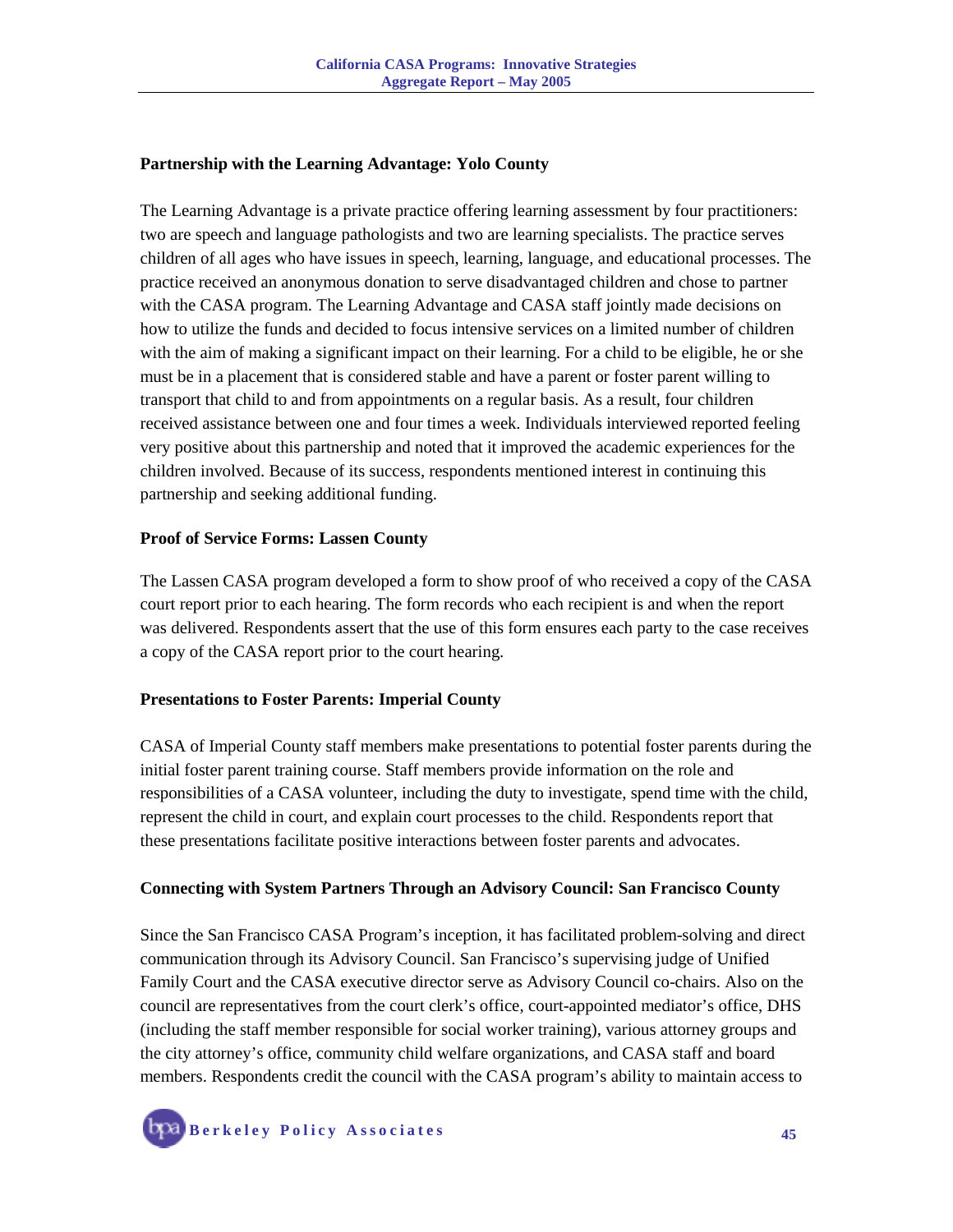influential decision makers in the dependency system. The Advisory Council is charged with promoting optimal inter-agency cooperation, case management, and communication on issues affecting all dependent children.

#### **Courthouse Employee Appreciation Events: San Diego County**

San Diego County's CASA program hosts annual appreciation events in each of the county courthouses. At these breakfasts and lunches, the agency thanks court employees who have been supportive of and helpful to the program, its staff, and its volunteers. Respondents note that these events allow the agency to acknowledge the support of others and provide an opportunity for court personnel to interact with CASA volunteers and staff.

#### **Grant Collaboration Allows CASA Volunteers to Participate in Innovative Projects: Mendocino County**

CASA of Mendocino County has collaborated with the local Big Brothers/Big Sisters organization on two grants, and at the time of the site visit was waiting to hear about funding for a third project. The first collaborative grant, "Court to Community" or "C2C," and the second, ongoing California Department of Community Services grant both focus on providing a continuity of advocacy and mentoring services to children and families once their cases are dismissed or terminated from juvenile proceedings. These projects specifically aim to ensure that participating families and children have access to appropriate health and mental health services. The outstanding proposal is to provide mentoring and advocacy services to children of incarcerated parents. This project also includes the county Department of Education as a cocollaborator. Respondents indicate that CASA of Mendocino's collaborative efforts have helped secure additional and much-needed funds, while also broadening county awareness of the CASA program. Most importantly however, respondents indicate that these grants have helped the organizations deliver high-quality services to families and children.

#### **Outreach to Local Native American Reservations, Rancherias, and Community Groups: Humboldt County**

For the past several years, CASA of Humboldt has worked to develop relationships with Humboldt County's large Native American community. Although Native Americans make up only 8 percent of the total county population, they are over-represented in the dependency population. CASA of Humboldt's board of directors has consistently identified as a priority the need to expand services to Native Americans, particularly as part of their strategic planning. In particular, the program has been dissatisfied with its ability to recruit Native American volunteers and thus to match Native American children with a CASA volunteer who has a similar background. As a result, CASA of Humboldt has engaged in various outreach efforts to

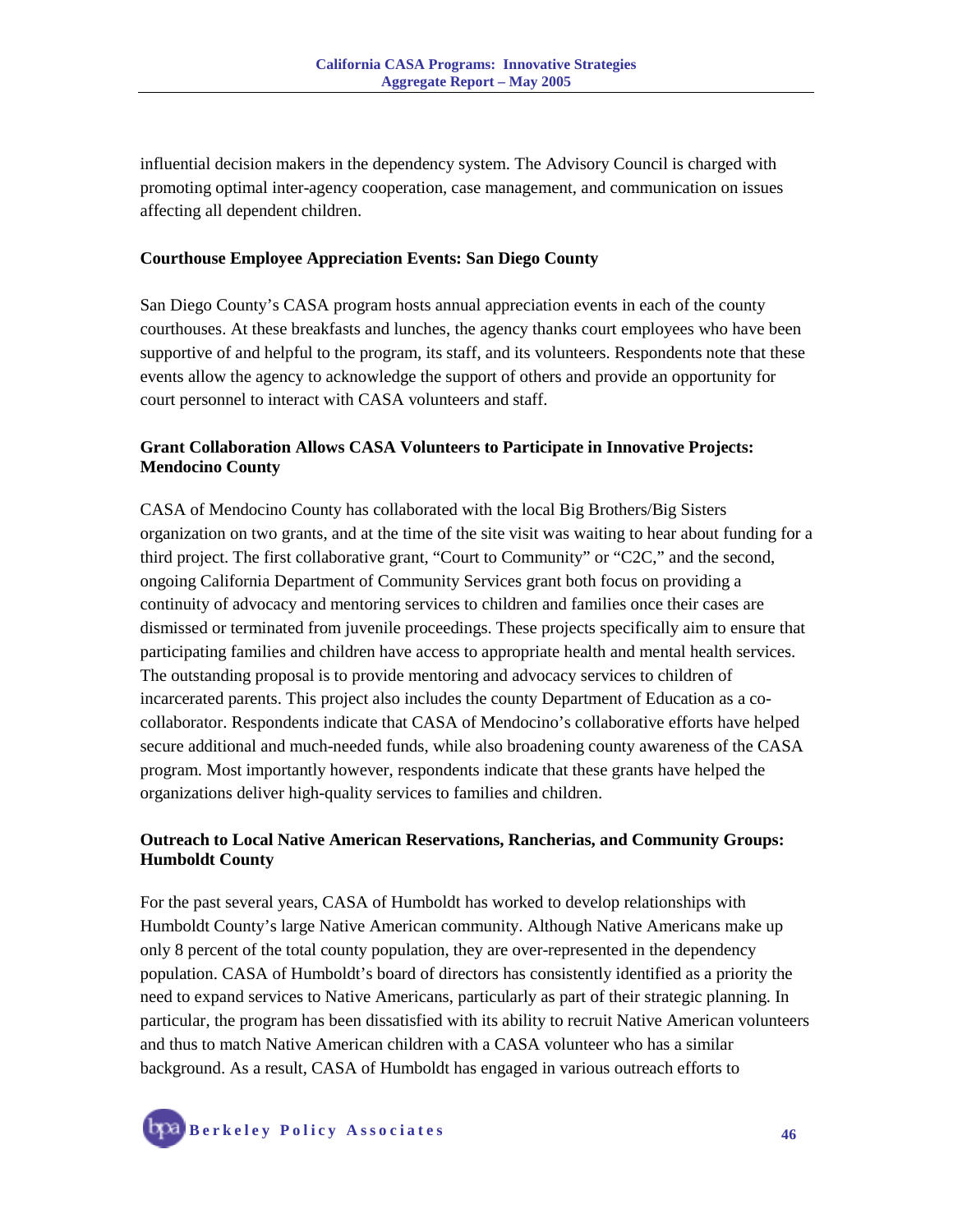strengthen relationships with local Native American communities in the hopes of boosting recruitment, gaining trust, and expanding the organization's cultural competency with this important population. Some of these efforts are described below:

- **MOUs with local tribes, rancherias, and service agencies:** As part of their efforts the CASA program has entered into signed MOUs with five surrounding tribes, rancherias, and Native American social service agencies. These agreements articulate and formalize a commitment to work together and share expertise in support of dependent children and families.
- **Work with Two Feathers:** CASA volunteers and case supervisors work very closely with Two Feathers, a community-based organization that specializes in providing social services to Native American children and families in the dependency and delinquency systems. Respondents indicate that CASA volunteers and program staff work together with Two Feathers social workers to ensure the safety of their assigned children, represent the children's best interests in court, and make joint visits to the children when introducing a CASA volunteer or when the caregiver is apprehensive of advocate involvement in the case. The two organizations share resources and are often able to cobble together other resources to help get children needed services.
- **Development of an Advisory Board**: CASA staff and board members are in the process of developing a Native American Advisory Board to advise the organization on case management and planning for Native American cases and to provide cultural competency training for CASA volunteers.
- **Training Manual Focused on Native American Cases:** Staff are also in the process of developing a training manual focused on helping CASA volunteers to work more effectively with Native American children, families, and communities.

#### **Bridging Challenges in Working with Foster Parents: Modoc County**

Respondents explain that when the Modoc CASA program first began there was tension between the program and some foster parents, as some wrongly assumed that the CASA volunteers' role was to "watch" them. In the past couple of years, the CASA program has made a concerted effort to develop a better relationship with foster parents and has implemented several strategies to this end. The coordinator/case supervisor always makes a personal contact with the foster parent prior to the CASA volunteer contacting the family. During this call, the coordinator/case supervisor explains the purpose of the CASA volunteer, who the advocate is, and how they will contact the

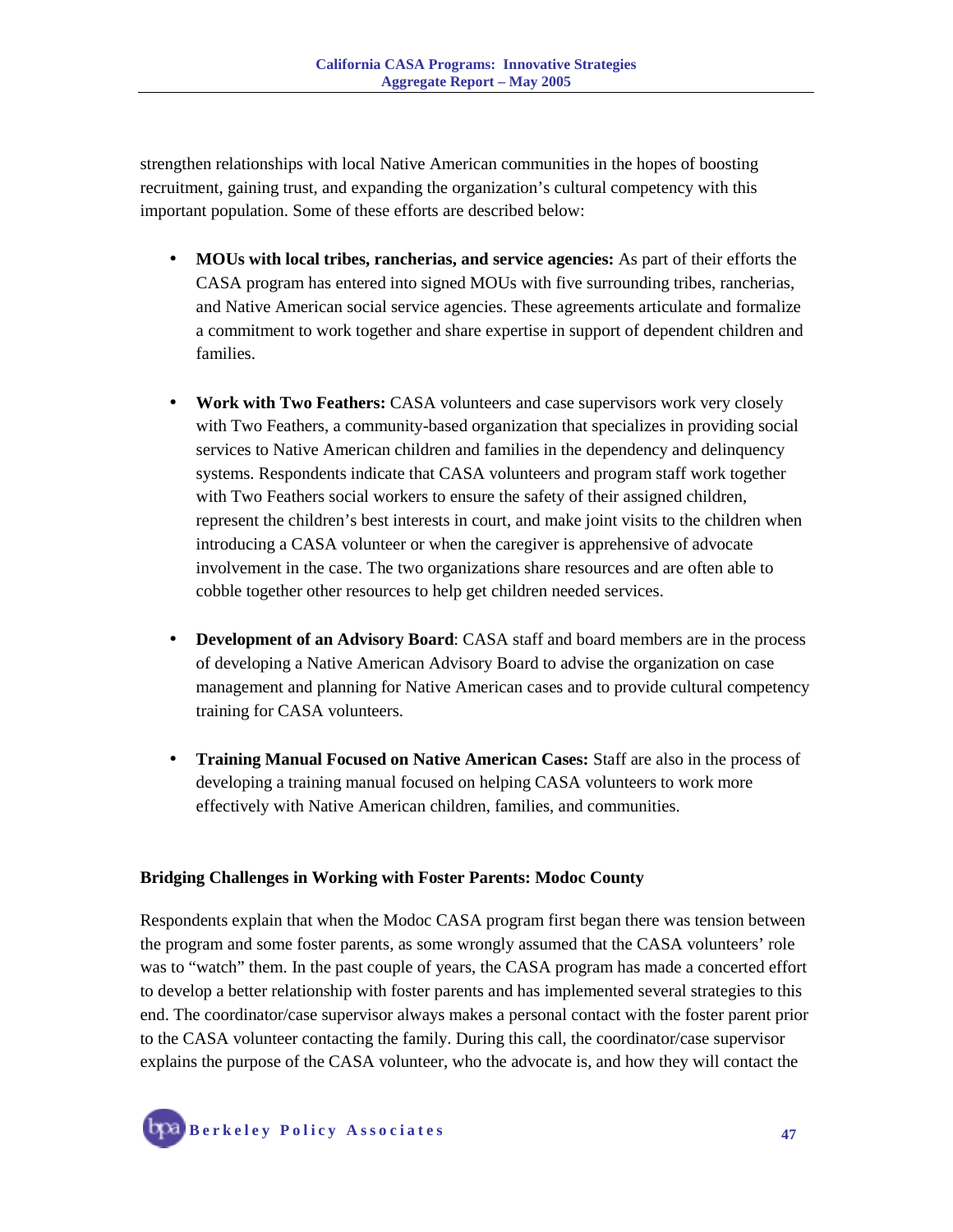foster parent. After the initial conversation, the coordinator/case supervisor provides a packet of information to all new foster parents who have a volunteer assigned, which includes a copy of the Roles & Responsibilities of the CASA volunteer, a program brochure, contact information for the program, and a copy of the court order appointing the CASA volunteer. The goal for dissemination of the packet is twofold: 1) to provide information to the foster parents about the roles and responsibilities of the advocate, and 2) to provide the foster parents with information so that they can help prepare the child for having a CASA volunteer involved in their life. Several respondents indicate that these processes have greatly assisted the CASA program in developing less divisive, better rapport with foster parents.

## *Referrals to the Program*

CASA programs have developed innovative mechanisms for managing referrals from the court. These come in response to a variety of circumstances, including the need to prioritize cases due to high demand for CASA appointments, as well as overcoming resistance to the CASA program. CASA programs vary across the state in their priorities for serving children. Some programs focus on younger children and some serve a higher proportion of teens. In some counties, CASA volunteers are requested for more complex cases while in other counties, dependency system partners ask for a volunteer for children who are in stable, long-term placements. Regardless of their priorities, CASA programs can mitigate confusion and conflict within the dependency system by clearly defining and disseminating their criteria for referral and assignment. The following are some examples of how some counties have addressed the issue of referrals.

#### **Selection Criteria for Accepting Referrals: Los Angeles County**

The CASA program in Los Angeles County has a very specific set of criteria for accepting a referral for advocate assignment, and follows the criteria carefully. Most individuals interviewed are able to explain the program's primary criteria for accepting cases, which is whether a CASA volunteer can make a difference in the case. Furthermore, almost all respondents agree that the program must carefully select cases for assignment due to the limited number of CASA volunteers available for the large population of children in the county's dependency court system. In the satellite office (Lancaster), the list of criteria for assignment is posted in the waiting room utilized by attorneys prior to hearings, thus ensuring that attorneys are all aware of the CASA program's case eligibility standards.

The program also lists cases it will not accept, and these include cases with children who are chronic runaways or have a history of violent behavior, children in appropriate placements and for whom court orders are followed by all parties, children who might benefit from a CASA volunteer but for whom no advocate is available (often due to language barriers), and cases where the primary need is for a mentor.

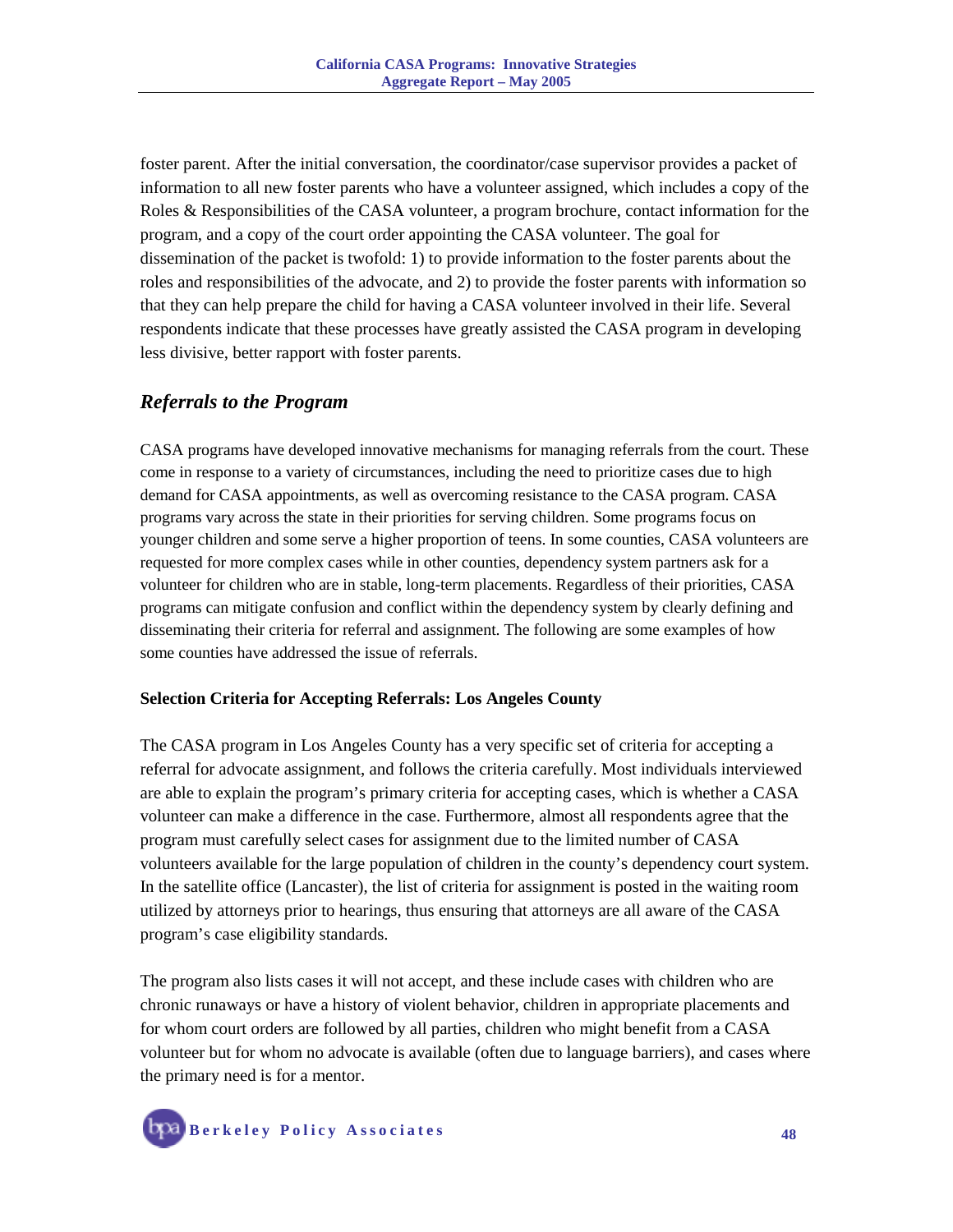#### **Reviewing Cases at Detention: Tulare County**

CASA of Tulare County's program manager, the program's court liaison, performs an initial review of all detention reports—pre-jurisdictional—to determine which cases are appropriate for CASA services. The CASA court liaison goes to court every morning to review each petition at the time of detention, using program priority assessment criteria, and determines which cases will be accepted for appointment to the waiting list. This process was instituted when the program's waiting list was getting too large and unwieldy to serve all the children waiting for CASA volunteers. Respondents familiar with the procedure agree that the screening process works very well and is an improvement on the standard CASA appointment practice because the CASA program has the best understanding of its own capacity to serve the dependency population.

#### **Matching with the Child Welfare Agency: Santa Barbara County**

The CASA of Santa Barbara program collaborates with Child Protective Services (CPS) to discuss CASA cases. Approximately once a month, CPS staff and a CASA case manager meet to discuss the cases on the waiting list and prioritize them by those most in need of a CASA volunteer. Although all children in the dependency system living in South County are placed with a CASA volunteer, this monthly matching is important for children in North County because the waiting list is large and increasing. Respondents note that the process is innovative because discussing matching with CPS creates a sense of system collaboration. The process also helps to "heal" any strained working relationships that may develop between a CASA volunteer and social worker.

### **Child Advocates and Judicial Officers Review Waitlist: Santa Clara and San Mateo Counties**

In Santa Clara and San Mateo Counties, judicial officers are presented with a copy of the waiting list every month. The list includes a paragraph description of each child and recommendations as to whether he or she should remain on the list. Respondents indicate that this process keeps judicial officers apprised of which children have been waiting for a CASA volunteer and how long they have been waiting. In San Mateo counties, all cases are provided to Child Advocates staff by the court before they are forwarded to social services. Agency staff "triage" the cases to identify those children in greatest need of an advocate. A similar approach is currently under development in Santa Clara County.

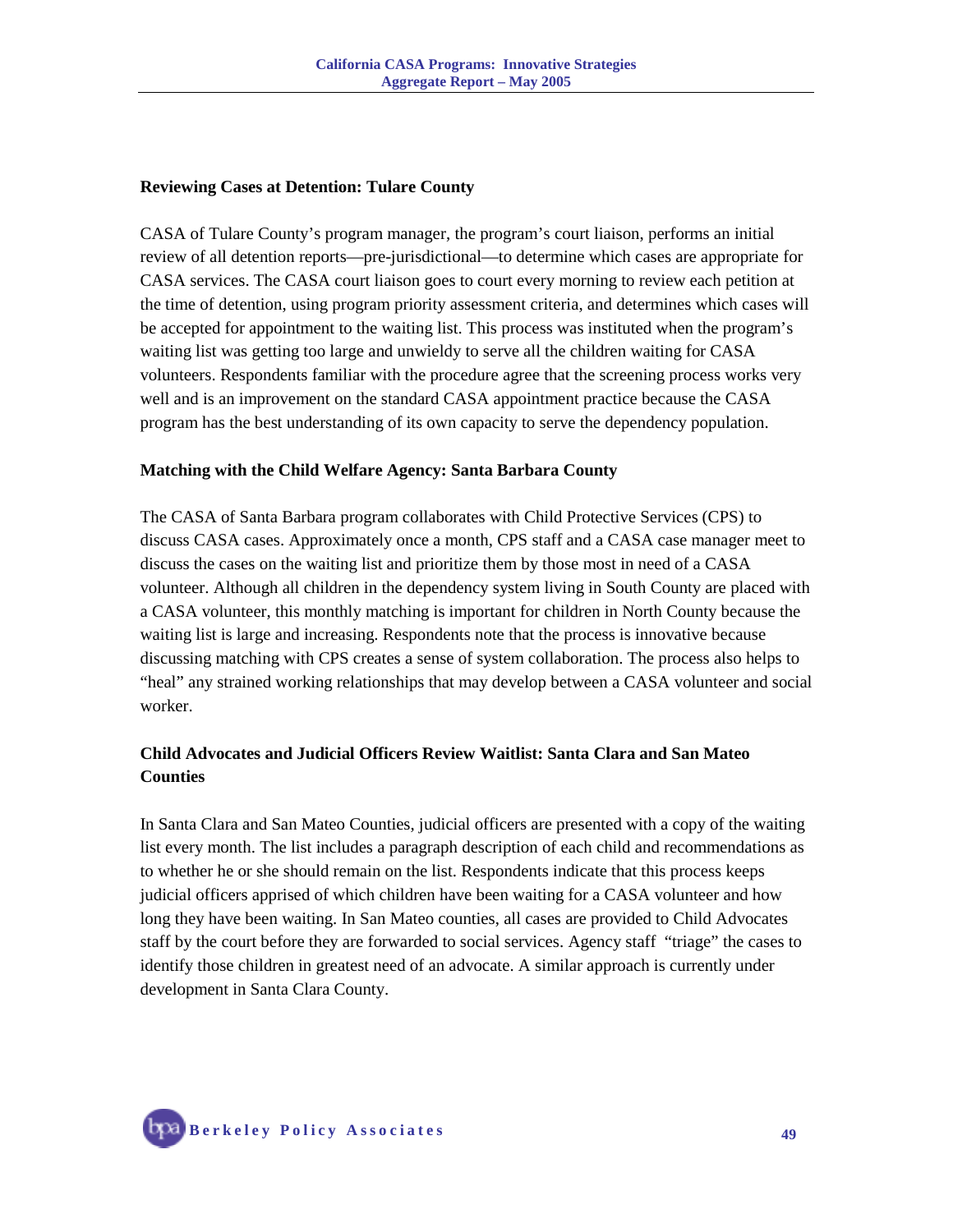#### **Visible Waiting List: Tulare County**

The Tulare County CASA program maintains two waiting lists, one for its infant and toddler program and one for older children, which are maintained in the program's databases as well as on large erasable boards in the CASA program offices. To ensure confidentiality, the program lists only the child's first or last name on the public board, along with internal identifying information such as geographic location, gender, or special needs. Some respondents report that the very visible, physical presence of the waiting list is a constant reminder of the many children in need of CASA services and keeps the program staff constantly focused on serving more children.

#### **Increasing Referrals to the CASA Program: San Luis Obispo County**

Respondents explained that in the past, judicial officers in San Luis Obispo County were hesitant to assign CASA volunteers unless requested to do so by the Department of Social Services (DSS). Because DSS was not overly supportive of the program and few requests were being made, the CASA program developed two strategies to address the lack of referrals. One was to make a deliberate and concerted effort to improve the relationship with DSS. The second strategy was a proactive attempt to prompt referrals from the bench. Staff began attending all jurisdictional hearings. When a child is brought under the jurisdiction of the court, the CASA staff member asks the judicial officer if a CASA volunteer would benefit the child. Sometimes parties will oppose the appointment of a CASA volunteer, typically because they believe an excessive number of individuals are already involved with the child. But often the lack of a request for a referral to the program is now seen as an oversight and the parties to the case appreciate the reminder. This strategy has led to about half of the cases being referred to the CASA program.

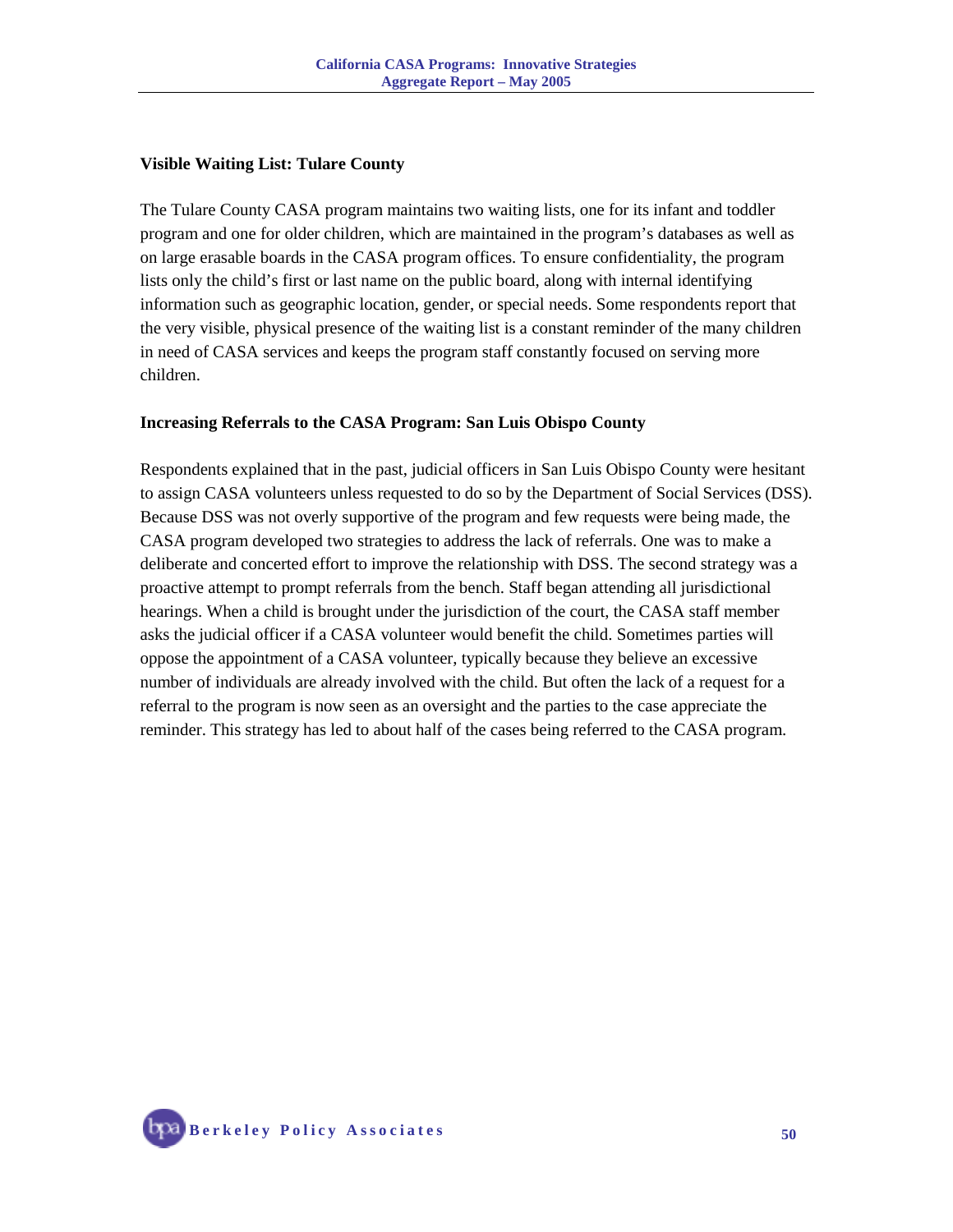## Appendix A **California CASA Programs**

| <b>ADDRESS</b>                                                                                                                                                                                                                                                     | <b>CONTACT INFORMATION</b>                                                                                                                                                               |
|--------------------------------------------------------------------------------------------------------------------------------------------------------------------------------------------------------------------------------------------------------------------|------------------------------------------------------------------------------------------------------------------------------------------------------------------------------------------|
| <b>Alameda County CASA Program</b><br><b>Health Care Agency of Alameda County</b><br>Ms. Regena Jones, E.D.<br>1000 San Leandro Blvd., Suite 300<br>San Leandro, CA 94577                                                                                          | (510) 618-1950 Main program number<br>(510) 618-1960 Regena<br>Fax: (510) 618-1966<br>www.casaofalamedacounty.org<br>rijones@acgov.org                                                   |
| <b>Amador-Tuolumne Community Actions Agency</b><br><b>Amador County CASA Program</b><br>Ms. Lisa Faillers, CASA Program Manager<br>427 North Highway 49<br>Sonora, CA 95370<br>Shelly Hance, Executive Director, ATCAA<br>935 S. State Hwy 49<br>Jackson, CA 95642 | $(209)$ 223-1485<br>Fax: (209) 223-4178<br>Lisa: x239<br>lfaillers@atcaa.org<br>shance@atcaa.org                                                                                         |
| Northern Valley Catholic Social Services, Inc. CASA of<br><b>Butte County</b><br>Mr. Bob Michels<br>Ms. Sheri Morgan, CASA Program Manager<br>10 Independence Circle<br>Chico, CA 95973                                                                            | $(530) 895 - 8151$<br>Fax: (530) 345-1685 bucocasa@maxinet.com<br>michels@maxinet.com                                                                                                    |
| <b>CASA of Contra Costa County</b><br>Mr. Keith Archuleta<br>2020 N. Broadway #204<br>Walnut Creek, CA 94596                                                                                                                                                       | $(925)$ 256-7284<br>Fax: (925) 256-7286<br>KeithArchuleta@cccocasa.org<br>www.cccocasa.org                                                                                               |
| <b>CASA of Del Norte</b><br>Ms. Susie Minx<br>1080 Mason Mall, Suite 9<br>Crescent City, CA 95531                                                                                                                                                                  | $(707)$ 464-3320<br>Fax: (707) 464-5561 sminx@casadn.org                                                                                                                                 |
| <b>CASA of El Dorado County</b><br>Ms. Kristi Wyles<br>495 Main Street<br>Placerville, CA 95667<br>South Lake Tahoe Office:<br>Ms. Wendy David/Patricia McBrian<br>1354 Johnson Blvd., Suite 2<br>South Lake Tahoe, CA 96150                                       | $(530) 621 - 6789$<br>Fax: (530) 621-3608<br>director@casaeldorado.org<br>www.casaeldorado.org<br>$(530) 573 - 3072$<br>Fax: (530) 544-6532<br>casaslt@jps.net<br>sltcm@casaeldorado.org |

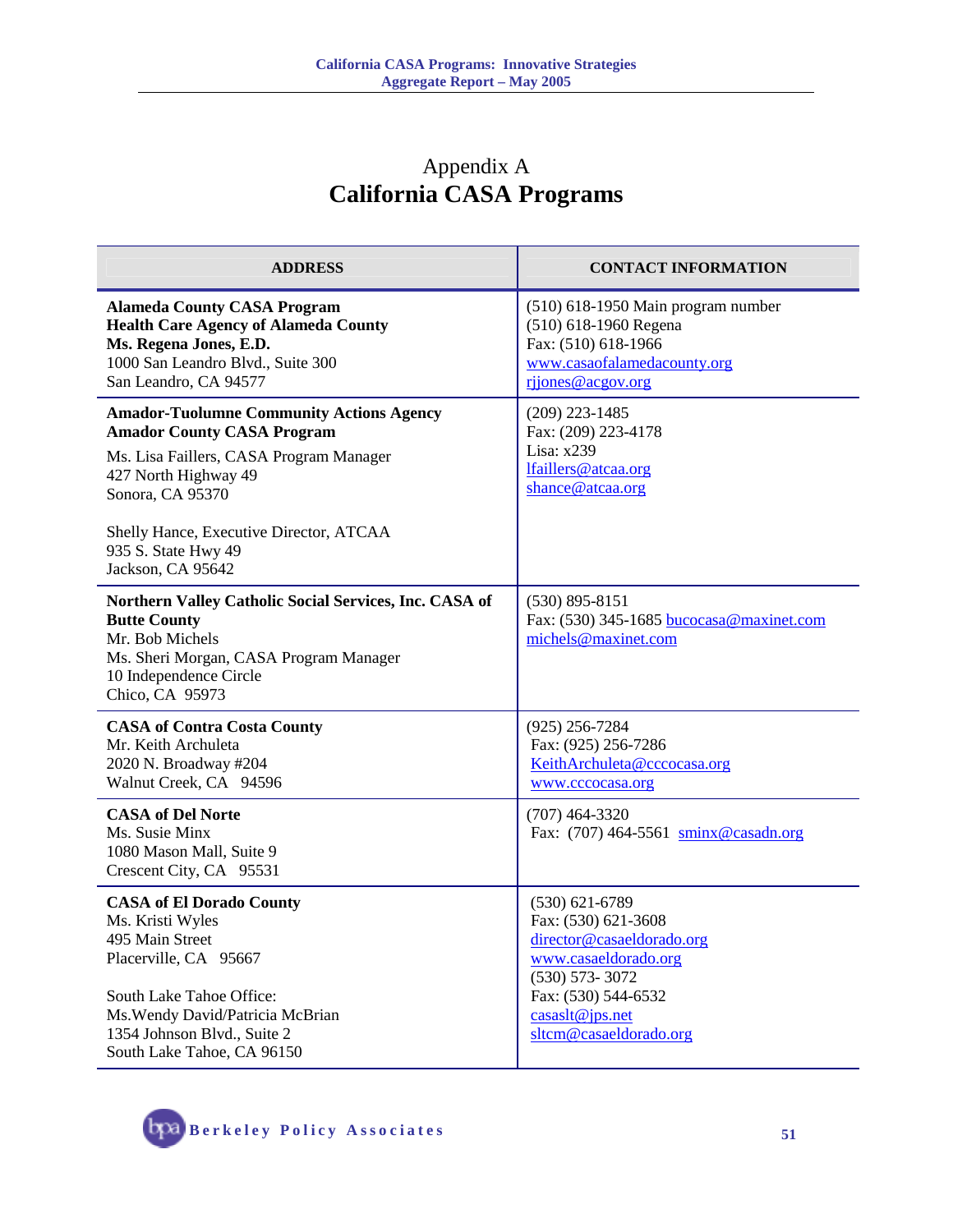| <b>ADDRESS</b>                                                                                                                                                                                                       | <b>CONTACT INFORMATION</b>                                                                                                                                                                                                |
|----------------------------------------------------------------------------------------------------------------------------------------------------------------------------------------------------------------------|---------------------------------------------------------------------------------------------------------------------------------------------------------------------------------------------------------------------------|
| <b>CASA of Fresno County</b><br>Ms. Polly Franson<br>1475 West Shaw Avenue<br>Fresno, CA 93711                                                                                                                       | $(559)$ 244-6485<br>Fax: (559) 243-0791<br>pollyfranson@casafresno.org<br>www.casafresno.org                                                                                                                              |
| <b>CASA of Humboldt</b><br>Mr. Steve Volow<br>2356 Myrtle Avenue<br>Eureka, CA 95501                                                                                                                                 | $(707)$ 441-0131<br>Fax: (707) 443-3243<br>steve@humboldtcasa.org<br>www.humboldtcasa.org                                                                                                                                 |
| <b>CASA of Imperial County</b><br>Ms. Nancie L. Rhodes<br>690 Broadway, Suite #6<br>El Centro, CA 92243                                                                                                              | $(760)$ 353-7456<br>Fax: (760) 353-4465                                                                                                                                                                                   |
| <b>Inyo County CASA</b><br>Ms. Nancy Moxley, CEO<br>Superior Court of California, County of Inyo<br>P.O. Drawer "U"<br>Independence, CA 93526                                                                        | $(760)$ 872-2599<br>Fax: (760) 878-0433<br>Nancy.moxley@inyocourt.ca.gov<br>Brian.lamb@inyocourt.ca.gov<br>Dean.stout@inyocourt.ca.gov                                                                                    |
| <b>CASA of Kern County</b><br>Ms. Colleen McGauley<br>2000 24th Street, Suite 130<br>Bakersfield, CA 93301                                                                                                           | $(661) 631 - 2272$<br>Colleen DD: 321-4860<br>Fax: (661) 328-9787<br>cmcgauley@kerncasa.org<br>www.kerncasa.org                                                                                                           |
| <b>Lassen Family Services Inc./</b><br><b>Lassen County CASA</b><br>Ms. Linda McAndrews<br>Mr. Ren Tilstra, CASA Program Manager<br>Mail to: P.O. Box 701<br>Susanville, CA 96130<br>Street address: 911 Main Street | Linda: (530) 257-5459<br>Ren: (530) 257-4917<br>LFS: (530) 257-4599<br>Fax: (530) 257-5490<br>lfscasa@frontiernet.net<br>lfsed@frontiernet.net (Linda)<br>lfsit@frontiernet.net (Becky)<br>www.lassencrisis.com/casa.html |
| <b>CASA of Los Angeles</b><br>Mr. Bryan Borys<br>201 Centre Plaza Dr., Suite 3<br>Monterey Park, CA 91754                                                                                                            | $(323) 526 - 6666$<br>Fax: (323) 264-5020<br>bborys@lasuperiorcourt.org<br>friends@earthlink.net                                                                                                                          |
| Lancaster Office:<br>Ms. Cindy Robles<br>1000 W. Ave. J, Room 137<br>Lancaster, CA 93534                                                                                                                             | $(661)$ 945-6483<br>Fax: (661) 723-6875<br>avcasa@casala.org                                                                                                                                                              |

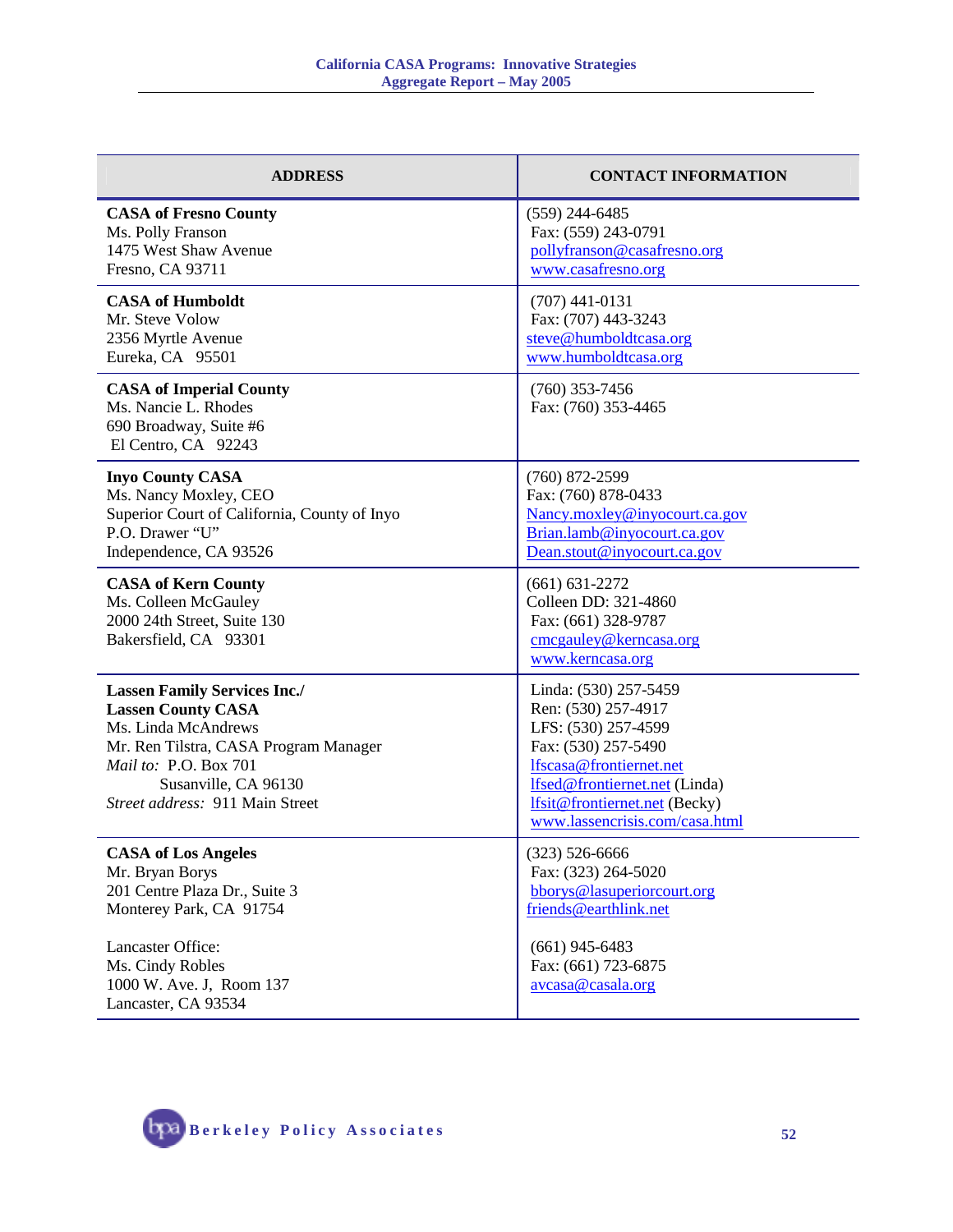| <b>ADDRESS</b>                                                                                                                                                                               | <b>CONTACT INFORMATION</b>                                                                                                                                    |
|----------------------------------------------------------------------------------------------------------------------------------------------------------------------------------------------|---------------------------------------------------------------------------------------------------------------------------------------------------------------|
| <b>Marin Advocates for Children/</b><br><b>Marin CASA Program</b><br>Mr. Charles Mead<br>Ms. Julie DiVerde, CASA Program Manager<br>30 N. San Pedro Road, Suite 275<br>San Raphael, CA 94903 | $(415)$ 507-9016<br>Fax: (415) 507-9265<br>cmead@marinadvocates.org<br>diverde@marinadvocates.org<br>www.marinadvocates.org                                   |
| <b>CASA of Mariposa County</b><br>Ms. Stephanie Holland<br>P.O. Box 2009<br>Mariposa, CA 95338                                                                                               | $(209)$ 742-4206<br>Cyndi Busse: (209) 966-2005<br>Fax: (209) 966-2079<br>Stephanie@casaofmariposa.org<br>cbusse@mariposacourts.org<br>www.casaofmariposa.org |
| <b>CASA of Mendocino County</b><br>Ms. Sheryn Hildebrand<br>P.O. Box 1434<br>327 N. State Street, Suite 204<br>Ukiah, CA 95482                                                               | $(707)$ 463-6503<br>Fax: (707) 463-4624<br>casamc@pacific.net<br>http://mendocasa.ringnebula.net                                                              |
| Modoc CASA Program/T.E.A.C.H.<br>Ms. Carol Callaghan<br>Ms. Helen Bishop, CASA Program Manager<br>112 East 2 <sup>nd</sup> Street<br>Alturas, CA 96101                                       | $(530)$ 233-3111<br>Debbie: (530) 233-7125<br>Fax: (530) 233-4744<br>hbishop@hdo.net<br>carolc@hdo.net                                                        |
| <b>CASA of Monterey County</b><br>Ms. Aejaie Sellers<br>18921 Portola Drive, Suite E<br>Salinas, CA 93908                                                                                    | $(831)$ 455-6800<br>Fax: (831) 455-6802<br>aejaie@casamonterey.org                                                                                            |
| <b>Volunteer Center of Napa County/CASA</b><br>Ms. Trisha Arnett-Tortolani<br>Ms. Lola Reid, CASA Program Manager<br>1820 Jefferson Street<br>Napa, CA 94559                                 | (707) 252-6222 (Lola x209)<br>Fax: (707) 226-5179<br>lreid@napacasa.org<br>trisha@interx.net                                                                  |
| <b>Child Advocates of Nevada County</b><br>Ms. Bonnie Taylor<br>531 Uren Street<br>Nevada City, CA 95959-2360                                                                                | $(530)$ 265-9550<br>Fax: (530) 265-4410<br>bonniet@caofnc.org<br>brucem@caofnc.org<br>www.caofnc.org                                                          |
| <b>CASA of Orange County</b><br>Ms. Lynda Perring<br>1615 E. 17 <sup>th</sup> Street, Suite 100<br>Santa Ana, CA 92705                                                                       | (714) 619-5150 (Lynda)<br>Fax: (714) 935-6284 casakids@casaoc.org<br>www.casaoc.org                                                                           |

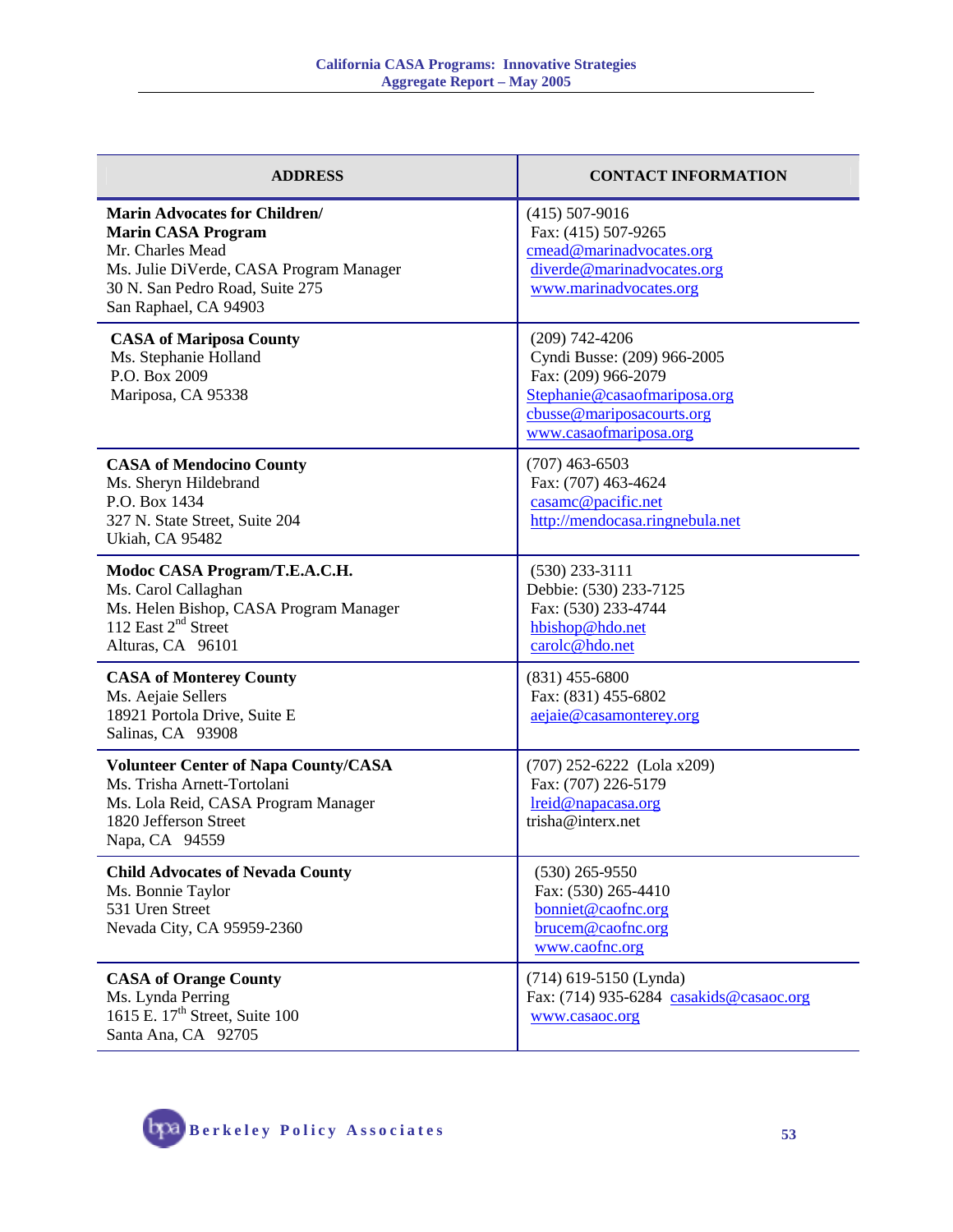| <b>ADDRESS</b>                                                                                                                                                                                | <b>CONTACT INFORMATION</b>                                                                                                                                                                                                    |
|-----------------------------------------------------------------------------------------------------------------------------------------------------------------------------------------------|-------------------------------------------------------------------------------------------------------------------------------------------------------------------------------------------------------------------------------|
| <b>Child Advocates of Placer County</b><br>Ms. Sally White<br>Ms. Joyce Peterman<br>P.O. Box 701<br>Auburn, CA 95604                                                                          | $(530) 885 - 4361$<br>Fax: (530) 305-5437<br>sallywhite@sbcglobal.net                                                                                                                                                         |
| <b>Plumas Crisis Intervention Resource Center</b><br><b>Plumas County CASA</b><br>Ms. Carolyn Widman<br>Mr. Mark Pelter, CASA Program Coordinator<br>591 West Main Street<br>Quincy, CA 95971 | $(530)$ 283-9812<br>Fax: (530) 283-3539<br>plumascasa@digitalpath.net<br>www.pcirc.com/casa.html<br>sanctuaryfound@sbcglobal.net                                                                                              |
| <b>CASA for Riverside County, Inc.</b><br>Ms. Marilynn Yeates<br>P.O. Box 3008<br>Indio, CA 92202-3008<br>Street address: % DSS<br>44199 Monroe Street, Suite D 92201                         | (760) 863-7425 (Marilynn DD)<br>$(760)$ 863-7424 (general office #)<br>(760) 863-7539 (LeAnn)<br>Fax: (760) 863-7431<br>myeates@casariversidecounty.org<br>rramos@casariversidecounty.org<br>lstaubli@casariversidecounty.org |
| Sacramento CASA Program, Inc.<br>Ms. Heather Corfee<br>9555 Kiefer Blvd.<br>Sacramento, CA 95827                                                                                              | Heather: (916) 875-7158<br>Astrid: (916) 875-7057<br>Fax: (916) 875-6879<br>heather@sacramentocasa.org<br>www.sacramentocasa.org                                                                                              |
| <b>Child Advocates of San Bernardino</b><br>Interim Director - Ms. Karen Fosdick<br>1635 North D Street<br>San Bernardino, CA 92413-0930                                                      | $(909) 881 - 6760$<br>Fax: (909) 881-6764<br>casasbc@keyway.net<br>www.childadvocatessbc.org                                                                                                                                  |
| <b>Voices for Children, Inc./San Diego CASA</b><br>Ms. Sharon M. Lawrence<br>2851 Meadow Lark Drive<br>San Diego, CA 92123                                                                    | $(858) 569 - 2019$<br>(858) 569-2096 x225 (Sharon)<br>Fax: (858) 569-7151<br>sharonl@voices4children.com<br>www.voices4children.com                                                                                           |
| <b>San Francisco CASA</b><br>Ms. Caroline Fisher<br>100 Bush Street, Ste. 650<br>San Francisco, CA 94104                                                                                      | $(415)$ 398-8001<br>Fax: (415) 398-8068<br>cfishered@aol.com<br>www.sfcasa.org                                                                                                                                                |

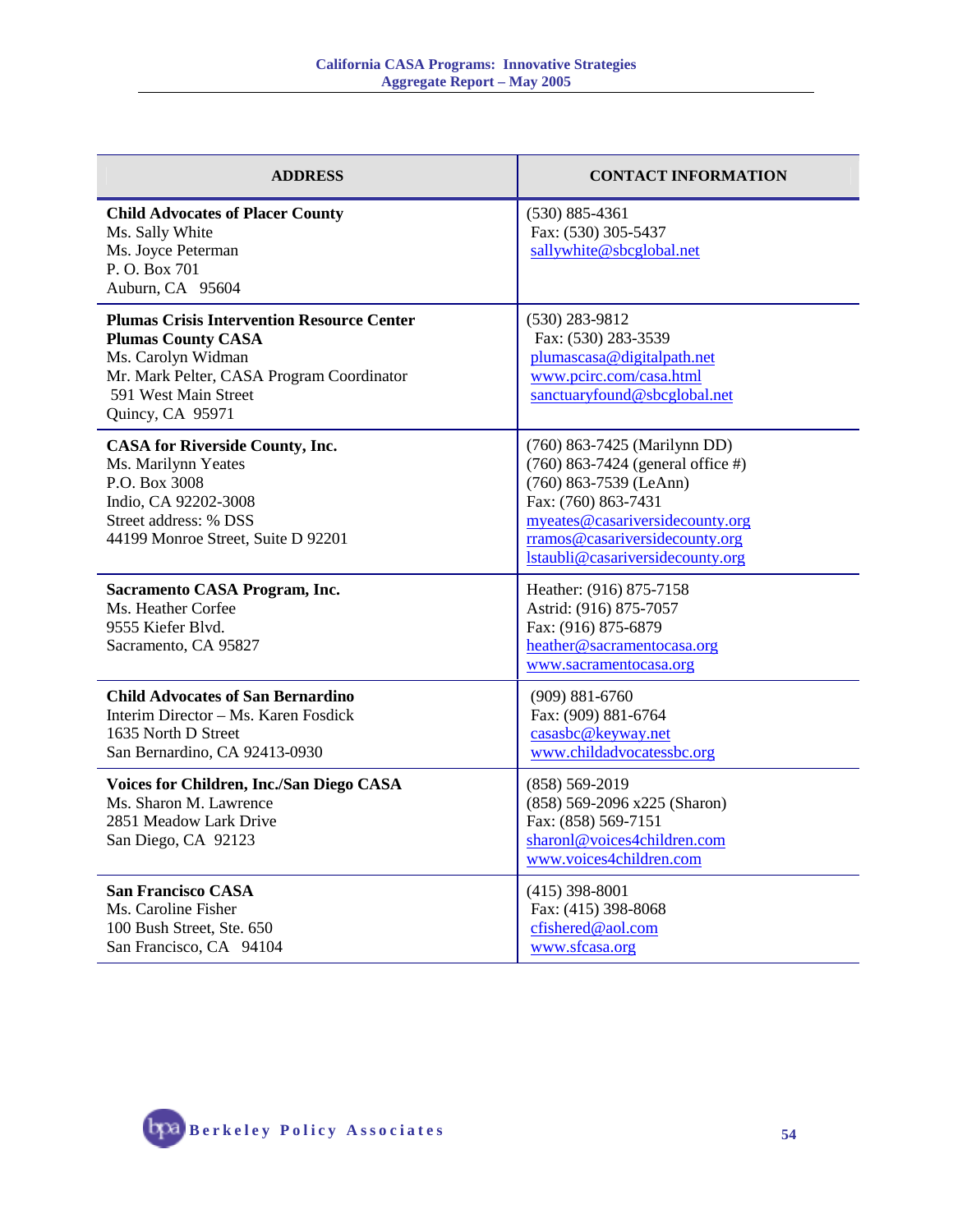| <b>ADDRESS</b>                                                                                                                                                     | <b>CONTACT INFORMATION</b>                                                                                                                                      |
|--------------------------------------------------------------------------------------------------------------------------------------------------------------------|-----------------------------------------------------------------------------------------------------------------------------------------------------------------|
| <b>Child Abuse Prevention Council</b><br>San Joaquin CASA Program<br>Ms. Felicia Morrison<br>P.O. Box 1257<br>Street: 11 S. San Joaquin<br>Stockton, CA 95201-1257 | $(209)$ 644-5313<br>Fax: (209) 473-4087<br>zimasflea@hotmail.com<br>(209) 941-0124 (Felicia Law Office)<br>www.nochildabuse.org                                 |
| CASA of San Luis Obispo, Inc./<br><b>Dba Voices for Children</b><br>Ms. Wendy Most<br>Ms. Teresa Tardiff<br>1160 Marsh Street<br>San Luis Obispo, CA 93401         | $(805)$ 541-6542<br>Fax: (805) 541-5637 wmost@slocasa.org<br>ttardiff@slocasa.org<br>www.slocasa.org                                                            |
| <b>CASA of Santa Barbara County</b><br>Mr. Ernesto Paredes, E.D.<br>Ms. Melinda Johansson, Associate Director<br>402 East Gutierrez St.<br>Santa Barbara, CA 93101 | $(805) 879 - 1735$<br>(805) 879-1730 (Ernesto)<br>(805) 879-1733 (Melinda)<br>Fax: (805) 564-7188<br>Ernesto@sbcasa.org<br>Melinda@sbcasa.org<br>www.sbcasa.org |
| North County Office:<br>120 East Jones Street<br>Santa Maria, CA 93454                                                                                             | $(805)$ 739-9102<br>Fax: (805) 739-9152<br>$(805) 879 - 1733$                                                                                                   |
| Child Advocates for Santa Clara & San Mateo Counties<br>Ms. Gisela Bushey<br>509 Valley Way, Bldg. 2<br>Milpitas, CA 95035                                         | $(408)$ 416-0400<br>Gisela: (408) 573-5600<br>Fax: (408) 416-0406 gisela@cadvocates.org<br>www.cadvocates.org                                                   |
| San Mateo Office<br>Ms. Pat Miljanich<br>777 Mariners Island Blvd, Ste. 115<br>San Mateo, CA 94404                                                                 | $(650) 627 - 8541$<br>Fax: (650) 627-8570                                                                                                                       |
| <b>CASA of Santa Cruz County</b><br>Ms. Nancy Sherrod<br>294 Green Valley Road, Suite 326<br>Watsonville, CA 95076                                                 | (831) 761-2956 (Nancy x15)<br>Fax (831) 761-2913<br>nancy@casaofsantacruz.org<br>www.casaofsantacruz.org                                                        |
| <b>Siskiyou County CASA Program</b><br>Ms. Karen Bowers, E.D.<br>P.O. Box 1337<br>Yreka, CA 96097                                                                  | karenfinan@aol.com                                                                                                                                              |